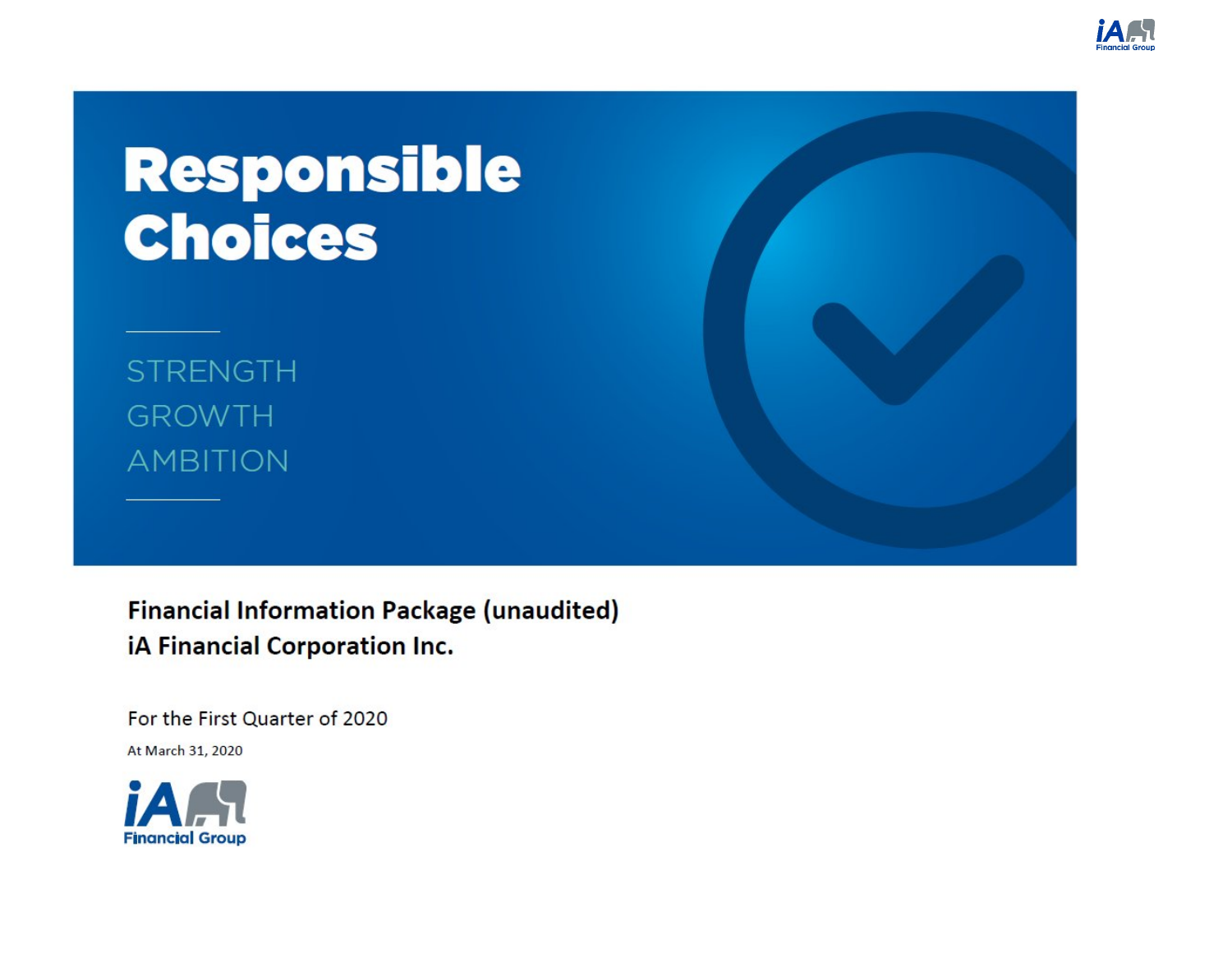

# **GENERAL INFORMATION**

iA Financial Group is one of the largest insurance and wealth management groups in Canada, with operations in the United States. Founded in 1892, it is one of Canada's largest public companies and is listed on the Toronto Stock Exchange under the ticker symbols IAG (common shares) and IAF (preferred shares). iA Financial Group serves over four million clients, employs more than 7,400 people and is backed by a network of some 25,000 advisors.

iA Financial Corporation Inc. ("iA Financial Corporation" or the "Company") became the parent company of Industrial Alliance Insurance and Financial Services Inc. ("iA Insurance") as of January 1, 2019, pursuant to a plan of arrangement. Under the terms of the arrangement, iA Financial Corporation is a "successor issuer" and the 2018 financial information presented for comparison purposes is the same as that of iA Insurance. Certain information related to the operations of iA Insurance is presented separately in this document.

Quebec City, QC G1K 7M3 Telephone: 514-982-7555 Telephone: 418-684-5000 Toll-free: 1-877-684-5000 Toll-free: 1-800-463-6236 ia@computershare.com ia.ca

The common shares of iA Financial Corporation Inc. are listed information, contact our Investor Relations Department: on the Toronto Stock Exchange under the stock symbol IAG. The State of Telephone: 418-684-5000, ext. 105862

The preferred shares of Industrial Alliance Insurance and Financial Services Inc. Fax: 418-684-5192 are listed on the Toronto Stock Exchange under the stock symbol IAF. investors@ia.ca

# **Dividend Reinvestment and Share Purchase Plan Next Reporting Dates**

Computershare Trust Company of Canada 2020 Second quarter - July 30, 2020 Telephone: 514-982-7555 2020 Third quarter - November 4, 2020 Toll-free: 1-877-684-5000 2020 Fourth quarter - February 11, 2020 ia@computershare.com

S&P: A DBRS: A (low)

Industrial Alliance Insurance and Financial Services Inc. Financial strength rating S&P: AA-DBRS: A (high) A.M. Best: A+ (Superior)

# **Head Office Shareholder Services**

iA Financial Group For questions regarding share accounts, dividends, changes of address 1080 Grande Allée West and ownership and other related matters, contact our transfer agent: PO Box 1907, Station Terminus Computershare Investor Services Inc.

# **Investor Relations**

**Stock Exchange Listing** For analysts, portfolio managers and investors requesting financial Toll-free: 1-800-463-6236, ext. 105862

# **General information**

**Credit Ratings** For information on upcoming earnings releases, investor **Credit Ratings** releases, investor iA Financial Corporation Inc. conferences and disclosure documents, consult our Issuer credit rating website at ia.ca, under *About iA*, in the *Investor Relations* section.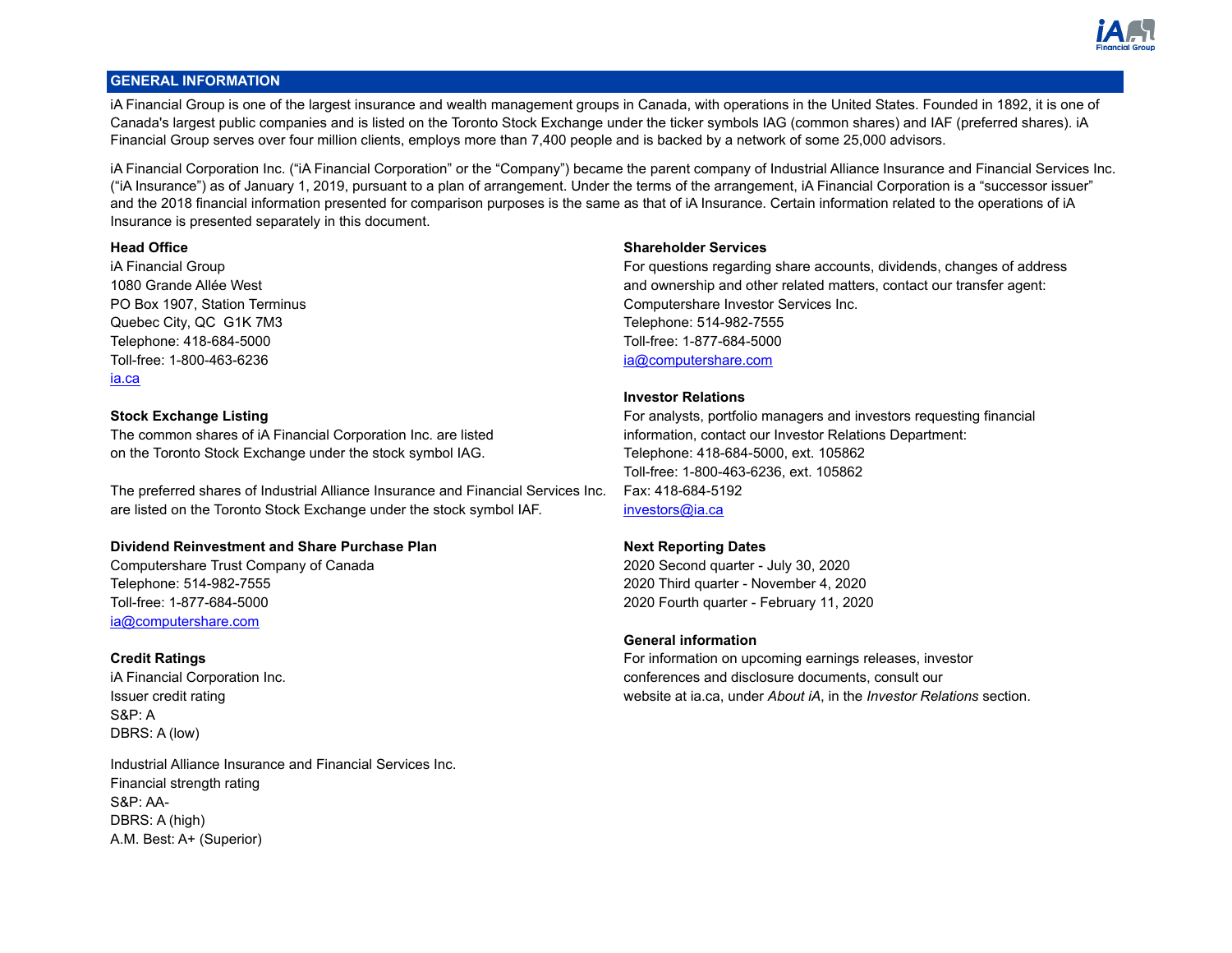

| <b>TABLE OF CONTENTS</b>                        | <b>PAGE</b>             |
|-------------------------------------------------|-------------------------|
| <b>HIGHLIGHTS</b>                               | 4                       |
| <b>PROFITABILITY</b>                            | 6                       |
| <b>SPECIFIED ITEMS</b>                          | 6                       |
| <b>SOURCES OF EARNINGS BY LINE OF BUSINESS</b>  | $\overline{\mathbf{z}}$ |
| <b>EXPERIENCE AND SPECIFIC ITEMS</b>            | 9                       |
| <b>REPORTED EPS AND CORE EPS RECONCILIATION</b> | 10                      |
| <b>BUSINESS GROWTH</b>                          | 11                      |
| <b>INVESTED ASSETS</b>                          | 15                      |
| <b>SOLVENCY AND CAPITALIZATION</b>              | 18                      |
| <b>MACROECONOMIC SENSITIVITY</b>                | 20                      |
| <b>SHARE INFORMATION</b>                        | 21                      |
| <b>CONSOLIDATED FINANCIAL STATEMENTS</b>        | 23                      |
| <b>GLOSSARY</b>                                 | 27                      |

#### **Basis of Presentation**

All amounts in this document are presented on an IFRS basis unless otherwise indicated and except for some specific measures (see Non-IFRS Financial Information below). Amounts are expressed in millions of Canadian dollars unless otherwise indicated.

Certain prior period amounts have been reclassified to conform to the current period's presentation.

#### **Non-IFRS Financial Information**

iA Financial Corporation reports its financial results and statements in accordance with International Financial Reporting Standards (IFRS). It also publishes certain financial measures that are not based on IFRS (non-IFRS). A financial measure is considered a non-IFRS measure for Canadian securities law purposes if it is presented other than in accordance with the generally accepted accounting principles used for the Company's audited financial statements. These non-IFRS financial measures are often accompanied by and reconciled with IFRS financial measures. For certain non-IFRS financial measures, there are no directly comparable amounts under IFRS. The Company believes that these non-IFRS financial measures provide additional information to better understand the Company's financial results and assess its growth and earnings potential, and that they facilitate comparison of the quarterly and full-year results of the Company's ongoing operations. Since non-IFRS financial measures do not have standardized definitions and meaning, they may differ from the non-IFRS financial measures used by other institutions and should not be viewed as an alternative to measures of financial performance determined in accordance with IFRS. The Company strongly encourages investors to review its financial statements and other publicly-filed reports in their entirety and not to rely on any single financial measure.

Non-IFRS financial measures published by iA Financial Corporation include, but are not limited to: return on common shareholders' equity (ROE), core earnings per common share (core EPS), core return on common shareholders' equity (core ROE), sales, net sales, assets under management (AUM), assets under administration (AUA), premium equivalents, deposits, sources of earnings measures (expected profit on in-force, experience gains and losses, strain on sales, changes in assumptions, management actions and income on capital), capital, solvency ratio, interest rate and equity market sensitivities, loan originations, finance receivables and average credit loss rate on car loans.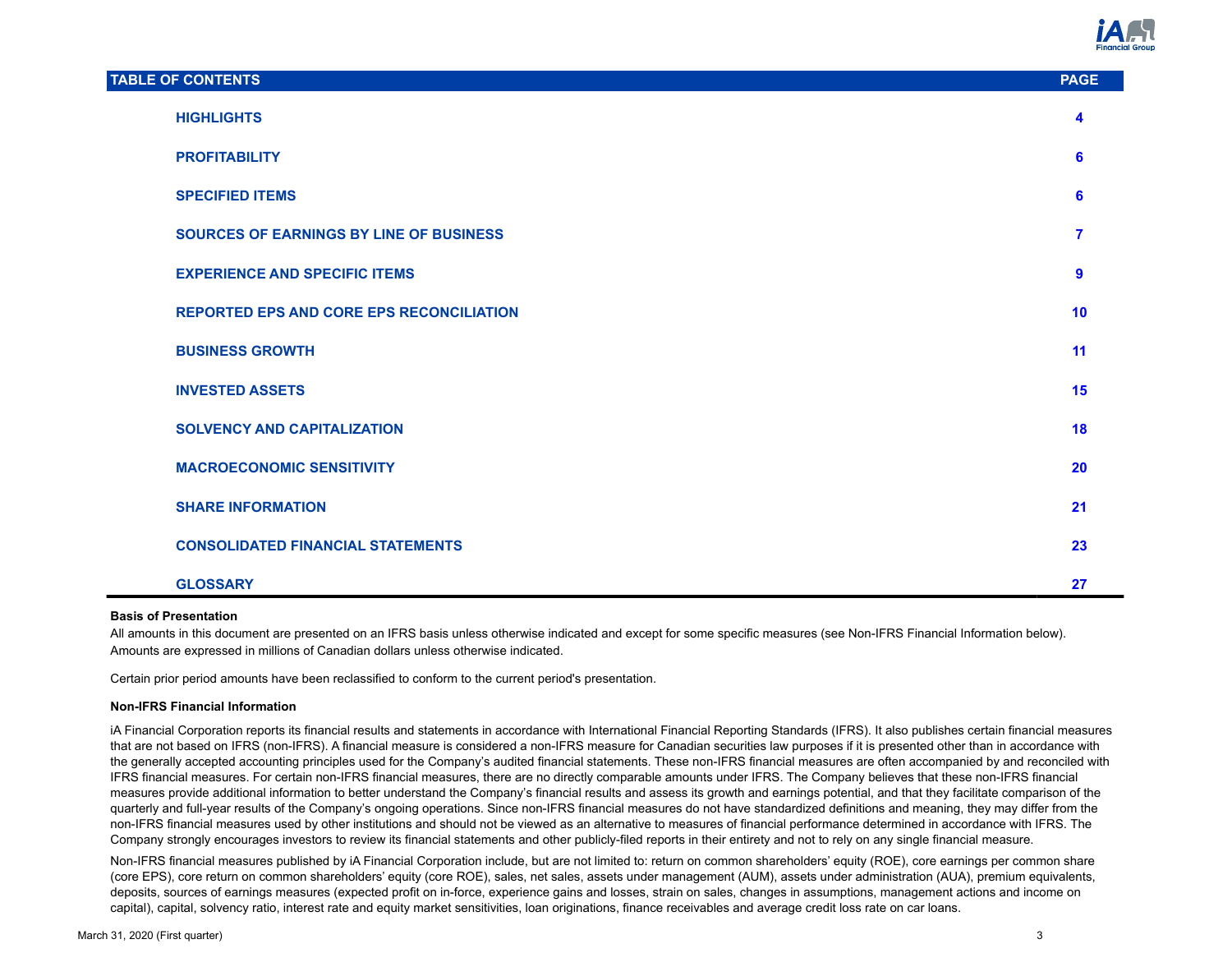

<span id="page-3-0"></span>

| <b>HIGHLIGHTS</b>                                                 |           |                             |           |                                           |
|-------------------------------------------------------------------|-----------|-----------------------------|-----------|-------------------------------------------|
|                                                                   |           | Three months ended March 31 |           | <b>Twelve months</b><br>ended December 31 |
| (In millions of dollars, unless otherwise indicated)              | 2020      | 2019                        | Variation | 2019                                      |
| <b>PROFITABILITY</b>                                              |           |                             |           |                                           |
| Net income attributed to shareholders                             | 44.7      | 156.8                       | (71%)     | 709.5                                     |
| Dividends attributed to preferred shares issued by a subsidiary   | 5.6       | 5.7                         | (2%)      | 22.1                                      |
| Net income attributed to common shareholders                      | 39.1      | 151.1                       | (74%)     | 687.4                                     |
| Earnings per common share                                         |           |                             |           |                                           |
| <b>Basic</b>                                                      | \$0.37    | \$1.41                      | (\$1.04)  | \$6.43                                    |
| <b>Diluted</b>                                                    | \$0.36    | \$1.40                      | (\$1.04)  | \$6.40                                    |
| Diluted, core <sup>1</sup>                                        | \$1.41    | \$1.28                      | \$0.13    | \$6.26                                    |
| Return on common shareholders' equity <sup>1</sup>                |           |                             |           |                                           |
| Quarter annualized                                                | 2.8%      | 11.7%                       | (890 bps) |                                           |
| Trailing 12 months                                                | 10.7%     | 12.4%                       | (170 bps) |                                           |
| Trailing 12 months, core                                          | 12.7%     | 12.0%                       | 70 bps    |                                           |
| <b>BUSINESS GROWTH</b>                                            |           |                             |           |                                           |
| Sales by line of business <sup>1</sup>                            |           |                             |           |                                           |
| Individual Insurance                                              | 45.2      | 41.2                        | 10%       | 187.5                                     |
| Individual Wealth Management                                      | 1,771.0   | 1,266.4                     | 40%       | 4,975.0                                   |
| Group Insurance                                                   | 357.0     | 309.0                       | 16%       | 1,343.3                                   |
| <b>Employee Plans</b>                                             | 57.1      | 25.9                        | 120%      | 49.1                                      |
| Dealer Services - Creditor Insurance                              | 58.9      | 64.8                        | (9%)      | 328.7                                     |
| Dealer Services - P&C                                             | 62.0      | 52.6                        | 18%       | 253.4                                     |
| Non-Prime Loan originations                                       | 103.2     | 92.1                        | 12%       | 438.2                                     |
| <b>Special Markets Solutions</b>                                  | 75.8      | 73.6                        | 3%        | 273.9                                     |
| Group Savings and Retirement                                      | 658.9     | 675.5                       | (2%)      | 2,073.6                                   |
| US Operations (\$CAN)                                             |           |                             |           |                                           |
| Individual Insurance                                              | 39.4      | 25.4                        | 55%       | 131.6                                     |
| Dealer Services - P&C                                             | 157.4     | 145.9                       | 8%        | 596.0                                     |
| General Insurance <sup>2</sup>                                    | 73.9      | 66.2                        | 12%       | 351.0                                     |
| Net premiums, premium equivalent and deposits by line of business |           |                             |           |                                           |
| Individual Insurance                                              | 397.5     | 387.8                       | 3%        | 1,586.5                                   |
| Individual Wealth Management                                      | 1,771.0   | 1,266.4                     | 40%       | 4,975.0                                   |
| Group Insurance                                                   | 461.3     | 437.1                       | 6%        | 1,788.2                                   |
| Group Savings and Retirement                                      | 652.0     | 669.5                       | (3%)      | 2,046.5                                   |
| <b>US Operations</b>                                              |           |                             |           |                                           |
| Individual Insurance                                              | 113.5     | 95.5                        | 19%       | 405.1                                     |
| Dealer Services - P&C                                             | 65.4      | 55.7                        | 17%       | 246.0                                     |
| General Insurance <sup>2</sup>                                    | 84.5      | 75.1                        | 13%       | 314.2                                     |
| Total                                                             | 3,545.2   | 2,987.1                     | 19%       | 11,361.5                                  |
| Assets under management and administration                        | 175,726.9 | 181,070.5                   | (3%)      | 189,487.6                                 |

 $<sup>1</sup>$  Non-IFRS measures. See glossary at the end of this document for definitions.</sup>

 $2$  Includes iA Auto and Home premiums, other activities that have no link with key segments and some minor consolidation adjustments.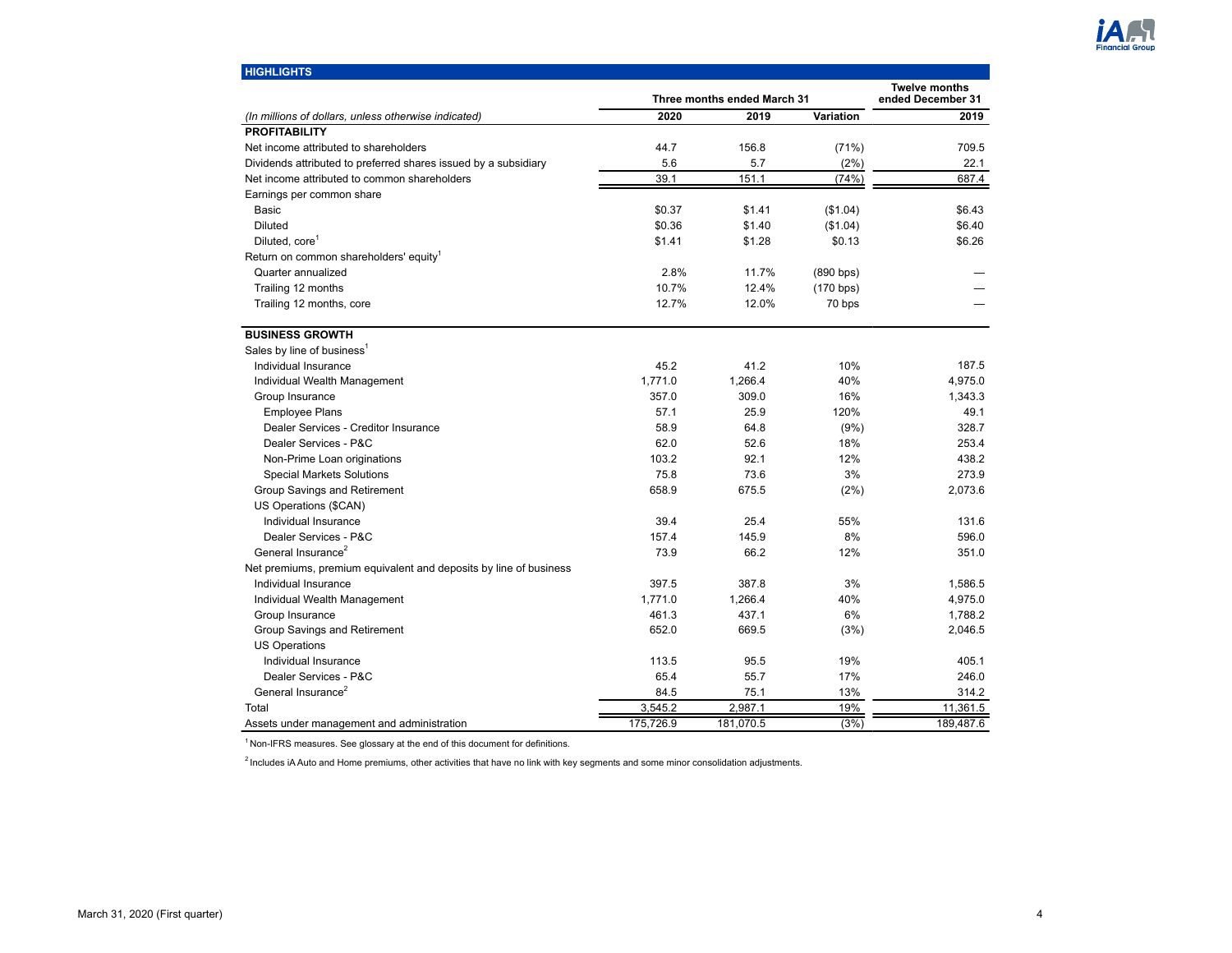

| <b>HIGHLIGHTS (continued)</b>                                 |                |                   |                |
|---------------------------------------------------------------|----------------|-------------------|----------------|
| (In millions of dollars, unless otherwise indicated)          | March 31, 2020 | December 31, 2019 | March 31, 2019 |
|                                                               |                |                   |                |
| <b>QUALITY OF INVESTMENTS</b>                                 |                |                   |                |
| Impaired investments and provisions (excluding insured loans) |                |                   |                |
| Net impaired investments                                      | 2.7            | 10.9              | 15.6           |
| Net impaired investments as a % of investment portfolio       | 0.01%          | 0.03%             | 0.04%          |
| Provisions for impaired investments (specific)                | 2.8            | 10.5              | 8.6            |
| As a % of gross impaired investments                          | 50.9%          | 49.1%             | 35.5%          |
| <b>Bonds</b>                                                  |                |                   |                |
| Rated BB and lower                                            | 0.75%          | 0.87%             | 0.92%          |
| Mortgages                                                     |                |                   |                |
| Delinquency rate                                              | 0.06%          | 0.08%             | 0.10%          |
| Occupancy rate on investment properties                       | 95%            | 94%               | 96%            |
| SOLVENCY RATIO CARLI <sup>1,2</sup>                           | 137%           | 133%              | 124%           |
| <b>BOOK VALUE PER OUTSTANDING COMMON SHARE</b>                | \$52.29        | \$51.99           | \$48.73        |

 $2$ New capital regime effective as at January 1, 2018. The AMF capital guideline is comparable to OSFI's LICAT.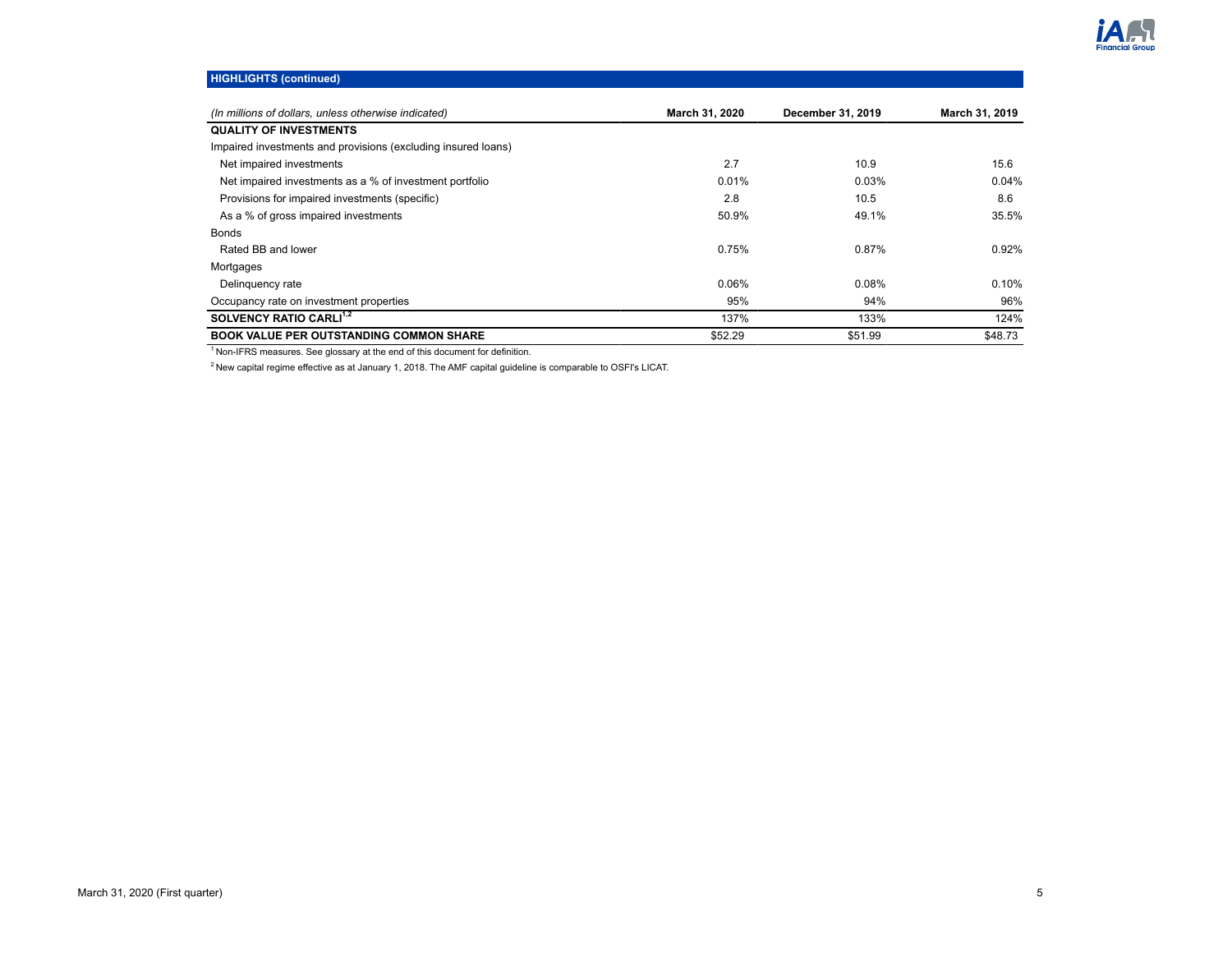

<span id="page-5-0"></span>

| <b>PROFITABILITY</b>                                             |        |        |                          |        |        |        |        |        |        |        |        |
|------------------------------------------------------------------|--------|--------|--------------------------|--------|--------|--------|--------|--------|--------|--------|--------|
|                                                                  | 2020   |        | 2019                     |        |        |        | 2018   |        |        | 2019   | 2018   |
| (In millions of dollars, unless otherwise indicated)             | Q1     | Q4     | Q3                       | Q2     | Q1     | Q4     | Q3     | Q2     | Q1     | Annual | Annual |
| Net income                                                       |        |        |                          |        |        |        |        |        |        |        |        |
| Net income                                                       | 46.0   | 165.8  | 189.1                    | 187.0  | 157.5  | 157.8  | 170.9  | 165.8  | 143.5  | 699.4  | 638.0  |
| Net income attributed to participating policyholders             | 1.3    | (10.7) | $\overline{\phantom{m}}$ | (0.1)  | 0.7    | 2.8    | 0.4    | 0.6    | 0.5    | (10.1) | 4.3    |
| Net income attributed to shareholders                            | 44.7   | 176.5  | 189.1                    | 187.1  | 156.8  | 155.0  | 170.5  | 165.2  | 143.0  | 709.5  | 633.7  |
| Dividends attributed to preferred shares issued by a subsidiary  | 5.6    | 5.3    | 5.4                      | 5.7    | 5.7    | 5.5    | 5.6    | 6.1    | 3.8    | 22.1   | 21.0   |
| Net income attributed to common shareholders                     | 39.1   | 171.2  | 183.7                    | 181.4  | 151.1  | 149.5  | 164.9  | 159.1  | 139.2  | 687.4  | 612.7  |
|                                                                  |        |        |                          |        |        |        |        |        |        |        |        |
| Earnings per common share                                        |        |        |                          |        |        |        |        |        |        |        |        |
| Basic                                                            | \$0.37 | \$1.60 | \$1.73                   | \$1.70 | \$1.41 | \$1.37 | \$1.50 | \$1.45 | \$1.30 | \$6.43 | \$5.62 |
| <b>Diluted</b>                                                   | \$0.36 | \$1.59 | \$1.72                   | \$1.69 | \$1.40 | \$1.36 | \$1.50 | \$1.44 | \$1.29 | \$6.40 | \$5.59 |
| Diluted, core <sup>1,2</sup>                                     | \$1.41 | \$1.62 | \$1.75                   | \$1.61 | \$1.28 | \$1.39 | \$1.46 | \$1.38 | \$1.32 | \$6.26 | \$5.55 |
| Return on common shareholders' equity <sup>1,3,4,5</sup>         |        |        |                          |        |        |        |        |        |        |        |        |
| Quarter annualized                                               | 2.8%   | 12.5%  | 13.8%                    | 13.8%  | 11.7%  | 11.7%  | 13.0%  | 12.9%  | 11.7%  |        |        |
| Trailing 12 months                                               | 10.7%  | 12.9%  | 12.7%                    | 12.6%  | 12.4%  | 12.5%  | 12.3%  | 12.2%  | 11.8%  |        |        |
| Trailing 12 months, core                                         | 12.7%  | 12.6%  | 12.4%                    | 12.1%  | 12.0%  | 12.4%  | 12.2%  | 12.2%  | 11.9%  |        | –      |
| Net income attributed to common shareholders by line of business |        |        |                          |        |        |        |        |        |        |        |        |
| Individual Insurance                                             | 34.8   | 92.7   | 94.3                     | 92.7   | 79.8   | 40.5   | 80.6   | 85.3   | 63.7   | 359.5  | 270.1  |
| Individual Wealth Management                                     | (24.2) | 41.9   | 52.0                     | 44.0   | 34.4   | 33.5   | 50.0   | 36.9   | 39.5   | 172.3  | 159.9  |
| Group Insurance                                                  | 7.2    | 8.9    | 17.9                     | 21.5   | 17.3   | 24.7   | 20.5   | 18.3   | 19.0   | 65.6   | 82.5   |
| Group Savings and Retirement                                     | 8.0    | 9.6    | 7.9                      | 7.4    | 7.1    | 37.6   | 4.6    | 4.5    | 6.1    | 32.0   | 52.8   |
| <b>US Operations</b>                                             | 13.3   | 18.1   | 11.6                     | 15.8   | 12.5   | 13.2   | 9.2    | 14.1   | 10.9   | 58.0   | 47.4   |
| Total                                                            | 39.1   | 171.2  | 183.7                    | 181.4  | 151.1  | 149.5  | 164.9  | 159.1  | 139.2  | 687.4  | 612.7  |

| <b>SPECIFIC ITEMS<sup>1</sup></b>                                              |        |     |       |                |       |        |      |                |           |        |        |
|--------------------------------------------------------------------------------|--------|-----|-------|----------------|-------|--------|------|----------------|-----------|--------|--------|
|                                                                                | 2020   |     | 2019  |                |       |        | 2018 |                |           | 2019   | 2018   |
| (In millions of dollars, unless otherwise indicated)                           | Q1     | Q4  | Q3    | Q <sub>2</sub> | Q1    | Q4     | Q3   | Q <sub>2</sub> | <b>Q1</b> | Annual | Annual |
| Impact on net income to common shareholders                                    |        |     |       |                |       |        |      |                |           |        |        |
| Macro-related impact on expected earnings <sup>6</sup>                         |        |     |       |                |       |        |      |                |           |        |        |
| Increase (decrease) in income on UL policies                                   | (22.8) | 5.3 | 1.2   | (0.3)          | 12.7  | (17.3) | 1.7  | 5.0            | (5.6)     | 18.9   | (16.2) |
| Macroeconomic impact on level of assets backing LT<br>liabilities <sup>7</sup> | –      | 3.1 | 2.0   | 0.5            | 0.1   | N/A    | N/A  | N/A            | N/A       | 5.7    | N/A    |
| Higher (lower) than expected management fees <sup>8</sup>                      | (2.1)  | 0.7 | —     | 0.4            | 3.6   | (2.9)  | 0.2  | 0.3            | (1.0)     | 4.7    | (3.4)  |
| Impact of dynamic hedging                                                      | (60.7) | 5.1 | 4.2   | 3.5            | (0.4) | (9.7)  | 2.5  | (0.1)          | 2.1       | 12.4   | (5.2)  |
| Other                                                                          |        |     |       |                |       |        |      |                |           |        |        |
| Changes in assumptions and management actions <sup>9</sup>                     | (24.0) | 2.9 | (8.5) |                |       | (0.3)  |      |                |           | (5.6)  | (0.3)  |

 $2$  In Q4-2019, an adjustment has been made to the Q3-2019 core EPS following a modification of the core earnings per common share definition relating to macroeconomic variation impacts

<sup>3</sup> In Q3-2018, an adjustment was made retroactively to January 1, 2018, further to the application of IFRS-15.

<sup>4</sup> In Q4-2018, the Company made an adjustment to the estimates used to establish income taxes payable in prior periods by decreasing the retained earnings as at January 1, 2017 by 58 \$.

 $<sup>5</sup>$  In Q4-2019, an adjustment has been made retroactively to January 1, 2018 transferring 7 \$ from retained earnings to the participating policyholders' accounts.</sup>

<sup>6</sup> Approximate impact of macroeconomic variations as compared to the expected net earnings that the Company would have earned under normal macroeconomic conditions.

 $^7$  In Q4-2019, an adjustment has been made to the Q3-2019 core EPS following a modification of the core earnings per common share definition relating to macroeconomic variation impacts

<sup>8</sup> Expected profit on in-force for the wealth management businesses is updated on a quarterly basis to reflect market variation and net sales.

<sup>9</sup> Q3-2019 and Q1 2020 figures include PPI contingent consideration settlement and goodwill impairment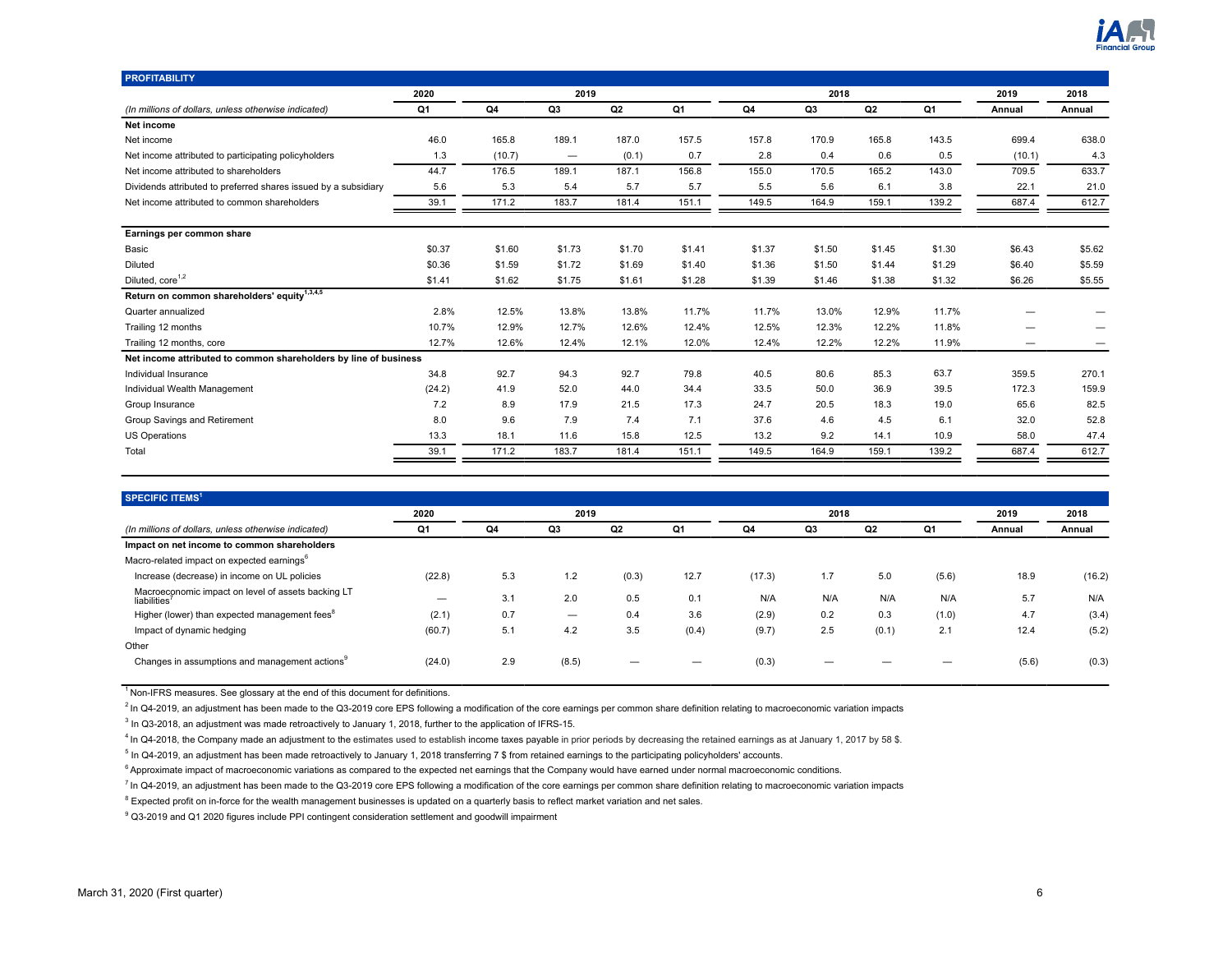

<span id="page-6-0"></span>

| 2020<br>2019<br>2018<br>2019<br>2018<br>Q1<br>Q <sub>3</sub><br>Q <sub>2</sub><br>Q1<br>Q4<br>Q <sub>3</sub><br>Q <sub>2</sub><br>Q1<br>Q4<br>(In millions of dollars, unless otherwise indicated)<br>Annual<br>Annual<br><b>Individual Insurance</b><br>Operating profit (loss) <sup>1</sup><br>76.0<br>350.9<br>317.2<br>Expected profit on in-force<br>85.6<br>88.8<br>91.1<br>86.9<br>84.1<br>82.2<br>80.2<br>78.8<br>21.2<br>(10.7)<br>Experience gain (loss)<br>(42.5)<br>(6.3)<br>7.8<br>8.9<br>8.9<br>(35.4)<br>5.2<br>(1.7)<br>19.3<br>Strain on sales<br>(7.4)<br>2.5<br>0.6<br>(0.1)<br>(3.0)<br>(0.8)<br>(4.3)<br>(7.0)<br>(16.7)<br>(4.6)<br>$\overline{\phantom{0}}$<br>Changes in assumptions and management actions <sup>2</sup><br>(24.0)<br>2.4<br>(8.5)<br>(41.9)<br>(6.1)<br>(41.9)<br>$\overline{\phantom{0}}$<br>$\overline{\phantom{m}}$<br>$\overline{\phantom{m}}$<br>-<br>-<br>91.0<br>247.9<br>11.7<br>87.4<br>95.7<br>90.0<br>4.1<br>80.8<br>95.7<br>67.3<br>364.1<br>Total<br>90.1<br>Income on capital<br>25.0<br>19.8<br>28.6<br>25.1<br>19.1<br>37.1<br>22.4<br>17.9<br>12.7<br>92.6<br>(52.9)<br>Income taxes <sup>1</sup><br>2.5<br>(10.2)<br>(20.9)<br>(23.6)<br>(24.8)<br>3.4<br>(18.7)<br>(24.1)<br>(13.5)<br>(79.5)<br>39.2<br>377.2<br>285.1<br>97.0<br>98.7<br>97.2<br>84.3<br>44.6<br>84.5<br>89.5<br>66.5<br>Net income (loss) attributed to shareholders<br>Dividends attributed to preferred shares issued by a<br>3.9<br>4.4<br>4.3<br>4.4<br>4.5<br>4.5<br>4.1<br>4.2<br>2.8<br>17.7<br>15.0<br>subsidiary<br>92.7<br>94.3<br>92.7<br>85.3<br>63.7<br>359.5<br>270.1<br>34.8<br>79.8<br>40.5<br>80.6<br>Net income (loss) attributed to common shareholders<br><b>Individual Wealth Management</b><br>Operating profit (loss) <sup>1</sup><br>Expected profit on in-force<br>57.4<br>60.6<br>61.8<br>58.6<br>46.7<br>56.3<br>57.2<br>56.2<br>49.6<br>227.7<br>219.3<br>7.7<br>(3.0)<br>0.5<br>2.9<br>(1.8)<br>4.7<br>6.5<br>Experience gain (loss)<br>(86.2)<br>6.1<br>(3.4)<br>8.2<br>(0.1)<br>Strain on sales<br>(0.1)<br>$\overline{\phantom{0}}$<br>—<br>(1.0)<br>(13.7)<br>(1.0)<br>(13.7)<br>Changes in assumptions and management actions<br>—<br>$\overline{\phantom{0}}$<br>$\overline{\phantom{0}}$<br>$\qquad \qquad -$<br>233.2<br>213.2<br>(28.8)<br>56.6<br>67.9<br>59.1<br>49.6<br>39.2<br>65.4<br>54.4<br>54.2<br>Total<br>12.8<br>0.9<br>6.9<br>2.8<br>2.8<br>Income on capital<br>2.6<br>0.4<br>3.2<br>(1.7)<br>4.7<br>(1.6)<br>2.6<br>(12.9)<br>(18.9)<br>(18.8)<br>(12.3)<br>(61.2)<br>(61.5)<br>Income taxes<br>(14.5)<br>(18.4)<br>(15.4)<br>(11.5)<br>(23.6)<br>42.5<br>52.7<br>44.6<br>35.0<br>34.6<br>51.2<br>38.4<br>40.3<br>174.8<br>164.5<br>Net income (loss) attributed to shareholders<br>Dividends attributed to preferred shares issued by a<br>0.6<br>0.6<br>0.7<br>0.6<br>0.6<br>1.2<br>0.8<br>2.5<br>4.6<br>subsidiary<br>1.1<br>1.5<br>(24.2)<br>41.9<br>52.0<br>34.4<br>33.5<br>50.0<br>36.9<br>39.5<br>172.3<br>159.9<br>44.0<br>Net income (loss) attributed to common shareholders<br><b>Group Insurance</b><br>Operating profit (loss) <sup>1</sup><br>Expected profit on in-force<br>21.2<br>25.6<br>32.3<br>27.6<br>22.6<br>21.7<br>26.1<br>20.3<br>16.3<br>108.1<br>84.4<br>Experience gain (loss)<br>(8.5)<br>1.0<br>0.7<br>6.0<br>1.2<br>7.3<br>7.3<br>21.8<br>(15.4)<br>(9.9)<br>(16.7)<br>Strain on sales<br>$\overline{\phantom{0}}$<br>$\overline{\phantom{0}}$<br>$\overline{\phantom{0}}$<br>$\overline{\phantom{0}}$<br>$\overline{\phantom{0}}$<br>$\overline{\phantom{0}}$<br>$\overline{\phantom{0}}$<br>-<br>4.3<br>Changes in assumptions and management actions<br>(6.7)<br>4.3<br>(6.7)<br>$\overline{\phantom{0}}$<br>-<br>-<br>-<br>-<br>5.8<br>22.4<br>23.3<br>27.3<br>23.6<br>110.5<br>Total<br>10.4<br>28.6<br>32.0<br>27.6<br>84.7<br>5.7<br>Income on capital <sup>1</sup><br>0.9<br>1.2<br>2.3<br>1.2<br>1.2<br>2.5<br>1.6<br>1.0<br>0.6<br>5.9<br>Income taxes<br>0.9<br>(2.4)<br>(6.5)<br>(8.0)<br>(9.6)<br>(8.0)<br>(9.9)<br>(5.0)<br>(23.6)<br>(32.5)<br>(6.7)<br>7.6<br>9.2<br>18.2<br>21.8<br>17.8<br>24.9<br>20.9<br>18.7<br>19.2<br>67.0<br>83.7<br>Net income (loss) attributed to shareholders<br>Dividends attributed to preferred shares issued by a<br>0.4<br>0.3<br>0.3<br>0.3<br>0.5<br>0.2<br>0.4<br>0.4<br>0.2<br>$1.2$<br>subsidiary<br>1.4<br>7.2<br>8.9<br>17.9<br>21.5<br>17.3<br>24.7<br>20.5<br>18.3<br>19.0<br>65.6<br>82.5<br>Net income (loss) attributed to common shareholders | <b>SOURCES OF EARNINGS BY LINE OF BUSINESS</b> |  |  |  |  |  |  |
|-------------------------------------------------------------------------------------------------------------------------------------------------------------------------------------------------------------------------------------------------------------------------------------------------------------------------------------------------------------------------------------------------------------------------------------------------------------------------------------------------------------------------------------------------------------------------------------------------------------------------------------------------------------------------------------------------------------------------------------------------------------------------------------------------------------------------------------------------------------------------------------------------------------------------------------------------------------------------------------------------------------------------------------------------------------------------------------------------------------------------------------------------------------------------------------------------------------------------------------------------------------------------------------------------------------------------------------------------------------------------------------------------------------------------------------------------------------------------------------------------------------------------------------------------------------------------------------------------------------------------------------------------------------------------------------------------------------------------------------------------------------------------------------------------------------------------------------------------------------------------------------------------------------------------------------------------------------------------------------------------------------------------------------------------------------------------------------------------------------------------------------------------------------------------------------------------------------------------------------------------------------------------------------------------------------------------------------------------------------------------------------------------------------------------------------------------------------------------------------------------------------------------------------------------------------------------------------------------------------------------------------------------------------------------------------------------------------------------------------------------------------------------------------------------------------------------------------------------------------------------------------------------------------------------------------------------------------------------------------------------------------------------------------------------------------------------------------------------------------------------------------------------------------------------------------------------------------------------------------------------------------------------------------------------------------------------------------------------------------------------------------------------------------------------------------------------------------------------------------------------------------------------------------------------------------------------------------------------------------------------------------------------------------------------------------------------------------------------------------------------------------------------------------------------------------------------------------------------------------------------------------------------------------------------------------------------------------------------------------------------------------------------------------------------------------------------------------------------------------------------------------------------------------------------------------------------------------------------------------------------------------------------------------------------------------------------------------------------------------------------------------------------------------------------------------------------------------------------------------------------------------------------------|------------------------------------------------|--|--|--|--|--|--|
|                                                                                                                                                                                                                                                                                                                                                                                                                                                                                                                                                                                                                                                                                                                                                                                                                                                                                                                                                                                                                                                                                                                                                                                                                                                                                                                                                                                                                                                                                                                                                                                                                                                                                                                                                                                                                                                                                                                                                                                                                                                                                                                                                                                                                                                                                                                                                                                                                                                                                                                                                                                                                                                                                                                                                                                                                                                                                                                                                                                                                                                                                                                                                                                                                                                                                                                                                                                                                                                                                                                                                                                                                                                                                                                                                                                                                                                                                                                                                                                                                                                                                                                                                                                                                                                                                                                                                                                                                                                                                                                               |                                                |  |  |  |  |  |  |
|                                                                                                                                                                                                                                                                                                                                                                                                                                                                                                                                                                                                                                                                                                                                                                                                                                                                                                                                                                                                                                                                                                                                                                                                                                                                                                                                                                                                                                                                                                                                                                                                                                                                                                                                                                                                                                                                                                                                                                                                                                                                                                                                                                                                                                                                                                                                                                                                                                                                                                                                                                                                                                                                                                                                                                                                                                                                                                                                                                                                                                                                                                                                                                                                                                                                                                                                                                                                                                                                                                                                                                                                                                                                                                                                                                                                                                                                                                                                                                                                                                                                                                                                                                                                                                                                                                                                                                                                                                                                                                                               |                                                |  |  |  |  |  |  |
|                                                                                                                                                                                                                                                                                                                                                                                                                                                                                                                                                                                                                                                                                                                                                                                                                                                                                                                                                                                                                                                                                                                                                                                                                                                                                                                                                                                                                                                                                                                                                                                                                                                                                                                                                                                                                                                                                                                                                                                                                                                                                                                                                                                                                                                                                                                                                                                                                                                                                                                                                                                                                                                                                                                                                                                                                                                                                                                                                                                                                                                                                                                                                                                                                                                                                                                                                                                                                                                                                                                                                                                                                                                                                                                                                                                                                                                                                                                                                                                                                                                                                                                                                                                                                                                                                                                                                                                                                                                                                                                               |                                                |  |  |  |  |  |  |
|                                                                                                                                                                                                                                                                                                                                                                                                                                                                                                                                                                                                                                                                                                                                                                                                                                                                                                                                                                                                                                                                                                                                                                                                                                                                                                                                                                                                                                                                                                                                                                                                                                                                                                                                                                                                                                                                                                                                                                                                                                                                                                                                                                                                                                                                                                                                                                                                                                                                                                                                                                                                                                                                                                                                                                                                                                                                                                                                                                                                                                                                                                                                                                                                                                                                                                                                                                                                                                                                                                                                                                                                                                                                                                                                                                                                                                                                                                                                                                                                                                                                                                                                                                                                                                                                                                                                                                                                                                                                                                                               |                                                |  |  |  |  |  |  |
|                                                                                                                                                                                                                                                                                                                                                                                                                                                                                                                                                                                                                                                                                                                                                                                                                                                                                                                                                                                                                                                                                                                                                                                                                                                                                                                                                                                                                                                                                                                                                                                                                                                                                                                                                                                                                                                                                                                                                                                                                                                                                                                                                                                                                                                                                                                                                                                                                                                                                                                                                                                                                                                                                                                                                                                                                                                                                                                                                                                                                                                                                                                                                                                                                                                                                                                                                                                                                                                                                                                                                                                                                                                                                                                                                                                                                                                                                                                                                                                                                                                                                                                                                                                                                                                                                                                                                                                                                                                                                                                               |                                                |  |  |  |  |  |  |
|                                                                                                                                                                                                                                                                                                                                                                                                                                                                                                                                                                                                                                                                                                                                                                                                                                                                                                                                                                                                                                                                                                                                                                                                                                                                                                                                                                                                                                                                                                                                                                                                                                                                                                                                                                                                                                                                                                                                                                                                                                                                                                                                                                                                                                                                                                                                                                                                                                                                                                                                                                                                                                                                                                                                                                                                                                                                                                                                                                                                                                                                                                                                                                                                                                                                                                                                                                                                                                                                                                                                                                                                                                                                                                                                                                                                                                                                                                                                                                                                                                                                                                                                                                                                                                                                                                                                                                                                                                                                                                                               |                                                |  |  |  |  |  |  |
|                                                                                                                                                                                                                                                                                                                                                                                                                                                                                                                                                                                                                                                                                                                                                                                                                                                                                                                                                                                                                                                                                                                                                                                                                                                                                                                                                                                                                                                                                                                                                                                                                                                                                                                                                                                                                                                                                                                                                                                                                                                                                                                                                                                                                                                                                                                                                                                                                                                                                                                                                                                                                                                                                                                                                                                                                                                                                                                                                                                                                                                                                                                                                                                                                                                                                                                                                                                                                                                                                                                                                                                                                                                                                                                                                                                                                                                                                                                                                                                                                                                                                                                                                                                                                                                                                                                                                                                                                                                                                                                               |                                                |  |  |  |  |  |  |
|                                                                                                                                                                                                                                                                                                                                                                                                                                                                                                                                                                                                                                                                                                                                                                                                                                                                                                                                                                                                                                                                                                                                                                                                                                                                                                                                                                                                                                                                                                                                                                                                                                                                                                                                                                                                                                                                                                                                                                                                                                                                                                                                                                                                                                                                                                                                                                                                                                                                                                                                                                                                                                                                                                                                                                                                                                                                                                                                                                                                                                                                                                                                                                                                                                                                                                                                                                                                                                                                                                                                                                                                                                                                                                                                                                                                                                                                                                                                                                                                                                                                                                                                                                                                                                                                                                                                                                                                                                                                                                                               |                                                |  |  |  |  |  |  |
|                                                                                                                                                                                                                                                                                                                                                                                                                                                                                                                                                                                                                                                                                                                                                                                                                                                                                                                                                                                                                                                                                                                                                                                                                                                                                                                                                                                                                                                                                                                                                                                                                                                                                                                                                                                                                                                                                                                                                                                                                                                                                                                                                                                                                                                                                                                                                                                                                                                                                                                                                                                                                                                                                                                                                                                                                                                                                                                                                                                                                                                                                                                                                                                                                                                                                                                                                                                                                                                                                                                                                                                                                                                                                                                                                                                                                                                                                                                                                                                                                                                                                                                                                                                                                                                                                                                                                                                                                                                                                                                               |                                                |  |  |  |  |  |  |
|                                                                                                                                                                                                                                                                                                                                                                                                                                                                                                                                                                                                                                                                                                                                                                                                                                                                                                                                                                                                                                                                                                                                                                                                                                                                                                                                                                                                                                                                                                                                                                                                                                                                                                                                                                                                                                                                                                                                                                                                                                                                                                                                                                                                                                                                                                                                                                                                                                                                                                                                                                                                                                                                                                                                                                                                                                                                                                                                                                                                                                                                                                                                                                                                                                                                                                                                                                                                                                                                                                                                                                                                                                                                                                                                                                                                                                                                                                                                                                                                                                                                                                                                                                                                                                                                                                                                                                                                                                                                                                                               |                                                |  |  |  |  |  |  |
|                                                                                                                                                                                                                                                                                                                                                                                                                                                                                                                                                                                                                                                                                                                                                                                                                                                                                                                                                                                                                                                                                                                                                                                                                                                                                                                                                                                                                                                                                                                                                                                                                                                                                                                                                                                                                                                                                                                                                                                                                                                                                                                                                                                                                                                                                                                                                                                                                                                                                                                                                                                                                                                                                                                                                                                                                                                                                                                                                                                                                                                                                                                                                                                                                                                                                                                                                                                                                                                                                                                                                                                                                                                                                                                                                                                                                                                                                                                                                                                                                                                                                                                                                                                                                                                                                                                                                                                                                                                                                                                               |                                                |  |  |  |  |  |  |
|                                                                                                                                                                                                                                                                                                                                                                                                                                                                                                                                                                                                                                                                                                                                                                                                                                                                                                                                                                                                                                                                                                                                                                                                                                                                                                                                                                                                                                                                                                                                                                                                                                                                                                                                                                                                                                                                                                                                                                                                                                                                                                                                                                                                                                                                                                                                                                                                                                                                                                                                                                                                                                                                                                                                                                                                                                                                                                                                                                                                                                                                                                                                                                                                                                                                                                                                                                                                                                                                                                                                                                                                                                                                                                                                                                                                                                                                                                                                                                                                                                                                                                                                                                                                                                                                                                                                                                                                                                                                                                                               |                                                |  |  |  |  |  |  |
|                                                                                                                                                                                                                                                                                                                                                                                                                                                                                                                                                                                                                                                                                                                                                                                                                                                                                                                                                                                                                                                                                                                                                                                                                                                                                                                                                                                                                                                                                                                                                                                                                                                                                                                                                                                                                                                                                                                                                                                                                                                                                                                                                                                                                                                                                                                                                                                                                                                                                                                                                                                                                                                                                                                                                                                                                                                                                                                                                                                                                                                                                                                                                                                                                                                                                                                                                                                                                                                                                                                                                                                                                                                                                                                                                                                                                                                                                                                                                                                                                                                                                                                                                                                                                                                                                                                                                                                                                                                                                                                               |                                                |  |  |  |  |  |  |
|                                                                                                                                                                                                                                                                                                                                                                                                                                                                                                                                                                                                                                                                                                                                                                                                                                                                                                                                                                                                                                                                                                                                                                                                                                                                                                                                                                                                                                                                                                                                                                                                                                                                                                                                                                                                                                                                                                                                                                                                                                                                                                                                                                                                                                                                                                                                                                                                                                                                                                                                                                                                                                                                                                                                                                                                                                                                                                                                                                                                                                                                                                                                                                                                                                                                                                                                                                                                                                                                                                                                                                                                                                                                                                                                                                                                                                                                                                                                                                                                                                                                                                                                                                                                                                                                                                                                                                                                                                                                                                                               |                                                |  |  |  |  |  |  |
|                                                                                                                                                                                                                                                                                                                                                                                                                                                                                                                                                                                                                                                                                                                                                                                                                                                                                                                                                                                                                                                                                                                                                                                                                                                                                                                                                                                                                                                                                                                                                                                                                                                                                                                                                                                                                                                                                                                                                                                                                                                                                                                                                                                                                                                                                                                                                                                                                                                                                                                                                                                                                                                                                                                                                                                                                                                                                                                                                                                                                                                                                                                                                                                                                                                                                                                                                                                                                                                                                                                                                                                                                                                                                                                                                                                                                                                                                                                                                                                                                                                                                                                                                                                                                                                                                                                                                                                                                                                                                                                               |                                                |  |  |  |  |  |  |
|                                                                                                                                                                                                                                                                                                                                                                                                                                                                                                                                                                                                                                                                                                                                                                                                                                                                                                                                                                                                                                                                                                                                                                                                                                                                                                                                                                                                                                                                                                                                                                                                                                                                                                                                                                                                                                                                                                                                                                                                                                                                                                                                                                                                                                                                                                                                                                                                                                                                                                                                                                                                                                                                                                                                                                                                                                                                                                                                                                                                                                                                                                                                                                                                                                                                                                                                                                                                                                                                                                                                                                                                                                                                                                                                                                                                                                                                                                                                                                                                                                                                                                                                                                                                                                                                                                                                                                                                                                                                                                                               |                                                |  |  |  |  |  |  |
|                                                                                                                                                                                                                                                                                                                                                                                                                                                                                                                                                                                                                                                                                                                                                                                                                                                                                                                                                                                                                                                                                                                                                                                                                                                                                                                                                                                                                                                                                                                                                                                                                                                                                                                                                                                                                                                                                                                                                                                                                                                                                                                                                                                                                                                                                                                                                                                                                                                                                                                                                                                                                                                                                                                                                                                                                                                                                                                                                                                                                                                                                                                                                                                                                                                                                                                                                                                                                                                                                                                                                                                                                                                                                                                                                                                                                                                                                                                                                                                                                                                                                                                                                                                                                                                                                                                                                                                                                                                                                                                               |                                                |  |  |  |  |  |  |
|                                                                                                                                                                                                                                                                                                                                                                                                                                                                                                                                                                                                                                                                                                                                                                                                                                                                                                                                                                                                                                                                                                                                                                                                                                                                                                                                                                                                                                                                                                                                                                                                                                                                                                                                                                                                                                                                                                                                                                                                                                                                                                                                                                                                                                                                                                                                                                                                                                                                                                                                                                                                                                                                                                                                                                                                                                                                                                                                                                                                                                                                                                                                                                                                                                                                                                                                                                                                                                                                                                                                                                                                                                                                                                                                                                                                                                                                                                                                                                                                                                                                                                                                                                                                                                                                                                                                                                                                                                                                                                                               |                                                |  |  |  |  |  |  |
|                                                                                                                                                                                                                                                                                                                                                                                                                                                                                                                                                                                                                                                                                                                                                                                                                                                                                                                                                                                                                                                                                                                                                                                                                                                                                                                                                                                                                                                                                                                                                                                                                                                                                                                                                                                                                                                                                                                                                                                                                                                                                                                                                                                                                                                                                                                                                                                                                                                                                                                                                                                                                                                                                                                                                                                                                                                                                                                                                                                                                                                                                                                                                                                                                                                                                                                                                                                                                                                                                                                                                                                                                                                                                                                                                                                                                                                                                                                                                                                                                                                                                                                                                                                                                                                                                                                                                                                                                                                                                                                               |                                                |  |  |  |  |  |  |
|                                                                                                                                                                                                                                                                                                                                                                                                                                                                                                                                                                                                                                                                                                                                                                                                                                                                                                                                                                                                                                                                                                                                                                                                                                                                                                                                                                                                                                                                                                                                                                                                                                                                                                                                                                                                                                                                                                                                                                                                                                                                                                                                                                                                                                                                                                                                                                                                                                                                                                                                                                                                                                                                                                                                                                                                                                                                                                                                                                                                                                                                                                                                                                                                                                                                                                                                                                                                                                                                                                                                                                                                                                                                                                                                                                                                                                                                                                                                                                                                                                                                                                                                                                                                                                                                                                                                                                                                                                                                                                                               |                                                |  |  |  |  |  |  |
|                                                                                                                                                                                                                                                                                                                                                                                                                                                                                                                                                                                                                                                                                                                                                                                                                                                                                                                                                                                                                                                                                                                                                                                                                                                                                                                                                                                                                                                                                                                                                                                                                                                                                                                                                                                                                                                                                                                                                                                                                                                                                                                                                                                                                                                                                                                                                                                                                                                                                                                                                                                                                                                                                                                                                                                                                                                                                                                                                                                                                                                                                                                                                                                                                                                                                                                                                                                                                                                                                                                                                                                                                                                                                                                                                                                                                                                                                                                                                                                                                                                                                                                                                                                                                                                                                                                                                                                                                                                                                                                               |                                                |  |  |  |  |  |  |
|                                                                                                                                                                                                                                                                                                                                                                                                                                                                                                                                                                                                                                                                                                                                                                                                                                                                                                                                                                                                                                                                                                                                                                                                                                                                                                                                                                                                                                                                                                                                                                                                                                                                                                                                                                                                                                                                                                                                                                                                                                                                                                                                                                                                                                                                                                                                                                                                                                                                                                                                                                                                                                                                                                                                                                                                                                                                                                                                                                                                                                                                                                                                                                                                                                                                                                                                                                                                                                                                                                                                                                                                                                                                                                                                                                                                                                                                                                                                                                                                                                                                                                                                                                                                                                                                                                                                                                                                                                                                                                                               |                                                |  |  |  |  |  |  |
|                                                                                                                                                                                                                                                                                                                                                                                                                                                                                                                                                                                                                                                                                                                                                                                                                                                                                                                                                                                                                                                                                                                                                                                                                                                                                                                                                                                                                                                                                                                                                                                                                                                                                                                                                                                                                                                                                                                                                                                                                                                                                                                                                                                                                                                                                                                                                                                                                                                                                                                                                                                                                                                                                                                                                                                                                                                                                                                                                                                                                                                                                                                                                                                                                                                                                                                                                                                                                                                                                                                                                                                                                                                                                                                                                                                                                                                                                                                                                                                                                                                                                                                                                                                                                                                                                                                                                                                                                                                                                                                               |                                                |  |  |  |  |  |  |
|                                                                                                                                                                                                                                                                                                                                                                                                                                                                                                                                                                                                                                                                                                                                                                                                                                                                                                                                                                                                                                                                                                                                                                                                                                                                                                                                                                                                                                                                                                                                                                                                                                                                                                                                                                                                                                                                                                                                                                                                                                                                                                                                                                                                                                                                                                                                                                                                                                                                                                                                                                                                                                                                                                                                                                                                                                                                                                                                                                                                                                                                                                                                                                                                                                                                                                                                                                                                                                                                                                                                                                                                                                                                                                                                                                                                                                                                                                                                                                                                                                                                                                                                                                                                                                                                                                                                                                                                                                                                                                                               |                                                |  |  |  |  |  |  |
|                                                                                                                                                                                                                                                                                                                                                                                                                                                                                                                                                                                                                                                                                                                                                                                                                                                                                                                                                                                                                                                                                                                                                                                                                                                                                                                                                                                                                                                                                                                                                                                                                                                                                                                                                                                                                                                                                                                                                                                                                                                                                                                                                                                                                                                                                                                                                                                                                                                                                                                                                                                                                                                                                                                                                                                                                                                                                                                                                                                                                                                                                                                                                                                                                                                                                                                                                                                                                                                                                                                                                                                                                                                                                                                                                                                                                                                                                                                                                                                                                                                                                                                                                                                                                                                                                                                                                                                                                                                                                                                               |                                                |  |  |  |  |  |  |
|                                                                                                                                                                                                                                                                                                                                                                                                                                                                                                                                                                                                                                                                                                                                                                                                                                                                                                                                                                                                                                                                                                                                                                                                                                                                                                                                                                                                                                                                                                                                                                                                                                                                                                                                                                                                                                                                                                                                                                                                                                                                                                                                                                                                                                                                                                                                                                                                                                                                                                                                                                                                                                                                                                                                                                                                                                                                                                                                                                                                                                                                                                                                                                                                                                                                                                                                                                                                                                                                                                                                                                                                                                                                                                                                                                                                                                                                                                                                                                                                                                                                                                                                                                                                                                                                                                                                                                                                                                                                                                                               |                                                |  |  |  |  |  |  |
|                                                                                                                                                                                                                                                                                                                                                                                                                                                                                                                                                                                                                                                                                                                                                                                                                                                                                                                                                                                                                                                                                                                                                                                                                                                                                                                                                                                                                                                                                                                                                                                                                                                                                                                                                                                                                                                                                                                                                                                                                                                                                                                                                                                                                                                                                                                                                                                                                                                                                                                                                                                                                                                                                                                                                                                                                                                                                                                                                                                                                                                                                                                                                                                                                                                                                                                                                                                                                                                                                                                                                                                                                                                                                                                                                                                                                                                                                                                                                                                                                                                                                                                                                                                                                                                                                                                                                                                                                                                                                                                               |                                                |  |  |  |  |  |  |
|                                                                                                                                                                                                                                                                                                                                                                                                                                                                                                                                                                                                                                                                                                                                                                                                                                                                                                                                                                                                                                                                                                                                                                                                                                                                                                                                                                                                                                                                                                                                                                                                                                                                                                                                                                                                                                                                                                                                                                                                                                                                                                                                                                                                                                                                                                                                                                                                                                                                                                                                                                                                                                                                                                                                                                                                                                                                                                                                                                                                                                                                                                                                                                                                                                                                                                                                                                                                                                                                                                                                                                                                                                                                                                                                                                                                                                                                                                                                                                                                                                                                                                                                                                                                                                                                                                                                                                                                                                                                                                                               |                                                |  |  |  |  |  |  |
|                                                                                                                                                                                                                                                                                                                                                                                                                                                                                                                                                                                                                                                                                                                                                                                                                                                                                                                                                                                                                                                                                                                                                                                                                                                                                                                                                                                                                                                                                                                                                                                                                                                                                                                                                                                                                                                                                                                                                                                                                                                                                                                                                                                                                                                                                                                                                                                                                                                                                                                                                                                                                                                                                                                                                                                                                                                                                                                                                                                                                                                                                                                                                                                                                                                                                                                                                                                                                                                                                                                                                                                                                                                                                                                                                                                                                                                                                                                                                                                                                                                                                                                                                                                                                                                                                                                                                                                                                                                                                                                               |                                                |  |  |  |  |  |  |
|                                                                                                                                                                                                                                                                                                                                                                                                                                                                                                                                                                                                                                                                                                                                                                                                                                                                                                                                                                                                                                                                                                                                                                                                                                                                                                                                                                                                                                                                                                                                                                                                                                                                                                                                                                                                                                                                                                                                                                                                                                                                                                                                                                                                                                                                                                                                                                                                                                                                                                                                                                                                                                                                                                                                                                                                                                                                                                                                                                                                                                                                                                                                                                                                                                                                                                                                                                                                                                                                                                                                                                                                                                                                                                                                                                                                                                                                                                                                                                                                                                                                                                                                                                                                                                                                                                                                                                                                                                                                                                                               |                                                |  |  |  |  |  |  |
|                                                                                                                                                                                                                                                                                                                                                                                                                                                                                                                                                                                                                                                                                                                                                                                                                                                                                                                                                                                                                                                                                                                                                                                                                                                                                                                                                                                                                                                                                                                                                                                                                                                                                                                                                                                                                                                                                                                                                                                                                                                                                                                                                                                                                                                                                                                                                                                                                                                                                                                                                                                                                                                                                                                                                                                                                                                                                                                                                                                                                                                                                                                                                                                                                                                                                                                                                                                                                                                                                                                                                                                                                                                                                                                                                                                                                                                                                                                                                                                                                                                                                                                                                                                                                                                                                                                                                                                                                                                                                                                               |                                                |  |  |  |  |  |  |
|                                                                                                                                                                                                                                                                                                                                                                                                                                                                                                                                                                                                                                                                                                                                                                                                                                                                                                                                                                                                                                                                                                                                                                                                                                                                                                                                                                                                                                                                                                                                                                                                                                                                                                                                                                                                                                                                                                                                                                                                                                                                                                                                                                                                                                                                                                                                                                                                                                                                                                                                                                                                                                                                                                                                                                                                                                                                                                                                                                                                                                                                                                                                                                                                                                                                                                                                                                                                                                                                                                                                                                                                                                                                                                                                                                                                                                                                                                                                                                                                                                                                                                                                                                                                                                                                                                                                                                                                                                                                                                                               |                                                |  |  |  |  |  |  |
|                                                                                                                                                                                                                                                                                                                                                                                                                                                                                                                                                                                                                                                                                                                                                                                                                                                                                                                                                                                                                                                                                                                                                                                                                                                                                                                                                                                                                                                                                                                                                                                                                                                                                                                                                                                                                                                                                                                                                                                                                                                                                                                                                                                                                                                                                                                                                                                                                                                                                                                                                                                                                                                                                                                                                                                                                                                                                                                                                                                                                                                                                                                                                                                                                                                                                                                                                                                                                                                                                                                                                                                                                                                                                                                                                                                                                                                                                                                                                                                                                                                                                                                                                                                                                                                                                                                                                                                                                                                                                                                               |                                                |  |  |  |  |  |  |
|                                                                                                                                                                                                                                                                                                                                                                                                                                                                                                                                                                                                                                                                                                                                                                                                                                                                                                                                                                                                                                                                                                                                                                                                                                                                                                                                                                                                                                                                                                                                                                                                                                                                                                                                                                                                                                                                                                                                                                                                                                                                                                                                                                                                                                                                                                                                                                                                                                                                                                                                                                                                                                                                                                                                                                                                                                                                                                                                                                                                                                                                                                                                                                                                                                                                                                                                                                                                                                                                                                                                                                                                                                                                                                                                                                                                                                                                                                                                                                                                                                                                                                                                                                                                                                                                                                                                                                                                                                                                                                                               |                                                |  |  |  |  |  |  |
|                                                                                                                                                                                                                                                                                                                                                                                                                                                                                                                                                                                                                                                                                                                                                                                                                                                                                                                                                                                                                                                                                                                                                                                                                                                                                                                                                                                                                                                                                                                                                                                                                                                                                                                                                                                                                                                                                                                                                                                                                                                                                                                                                                                                                                                                                                                                                                                                                                                                                                                                                                                                                                                                                                                                                                                                                                                                                                                                                                                                                                                                                                                                                                                                                                                                                                                                                                                                                                                                                                                                                                                                                                                                                                                                                                                                                                                                                                                                                                                                                                                                                                                                                                                                                                                                                                                                                                                                                                                                                                                               |                                                |  |  |  |  |  |  |
|                                                                                                                                                                                                                                                                                                                                                                                                                                                                                                                                                                                                                                                                                                                                                                                                                                                                                                                                                                                                                                                                                                                                                                                                                                                                                                                                                                                                                                                                                                                                                                                                                                                                                                                                                                                                                                                                                                                                                                                                                                                                                                                                                                                                                                                                                                                                                                                                                                                                                                                                                                                                                                                                                                                                                                                                                                                                                                                                                                                                                                                                                                                                                                                                                                                                                                                                                                                                                                                                                                                                                                                                                                                                                                                                                                                                                                                                                                                                                                                                                                                                                                                                                                                                                                                                                                                                                                                                                                                                                                                               |                                                |  |  |  |  |  |  |
|                                                                                                                                                                                                                                                                                                                                                                                                                                                                                                                                                                                                                                                                                                                                                                                                                                                                                                                                                                                                                                                                                                                                                                                                                                                                                                                                                                                                                                                                                                                                                                                                                                                                                                                                                                                                                                                                                                                                                                                                                                                                                                                                                                                                                                                                                                                                                                                                                                                                                                                                                                                                                                                                                                                                                                                                                                                                                                                                                                                                                                                                                                                                                                                                                                                                                                                                                                                                                                                                                                                                                                                                                                                                                                                                                                                                                                                                                                                                                                                                                                                                                                                                                                                                                                                                                                                                                                                                                                                                                                                               |                                                |  |  |  |  |  |  |
|                                                                                                                                                                                                                                                                                                                                                                                                                                                                                                                                                                                                                                                                                                                                                                                                                                                                                                                                                                                                                                                                                                                                                                                                                                                                                                                                                                                                                                                                                                                                                                                                                                                                                                                                                                                                                                                                                                                                                                                                                                                                                                                                                                                                                                                                                                                                                                                                                                                                                                                                                                                                                                                                                                                                                                                                                                                                                                                                                                                                                                                                                                                                                                                                                                                                                                                                                                                                                                                                                                                                                                                                                                                                                                                                                                                                                                                                                                                                                                                                                                                                                                                                                                                                                                                                                                                                                                                                                                                                                                                               |                                                |  |  |  |  |  |  |
|                                                                                                                                                                                                                                                                                                                                                                                                                                                                                                                                                                                                                                                                                                                                                                                                                                                                                                                                                                                                                                                                                                                                                                                                                                                                                                                                                                                                                                                                                                                                                                                                                                                                                                                                                                                                                                                                                                                                                                                                                                                                                                                                                                                                                                                                                                                                                                                                                                                                                                                                                                                                                                                                                                                                                                                                                                                                                                                                                                                                                                                                                                                                                                                                                                                                                                                                                                                                                                                                                                                                                                                                                                                                                                                                                                                                                                                                                                                                                                                                                                                                                                                                                                                                                                                                                                                                                                                                                                                                                                                               |                                                |  |  |  |  |  |  |

 $2$  Q3-2019 and Q1-2020 figures include PPI contingent consideration settlement and goodwill impairment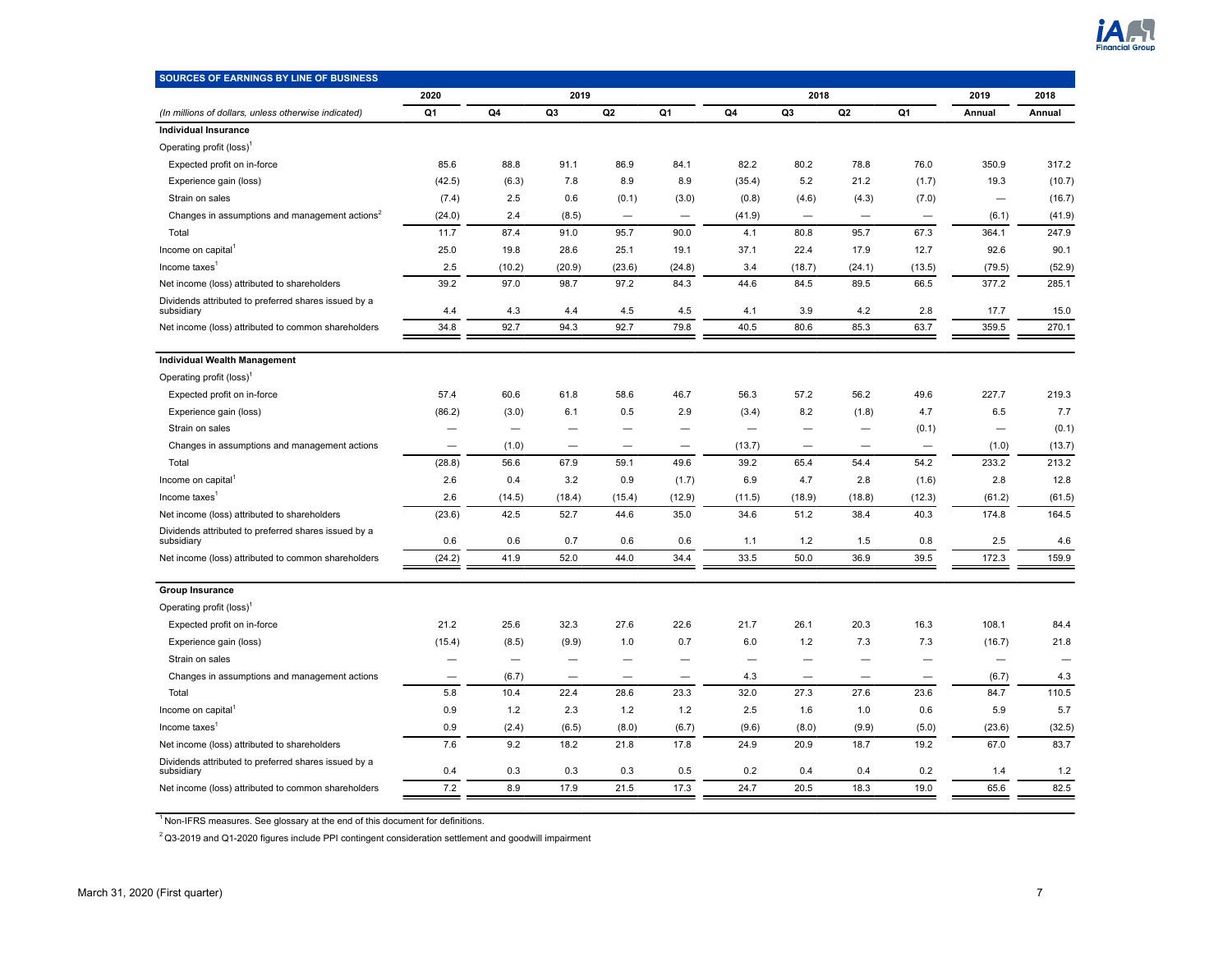

| SOURCES OF EARNINGS BY LINE OF BUSINESS (continued)                |                          |        |                          |                          |                          |        |                          |                          |                          |                          |         |
|--------------------------------------------------------------------|--------------------------|--------|--------------------------|--------------------------|--------------------------|--------|--------------------------|--------------------------|--------------------------|--------------------------|---------|
|                                                                    | 2020                     |        | 2019                     |                          |                          |        | 2018                     |                          |                          | 2019                     | 2018    |
| (In millions of dollars, unless otherwise indicated)               | Q1                       | Q4     | Q <sub>3</sub>           | Q <sub>2</sub>           | Q1                       | Q4     | Q3                       | Q <sub>2</sub>           | Q1                       | Annual                   | Annual  |
| <b>Group Savings and Retirement</b>                                |                          |        |                          |                          |                          |        |                          |                          |                          |                          |         |
| Operating profit (loss) <sup>1</sup>                               |                          |        |                          |                          |                          |        |                          |                          |                          |                          |         |
| Expected profit on in-force                                        | 5.9                      | 6.3    | 6.3                      | 6.4                      | 7.1                      | 5.8    | 5.9                      | 5.7                      | 6.0                      | 26.1                     | 23.4    |
| Experience gain (loss)                                             | 2.5                      | 0.5    | 4.4                      | 3.1                      | 2.1                      | (3.4)  | -                        | 1.3                      | 1.6                      | 10.1                     | (0.5)   |
| Strain on sales                                                    | (0.1)                    | (0.5)  | (0.6)                    | 0.1                      | 0.1                      | 0.1    | (0.1)                    | 0.1                      | 0.3                      | (0.9)                    | 0.4     |
| Changes in assumptions and management actions                      | -                        | 5.9    |                          | $\overline{\phantom{0}}$ | -                        | 49.7   |                          | $\overline{\phantom{0}}$ | -                        | 5.9                      | 49.7    |
| Total                                                              | 8.3                      | 12.2   | 10.1                     | 9.6                      | 9.3                      | 52.2   | 5.8                      | 7.1                      | 7.9                      | 41.2                     | 73.0    |
| Income on capital <sup>1</sup>                                     | 0.8                      | 0.7    | 0.9                      | 1.0                      | 0.5                      | 0.4    | 0.4                      | $\overline{\phantom{0}}$ | (0.3)                    | 3.1                      | 0.5     |
| Income taxes                                                       | (0.9)                    | (3.2)  | (3.1)                    | (2.9)                    | (2.6)                    | (14.9) | (1.5)                    | (2.6)                    | (1.5)                    | (11.8)                   | (20.5)  |
| Net income (loss) attributed to shareholders                       | 8.2                      | 9.7    | 7.9                      | 7.7                      | 7.2                      | 37.7   | 4.7                      | 4.5                      | 6.1                      | 32.5                     | 53.0    |
| Dividends attributed to preferred shares issued by a<br>subsidiary | 0.2                      | 0.1    |                          | 0.3                      | 0.1                      | 0.1    | 0.1                      |                          |                          | 0.5                      | 0.2     |
| Net income (loss) attributed to common shareholders                | 8.0                      | 9.6    | 7.9                      | 7.4                      | 7.1                      | 37.6   | 4.6                      | 4.5                      | 6.1                      | 32.0                     | 52.8    |
|                                                                    |                          |        |                          |                          |                          |        |                          |                          |                          |                          |         |
| <b>US Operations</b>                                               |                          |        |                          |                          |                          |        |                          |                          |                          |                          |         |
| Operating profit (loss) <sup>1</sup>                               |                          |        |                          |                          |                          |        |                          |                          |                          |                          |         |
| Expected profit on in-force                                        | 16.1                     | 11.5   | 15.4                     | 14.9                     | 14.0                     | 11.3   | 11.4                     | 11.3                     | 11.2                     | 55.8                     | 45.2    |
| Experience gain (loss)                                             | (1.3)                    | 6.0    | (3.4)                    | 2.1                      | 1.6                      | (0.6)  | 0.9                      | 7.7                      | (1.4)                    | 6.3                      | 6.6     |
| Strain on sales                                                    | (3.0)                    | (1.7)  | (2.3)                    | (1.3)                    | (3.2)                    | (2.3)  | (2.5)                    | (2.3)                    | (2.9)                    | (8.5)                    | (10.0)  |
| Changes in assumptions and management actions                      | $\overline{\phantom{0}}$ | 2.3    |                          |                          | $\overline{\phantom{0}}$ | 1.2    | $\overline{\phantom{0}}$ | $\overline{\phantom{0}}$ |                          | 2.3                      | $1.2$   |
| Total                                                              | 11.8                     | 18.1   | 9.7                      | 15.7                     | 12.4                     | 9.6    | 9.8                      | 16.7                     | 6.9                      | 55.9                     | 43.0    |
| Income on capital <sup>1</sup>                                     | 5.0                      | 4.9    | 5.1                      | 4.2                      | 3.5                      | 7.7    | 1.4                      | 1.3                      | 6.5                      | 17.7                     | 16.9    |
| Income taxes <sup>1</sup>                                          | (3.5)                    | (4.9)  | (3.2)                    | (4.1)                    | (3.4)                    | (4.1)  | (2.0)                    | (3.9)                    | (2.5)                    | (15.6)                   | (12.5)  |
| Net income (loss) attributed to shareholders                       | 13.3                     | 18.1   | 11.6                     | 15.8                     | 12.5                     | 13.2   | 9.2                      | 14.1                     | 10.9                     | 58.0                     | 47.4    |
| Dividends attributed to preferred shares issued by a<br>subsidiary |                          | -      | $\overline{\phantom{0}}$ | —                        | $\overline{\phantom{0}}$ | —      |                          | $\overline{\phantom{0}}$ | $\overline{\phantom{0}}$ | $\overline{\phantom{0}}$ |         |
| Net income (loss) attributed to common shareholders                | 13.3                     | 18.1   | 11.6                     | 15.8                     | 12.5                     | 13.2   | 9.2                      | 14.1                     | 10.9                     | 58.0                     | 47.4    |
|                                                                    |                          |        |                          |                          |                          |        |                          |                          |                          |                          |         |
| <b>Total Company</b>                                               |                          |        |                          |                          |                          |        |                          |                          |                          |                          |         |
| Operating profit (loss) <sup>1</sup>                               |                          |        |                          |                          |                          |        |                          |                          |                          |                          |         |
| Expected profit on in-force                                        | 186.2                    | 192.8  | 206.9                    | 194.4                    | 174.5                    | 177.3  | 180.8                    | 172.3                    | 159.1                    | 768.6                    | 689.5   |
| Experience gain (loss)                                             | (142.9)                  | (11.3) | 5.0                      | 15.6                     | 16.2                     | (36.8) | 15.5                     | 35.7                     | 10.5                     | 25.5                     | 24.9    |
| Strain on sales                                                    | (10.5)                   | 0.3    | (2.3)                    | (1.3)                    | (6.1)                    | (3.0)  | (7.2)                    | (6.5)                    | (9.7)                    | (9.4)                    | (26.4)  |
| Changes in assumptions and management actions <sup>2</sup>         | (24.0)                   | 2.9    | (8.5)                    | $\qquad \qquad -$        |                          | (0.4)  | -                        |                          | $\qquad \qquad -$        | (5.6)                    | (0.4)   |
| Total                                                              | 8.8                      | 184.7  | 201.1                    | 208.7                    | 184.6                    | 137.1  | 189.1                    | 201.5                    | 159.9                    | 779.1                    | 687.6   |
| Income on capital                                                  | 34.3                     | 27.0   | 40.1                     | 32.4                     | 22.6                     | 54.6   | 30.5                     | 23.0                     | 17.9                     | 122.1                    | 126.0   |
| Income taxes <sup>1</sup>                                          | 1.6                      | (35.2) | (52.1)                   | (54.0)                   | (50.4)                   | (36.7) | (49.1)                   | (59.3)                   | (34.8)                   | (191.7)                  | (179.9) |
| Net income (loss) attributed to shareholders                       | 44.7                     | 176.5  | 189.1                    | 187.1                    | 156.8                    | 155.0  | 170.5                    | 165.2                    | 143.0                    | 709.5                    | 633.7   |
| Dividends attributed to preferred shares issued by a<br>subsidiary | 5.6                      | 5.3    | 5.4                      | 5.7                      | 5.7                      | 5.5    | 5.6                      | 6.1                      | 3.8                      | 22.1                     | 21.0    |
| Net income (loss) attributed to common shareholders                | 39.1                     | 171.2  | 183.7                    | 181.4                    | 151.1                    | 149.5  | 164.9                    | 159.1                    | 139.2                    | 687.4                    | 612.7   |

 $2$  Q3-2019 and Q1-2020 figures include PPI contingent consideration settlement and goodwill impairment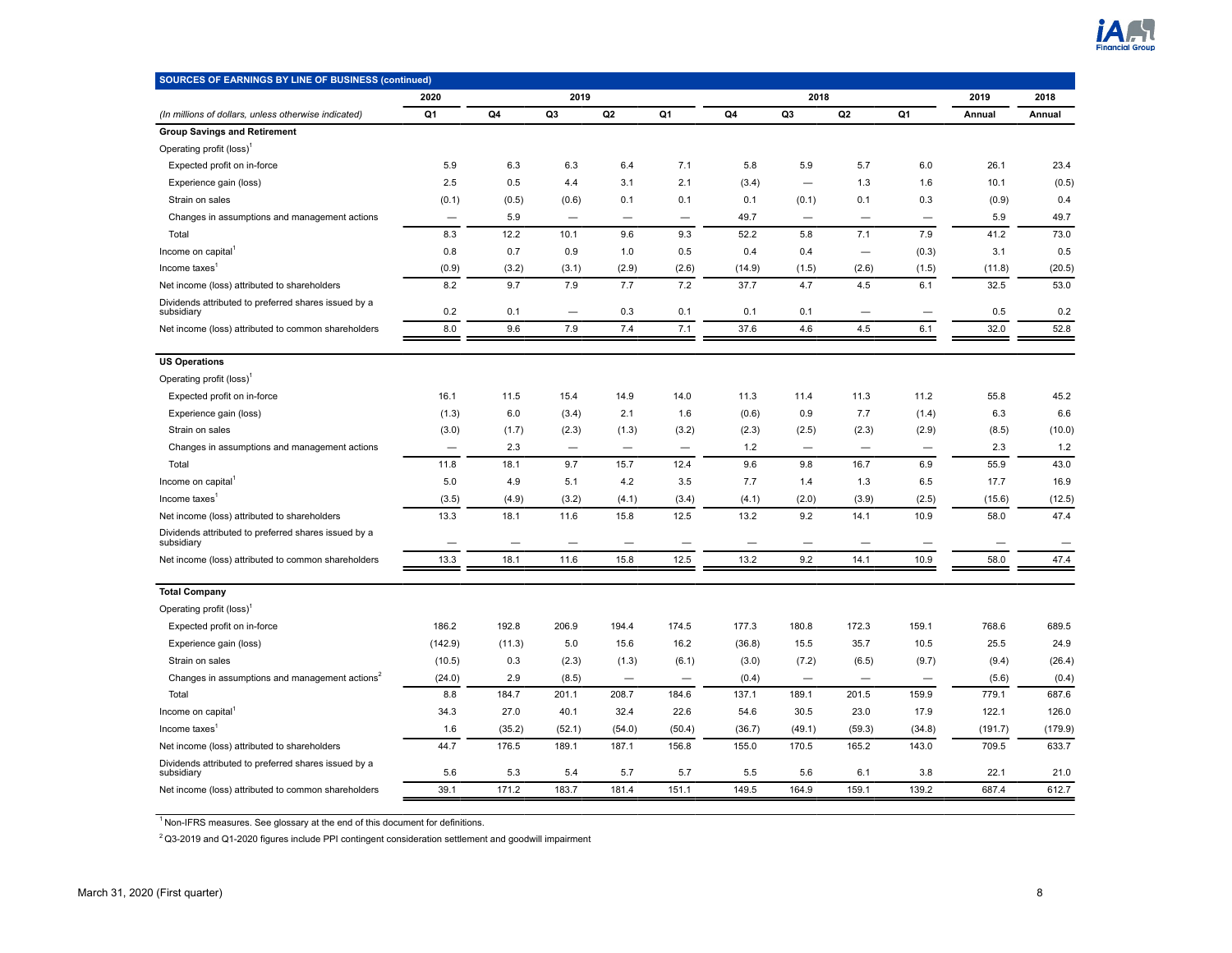

<span id="page-8-0"></span>

| <b>EXPERIENCE AND SPECIFIC ITEMS<sup>1</sup></b>                                      |        |                          |                          |                          |                          |        |                          |                |                   |        |        |
|---------------------------------------------------------------------------------------|--------|--------------------------|--------------------------|--------------------------|--------------------------|--------|--------------------------|----------------|-------------------|--------|--------|
| (Earnings per diluted weighted average number of                                      | 2020   |                          | 2019                     |                          |                          |        | 2018                     |                |                   | 2019   | 2018   |
| common share)                                                                         | Q1     | Q4                       | Q <sub>3</sub>           | Q <sub>2</sub>           | Q1                       | Q4     | Q3                       | Q <sub>2</sub> | Q1                | Annual | Annual |
|                                                                                       |        |                          |                          |                          |                          |        |                          |                |                   |        |        |
| Specific gains and losses                                                             |        |                          |                          |                          |                          |        |                          |                |                   |        |        |
| Changes in assumptions and management actions                                         |        | 0.02                     |                          |                          |                          |        |                          |                |                   | 0.02   |        |
| Unusual income tax gain and loss                                                      |        | 0.08                     |                          | 0.04                     |                          | 0.05   |                          | (0.07)         | 0.03              | 0.12   | 0.01   |
| Tax on premiums and HollisWealth integration                                          |        |                          |                          |                          |                          |        |                          |                |                   |        |        |
| Post closing adjustment to HollisWealth (purchase<br>price clawback)                  |        |                          |                          |                          |                          | 0.10   |                          |                |                   |        | 0.10   |
| Sale of a property, net of losses on AFS<br>investment                                |        |                          |                          |                          |                          | 0.14   |                          |                |                   |        | 0.14   |
| PPI contingent consideration settlement and<br>goodwill impairment                    |        |                          | (0.08)                   |                          |                          |        |                          |                |                   | (0.08) |        |
| PPI goodwill impairment                                                               | (0.22) |                          |                          |                          |                          |        |                          |                |                   |        |        |
| Software writedowns (mortgages and corporate)                                         |        | (0.07)                   |                          |                          |                          |        |                          |                |                   | (0.07) |        |
| Litigation provision increase                                                         |        | (0.14)                   |                          |                          |                          |        |                          |                |                   | (0.09) |        |
| PAR account adjustment                                                                |        | (0.02)                   |                          |                          |                          |        |                          |                |                   | (0.02) |        |
| Total                                                                                 | (0.22) | (0.13)                   | (0.08)                   | 0.04                     |                          | 0.29   |                          | (0.07)         | 0.03              | (0.17) | 0.25   |
| Macro-related gains and losses <sup>2</sup>                                           |        |                          |                          |                          |                          |        |                          |                |                   |        |        |
| Increase (decrease) in income on UL policies                                          | (0.21) | 0.05                     | 0.01                     |                          | 0.12                     | (0.16) | 0.02                     | 0.05           | (0.05)            | 0.18   | (0.14) |
| Macroeconomic impact on level of assets backing<br>long-term liabilities <sup>3</sup> |        | 0.03                     | 0.02                     |                          | -                        | -      | N/A                      | N/A            | N/A               | 0.05   | N/A    |
| Higher (lower) than expected management fees <sup>3</sup>                             | (0.02) | $\overline{\phantom{0}}$ | $\overline{\phantom{0}}$ | $\overline{\phantom{0}}$ | 0.03                     | (0.03) | $\overline{\phantom{0}}$ |                | (0.01)            | 0.03   | (0.04) |
| Impact of dynamic hedging                                                             | (0.57) | 0.05                     | 0.04                     | 0.03                     |                          | (0.09) | 0.02                     |                | 0.02              | 0.12   | (0.05) |
| Total                                                                                 | (0.80) | 0.13                     | 0.07                     | 0.03                     | 0.15                     | (0.28) | 0.04                     | 0.05           | (0.04)            | 0.38   | (0.23) |
| Policyholder experience gains and losses                                              |        |                          |                          |                          |                          |        |                          |                |                   |        |        |
| Individual Insurance <sup>4</sup>                                                     | (0.08) | 0.03                     | 0.02                     | 0.06                     | (0.06)                   | (0.08) | 0.02                     | 0.10           | 0.04              | 0.05   | 0.08   |
| Individual Wealth Management                                                          | -      | (0.06)                   | $\overline{\phantom{0}}$ | (0.03)                   | (0.01)                   | -      | 0.03                     | (0.01)         | 0.02              | (0.10) | 0.04   |
| Group Insurance                                                                       | (0.10) | (0.05)                   | (0.07)                   | 0.01                     | $\overline{\phantom{0}}$ | 0.04   | 0.01                     | 0.05           | 0.05              | (0.11) | 0.15   |
| Group Savings and Retirement                                                          | 0.02   | 0.01                     | 0.03                     | 0.02                     | 0.02                     | (0.02) | $\overline{\phantom{0}}$ | 0.01           | 0.01              | 0.08   |        |
| <b>US Operations</b>                                                                  | (0.01) | 0.04                     | (0.02)                   | 0.01                     | 0.01                     | (0.01) | 0.01                     | 0.05           | (0.01)            | 0.04   | 0.04   |
| Total                                                                                 | (0.17) | (0.03)                   | (0.04)                   | 0.07                     | (0.04)                   | (0.07) | 0.07                     | 0.20           | 0.11              | (0.04) | 0.31   |
| Other experience gains and losses                                                     |        |                          |                          |                          |                          |        |                          |                |                   |        |        |
| Strain on sales (in Ind. Insurance and US<br>Operations)                              | (0.03) | 0.02                     | 0.01                     | 0.03                     | 0.01                     | (0.01) | (0.02)                   | (0.02)         | (0.01)            | 0.07   | (0.06) |
| iA Auto and Home                                                                      | 0.11   | 0.01                     | 0.05                     | 0.01                     | 0.02                     | 0.01   | $\overline{\phantom{0}}$ | 0.02           | $\qquad \qquad -$ | 0.09   | 0.03   |
| Income on capital (excluding iAAH)                                                    | (0.03) | 0.02                     | 0.02                     | 0.04                     | 0.01                     | 0.04   | 0.01                     | (0.01)         | 0.03              | 0.09   | 0.07   |
| Usual income tax gain and loss                                                        | 0.04   | (0.01)                   | 0.01                     | (0.05)                   | (0.05)                   |        |                          |                |                   | (0.10) |        |
|                                                                                       |        |                          |                          |                          |                          |        |                          |                |                   |        |        |
| <b>Total gains and losses</b>                                                         | (1.10) | 0.01                     | 0.04                     | 0.17                     | 0.10                     | (0.02) | 0.10                     | 0.17           | 0.12              | 0.32   | 0.37   |

<sup>2</sup> Approximate impact of macroeconomic variations as compared to the expected net earnings that the Company would have earned under normal macroeconomic conditions.

 $3$  Expected profit on in-force for the wealth management businesses is updated on a quarterly basis to reflect market growth and net sales.

<sup>4</sup> In Q4-2019, an adjustment has been made to the Q3-2019 core EPS following a modification of the core earnings per common share definition relating to macroeconomic variation impacts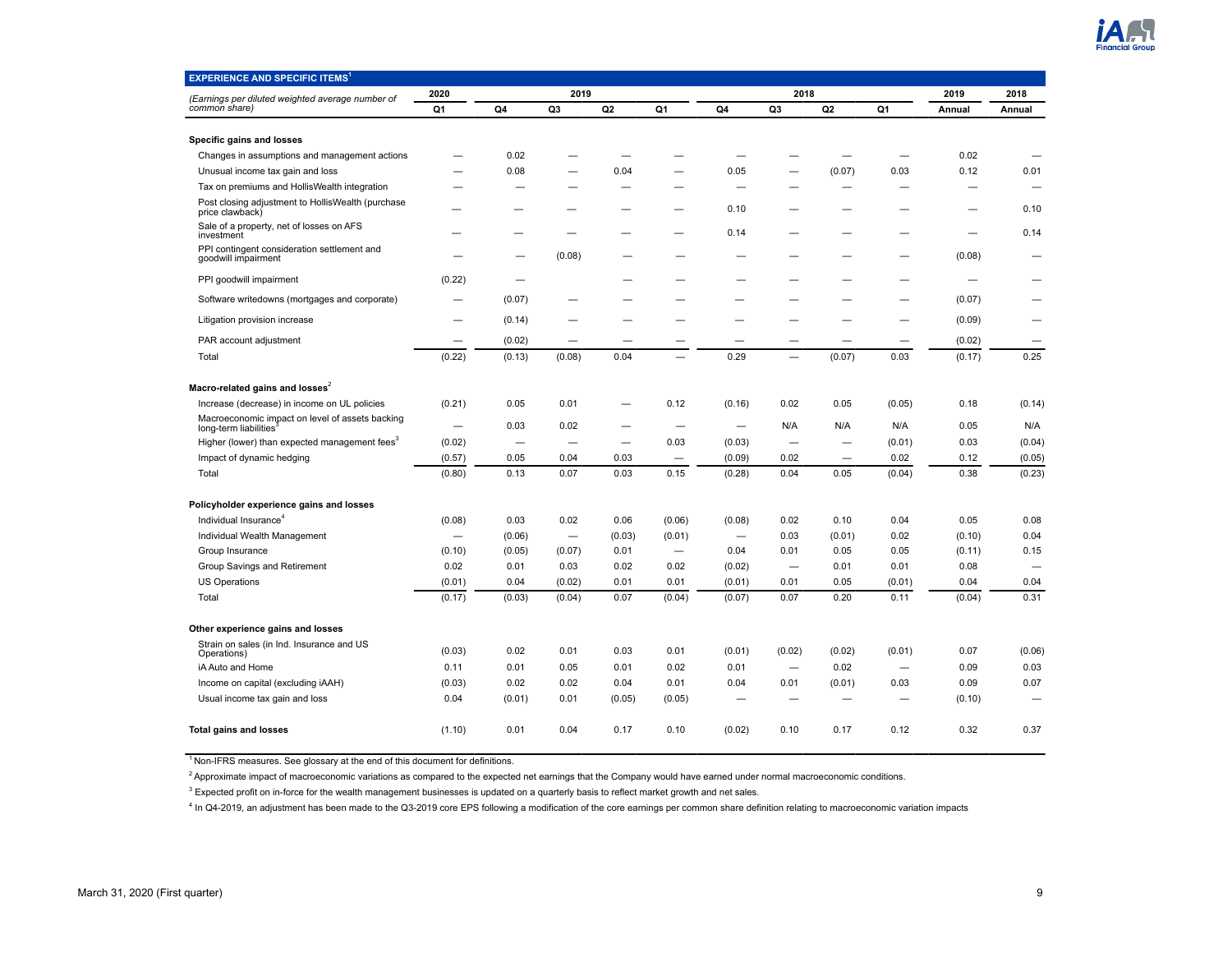

<span id="page-9-0"></span>

| <b>REPORTED EPS AND CORE EPS RECONCILIATION</b>                                 |                          |        |                          |        |        |                          |                          |                          |          |                          |        |
|---------------------------------------------------------------------------------|--------------------------|--------|--------------------------|--------|--------|--------------------------|--------------------------|--------------------------|----------|--------------------------|--------|
|                                                                                 | 2020                     |        | 2019                     |        |        |                          | 2018                     |                          |          | 2019                     | 2018   |
| (Earnings per diluted weighted average number of<br>common share)               | Q1                       | Q4     | Q <sub>3</sub>           | Q2     | Q1     | Q4                       | Q <sub>3</sub>           | Q <sub>2</sub>           | Q1       | Annual                   | Annual |
|                                                                                 |                          |        |                          |        |        |                          |                          |                          |          |                          |        |
| <b>Reported earnings</b>                                                        |                          |        |                          |        |        |                          |                          |                          |          |                          |        |
| Earnings per common share - diluted                                             | 0.36                     | 1.59   | 1.72                     | 1.69   | 1.40   | 1.36                     | 1.50                     | 1.44                     | 1.29     | 6.40                     | 5.59   |
| Return on common shareholders' equity - trailing 12<br>months <sup>1</sup>      | 10.7%                    | 12.9%  | 12.7%                    | 12.6%  | 12.4%  | 12.5%                    | 12.3%                    | 12.2%                    | 11.8%    |                          |        |
| EPS adjustments (non-core items) <sup>1</sup>                                   |                          |        |                          |        |        |                          |                          |                          |          |                          |        |
| Specific gains and losses                                                       |                          |        |                          |        |        |                          |                          |                          |          |                          |        |
| Changes in assumptions and management actions                                   |                          | (0.02) |                          |        |        |                          |                          |                          |          | (0.02)                   |        |
| Unusual income tax gain and loss                                                |                          | (0.08) |                          | (0.04) |        | (0.05)                   |                          | 0.07                     |          | (0.12)                   | 0.02   |
| Tax on premiums and HollisWealth integration                                    |                          |        |                          |        |        | $\overline{\phantom{0}}$ |                          |                          |          |                          |        |
| Holliswealth post closing adjustment (price clawback)                           |                          |        |                          |        |        | (0.10)                   |                          |                          |          |                          | (0.10) |
| Sale of a property, net of losses on AFS investment                             |                          |        |                          |        |        | (0.14)                   |                          |                          |          |                          | (0.14) |
| PPI's contingent consideration settlement and goodwill<br>impairment            |                          |        | 0.08                     |        |        |                          |                          |                          |          | 0.08                     |        |
| PPI goodwill impairment                                                         | 0.22                     |        |                          |        |        |                          |                          |                          |          |                          |        |
| Software writedowns (mortgages and corporate)                                   | $\overline{\phantom{0}}$ | 0.07   |                          |        |        |                          |                          |                          |          | 0.07                     |        |
| Litigation provision increase                                                   | -                        | 0.14   |                          |        |        |                          |                          |                          |          | 0.14                     |        |
| PAR account adjustment                                                          | -                        | 0.02   | $\overline{\phantom{0}}$ | -      |        |                          |                          |                          |          | 0.02                     |        |
| Total                                                                           | 0.22                     | 0.13   | 0.08                     | (0.04) |        | (0.29)                   | $\overline{\phantom{0}}$ | 0.07                     | $\equiv$ | 0.17                     | (0.22) |
| Macro-related gains and losses <sup>4</sup>                                     | 0.80                     | (0.13) | (0.07)                   | (0.03) | (0.15) | 0.28                     | (0.04)                   | (0.05)                   | 0.04     | (0.38)                   | 0.23   |
| Policyholder experience gains and losses in excess of \$0.04 EPS <sup>3</sup>   |                          |        |                          |        |        |                          |                          |                          |          |                          |        |
| Individual Insurance                                                            | 0.04                     |        |                          | (0.02) | 0.02   | 0.04                     |                          | (0.06)                   |          | $\overline{\phantom{0}}$ | (0.02) |
| Individual Wealth Management                                                    | $\overline{\phantom{0}}$ | 0.02   |                          |        |        |                          |                          | $\overline{\phantom{0}}$ |          | 0.02                     |        |
| Group Insurance                                                                 | 0.06                     | 0.01   | 0.03                     |        |        |                          |                          | (0.01)                   | (0.01)   | 0.04                     | (0.02) |
| Group Savings and Retirement                                                    |                          |        |                          |        |        |                          |                          |                          |          |                          |        |
| <b>US Operations</b>                                                            |                          |        |                          |        |        |                          | —                        | (0.01)                   |          | $\overline{\phantom{0}}$ | (0.01) |
| Total                                                                           | 0.10                     | 0.03   | 0.03                     | (0.02) | 0.02   | 0.04                     |                          | (0.08)                   | (0.01)   | 0.06                     | (0.05) |
| Other experience gains and losses in excess of \$0.04 EPS <sup>3</sup>          |                          |        |                          |        |        |                          |                          |                          |          |                          |        |
| Strain on sales (in Individual Insurance)                                       |                          |        |                          |        |        |                          |                          |                          |          |                          |        |
| iA Auto and Home                                                                | (0.07)                   |        | (0.01)                   |        |        |                          |                          |                          |          | (0.01)                   |        |
| Income on capital (excluding iAAH)                                              |                          |        |                          |        |        |                          |                          |                          |          | $\overline{\phantom{0}}$ |        |
| Usual income tax gain and loss                                                  |                          |        |                          | 0.01   | 0.01   |                          |                          |                          |          | 0.02                     |        |
| <b>Total adjustments</b>                                                        | 1.05                     | 0.03   | 0.03                     | (0.08) | (0.12) | 0.03                     | (0.04)                   | (0.06)                   | 0.03     | (0.14)                   | (0.04) |
| Core earnings $1$                                                               |                          |        |                          |        |        |                          |                          |                          |          |                          |        |
| Core earnings per common share - diluted <sup>4</sup>                           | 1.41                     | 1.62   | 1.75                     | 1.61   | 1.28   | 1.39                     | 1.46                     | 1.38                     | 1.32     | 6.26                     | 5.55   |
| Core return on common shareholders' equity - trailing 12<br>months <sup>2</sup> | 12.7%                    | 13.0%  | 12.4%                    | 12.1%  | 12.0%  | 12.4%                    | 12.2%                    | 12.2%                    | 11.9%    |                          |        |

<sup>2</sup> In Q4-2018, the Company made an adjustment to the estimates used to establish income taxes payable in prior periods by decreasing the retained earnings as at January 1,<br>2017 by 58 \$.

<sup>3</sup> Applied on a quarterly basis.

<sup>4</sup> In Q4-2019, an adjustment has been made to the Q3-2019 core EPS following a modification of the core earnings per common share definition relating to<br>macroeconomic variation impacts

<sup>5</sup> In Q3-2018, an adjustment was made retroactively to January 1, 2018, further to the application of IFRS-15.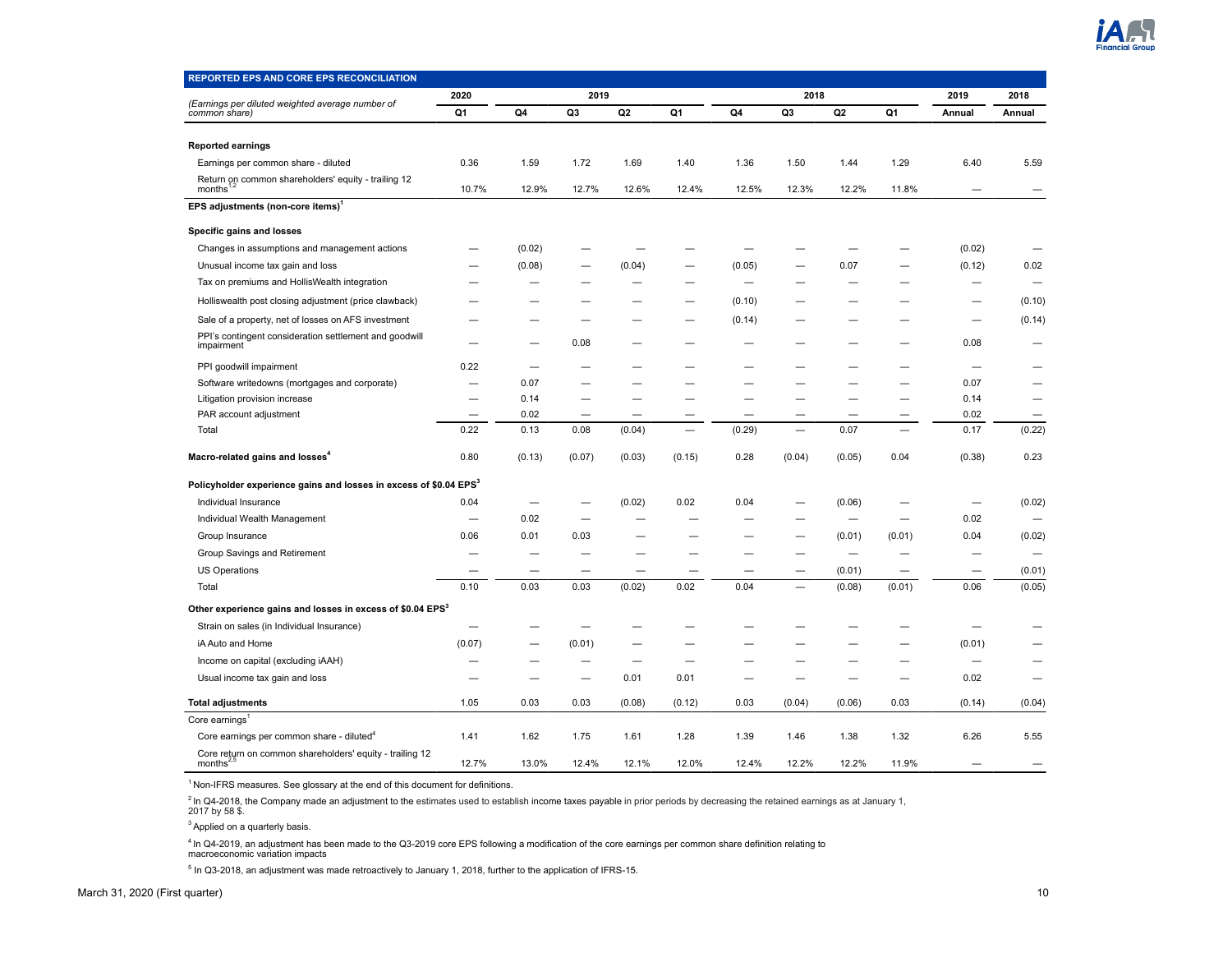

<span id="page-10-0"></span>

| <b>BUSINESS GROWTH</b>                               |                |           |                |                |           |           |                |                |                |           |           |
|------------------------------------------------------|----------------|-----------|----------------|----------------|-----------|-----------|----------------|----------------|----------------|-----------|-----------|
|                                                      | 2020           |           | 2019           |                |           |           |                | 2018           |                | 2019      | 2018      |
| (In millions of dollars, unless otherwise indicated) | Q <sub>1</sub> | Q4        | Q <sub>3</sub> | Q <sub>2</sub> | Q1        | Q4        | Q <sub>3</sub> | Q <sub>2</sub> | Q <sub>1</sub> | Annual    | Annual    |
| <b>Individual Insurance</b>                          |                |           |                |                |           |           |                |                |                |           |           |
| Sales <sup>1</sup>                                   |                |           |                |                |           |           |                |                |                |           |           |
| Minimum Premiums                                     | 43.3           | 48.5      | 45.8           | 43.1           | 39.0      | 44.7      | 43.7           | 44.3           | 41.0           | 176.4     | 173.7     |
| <b>Excess Premiums</b>                               | 1.9            | 2.8       | 1.2            | 4.9            | 2.2       | 2.6       | 5.7            | 3.1            | 5.7            | 11.1      | 17.1      |
| Total                                                | 45.2           | 51.3      | 47.0           | 48.0           | 41.2      | 47.3      | 49.4           | 47.4           | 46.7           | 187.5     | 190.8     |
| Net premiums                                         | 397.5          | 409.9     | 397.5          | 391.3          | 387.8     | 399.4     | 384.5          | 378.7          | 391.8          | 1,586.5   | 1,554.4   |
| Number of policies issued                            |                |           |                |                |           |           |                |                |                |           |           |
| Life insurance only                                  | 28,929         | 31,485    | 32,379         | 30,711         | 27,713    | 31,230    | 30,442         | 30,720         | 26,941         | 122,288   | 119,333   |
| Life, critical illness, disability                   | 44,558         | 47,995    | 49,160         | 46,714         | 41,858    | 46,729    | 45,125         | 45,145         | 41,035         | 185,727   | 178,034   |
| <b>Individual Wealth Management</b>                  |                |           |                |                |           |           |                |                |                |           |           |
| Sales <sup>1</sup>                                   |                |           |                |                |           |           |                |                |                |           |           |
| General fund                                         | 205.7          | 176.7     | 162.0          | 97.9           | 109.2     | 104.8     | 88.1           | 98.0           | 109.7          | 545.8     | 400.6     |
| Segregated funds                                     | 872.3          | 633.4     | 576.4          | 544.8          | 610.9     | 460.0     | 464.4          | 445.9          | 617.6          | 2,365.5   | 1,987.9   |
| Mutual funds                                         | 693.0          | 566.3     | 465.2          | 485.9          | 546.3     | 481.8     | 442.1          | 543.9          | 670.1          | 2,063.7   | 2,137.9   |
| Total                                                | 1,771.0        | 1,376.4   | 1,203.6        | 1,128.6        | 1,266.4   | 1,046.6   | 994.6          | 1,087.8        | 1,397.4        | 4,975.0   | 4,526.4   |
| Net investment fund sales <sup>1</sup>               |                |           |                |                |           |           |                |                |                |           |           |
| Segregated funds                                     | 423.8          | 243.6     | 167.8          | 106.2          | 145.2     | 76.1      | 63.1           | 63.4           | 219.7          | 662.8     | 422.3     |
| Mutual funds                                         | (99.2)         | (54.4)    | (127.9)        | (136.8)        | (88.5)    | (117.9)   | (82.3)         | (3.2)          | 45.8           | (407.6)   | (157.6)   |
| Total                                                | 324.6          | 189.2     | 39.9           | (30.6)         | 56.7      | (41.8)    | (19.2)         | 60.2           | 265.5          | 255.2     | 264.7     |
| Assets under management <sup>2</sup>                 |                |           |                |                |           |           |                |                |                |           |           |
| General fund <sup>3</sup>                            | 1,915.1        | 1,807.5   | 1,731.4        | 1,644.9        | 1,613.4   | 1,531.9   | 1,463.1        | 1,430.3        | 1,384.7        | 1,807.5   | 1,531.9   |
| Segregated funds                                     | 14,893.9       | 16,391.9  | 15,748.3       | 15,431.7       | 15,135.6  | 13,993.5  | 14,913.8       | 14,837.3       | 14,426.6       | 16,391.9  | 13,993.5  |
| Mutual funds                                         | 9,908.7        | 11,594.1  | 11,360.2       | 11,431.0       | 11,467.0  | 10,832.8  | 11,760.1       | 11,740.3       | 11,503.2       | 11,594.1  | 10,832.8  |
| Other                                                | 3,825.7        | 4,509.0   | 4,515.7        | 4,513.1        | 4,518.3   | 4,173.6   | 4,503.4        | 4,482.4        | 4,404.4        | 4,509.0   | 4,173.6   |
| Total                                                | 30,543.4       | 34,302.6  | 33,355.6       | 33,020.7       | 32,734.3  | 30,531.8  | 32,640.4       | 32,490.3       | 31,718.9       | 34,302.6  | 30,531.8  |
| Assets under administration <sup>45</sup>            | 77,639.2       | 88,142.1  | 86,426.5       | 86,361.4       | 84,899.1  | 78,414.1  | 84,751.9       | 84,126.9       | 82,628.2       | 88,142.1  | 78,414.1  |
| Total                                                | 108,182.6      | 122,444.7 | 119,782.1      | 119,382.1      | 117,633.4 | 108,945.9 | 117,392.3      | 116,617.2      | 114,347.1      | 122,444.7 | 108,945.9 |
| <b>Group Insurance</b>                               |                |           |                |                |           |           |                |                |                |           |           |
| Sales <sup>1</sup>                                   |                |           |                |                |           |           |                |                |                |           |           |
| <b>Employee Plans</b>                                | 57.1           | 6.2       | 12.9           | 4.1            | 25.9      | 7.2       | 9.4            | 56.4           | 19.5           | 49.1      | 92.5      |
| <b>Dealers Services</b>                              |                |           |                |                |           |           |                |                |                |           |           |
| Creditor Insurance                                   | 58.9           | 75.0      | 97.6           | 91.3           | 64.8      | 87.0      | 108.3          | 106.6          | 72.3           | 328.7     | 374.2     |
| P&C                                                  | 62.0           | 55.9      | 70.6           | 74.3           | 52.6      | 54.8      | 66.1           | 71.4           | 49.9           | 253.4     | 242.2     |
| Non-Prime Loan originations                          | 103.2          | 110.1     | 131.5          | 104.5          | 92.1      | 98.9      | 90.5           | 82.7           | 74.4           | 438.2     | 346.5     |
| Total                                                | 224.1          | 241.0     | 299.7          | 270.1          | 209.5     | 240.7     | 264.9          | 260.7          | 196.6          | 1,020.3   | 962.9     |
| <b>Special Markets Solutions</b>                     | 75.8           | 76.3      | 62.9           | 61.1           | 73.6      | 76.2      | 57.6           | 56.8           | 65.0           | 273.9     | 255.6     |
| <b>Total sales</b>                                   | 357.0          | 323.5     | 375.5          | 335.3          | 309.0     | 324.1     | 331.9          | 373.9          | 281.1          | 1,343.3   | 1,311.0   |
| Car loans                                            |                |           |                |                |           |           |                |                |                |           |           |
| Dealer Services - Non-Prime Finance<br>receivables   | 762.5          | 727.0     | 685.1          | 614.3          | 572.7     | 529.9     | 474.5          | 425.3          | 381.6          | 727.0     | 529.9     |

 $2$  Asset amounts have been adjusted retroactively in Q3-2018 further to recent acquisitions.

 $3$  In Q3-2018, Individual Wealth Management general fund assets for prior periods were adjusted retroactively following a reclassification.

 $^4$  Includes assets related to distribution affiliates.

<sup>5</sup> An adjustment to Q2 2019 asset under administration figure has been performed in Q3 2019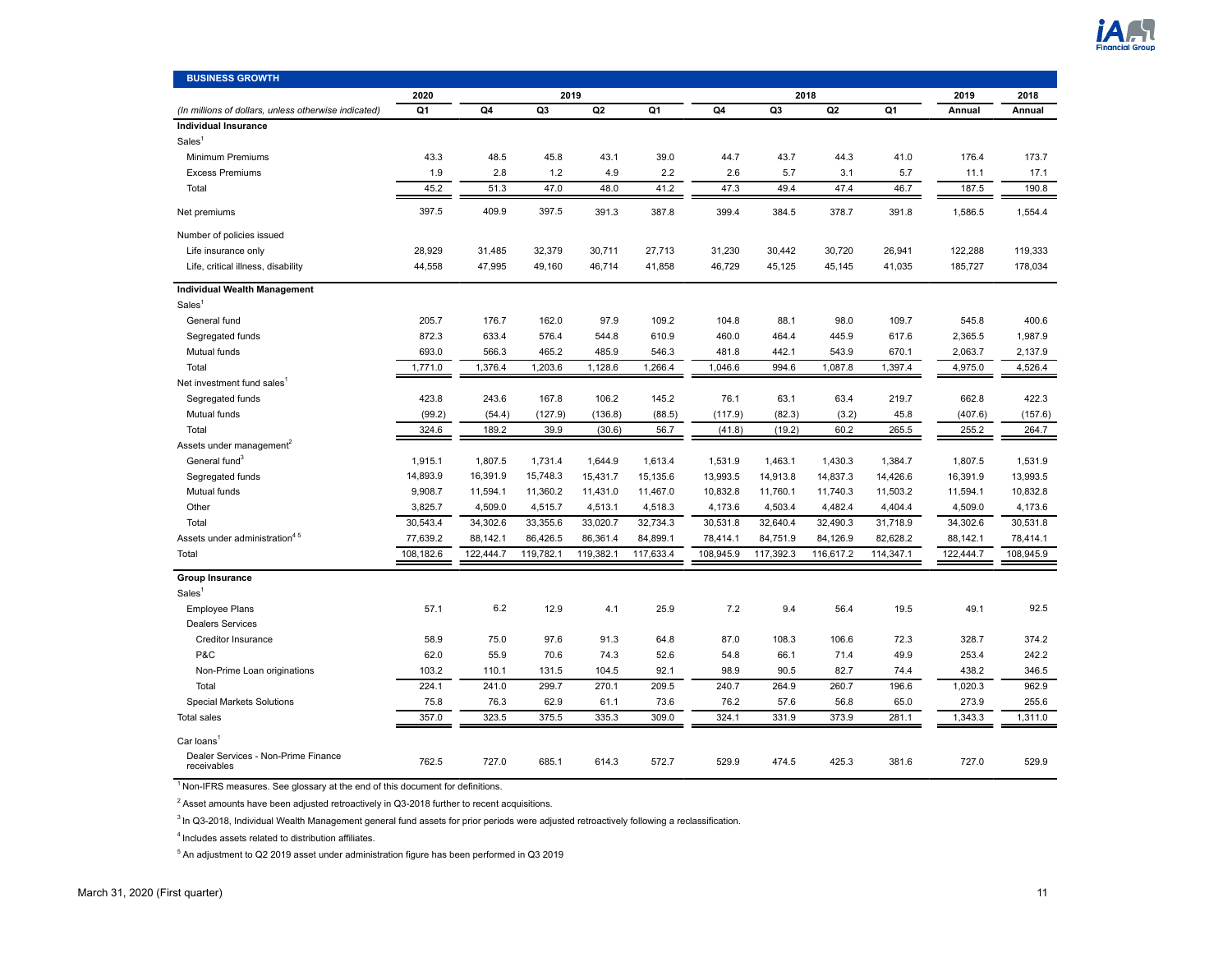

| <b>BUSINESS GROWTH (continued)</b>                   |          |          |                |                |          |          |                |                |          |          |          |
|------------------------------------------------------|----------|----------|----------------|----------------|----------|----------|----------------|----------------|----------|----------|----------|
|                                                      | 2020     |          | 2019           |                |          |          | 2018           |                |          | 2019     | 2018     |
| (In millions of dollars, unless otherwise indicated) | Q1       | Q4       | Q <sub>3</sub> | Q <sub>2</sub> | Q1       | Q4       | Q <sub>3</sub> | Q <sub>2</sub> | Q1       | Annual   | Annual   |
| Group Insurance (continued)                          |          |          |                |                |          |          |                |                |          |          |          |
| Net premiums and premium equivalents                 |          |          |                |                |          |          |                |                |          |          |          |
| <b>Employee Plans</b>                                | 261.9    | 245.4    | 245.0          | 248.8          | 246.5    | 247.7    | 251.1          | 244.3          | 238.5    | 985.7    | 981.6    |
| Dealer Services - Creditor Insurance                 | 41.2     | 54.2     | 75.9           | 67.9           | 43.4     | 64.5     | 75.4           | 73.9           | 43.3     | 241.4    | 257.1    |
| Dealer Services - P&C                                | 49.5     | 39.2     | 38.6           | 40.1           | 37.3     | 35.2     | 35.5           | 31.3           | 31.4     | 155.2    | 133.4    |
| <b>Special Markets Solutions</b>                     | 71.3     | 71.8     | 58.6           | 56.3           | 69.5     | 72.2     | 53.8           | 52.3           | 61.2     | 256.2    | 239.5    |
| Total net premiums                                   | 423.9    | 410.6    | 418.1          | 413.1          | 396.7    | 419.6    | 415.8          | 401.8          | 374.4    | 1,638.5  | 1,611.6  |
| Premium equivalents and deposits                     |          |          |                |                |          |          |                |                |          |          |          |
| Administrative services only contracts (ASO)         | 16.9     | 17.9     | 16.2           | 18.5           | 18.3     | 18.3     | 16.5           | 15.9           | 15.9     | 70.9     | 66.6     |
| Investment contracts                                 | 20.5     | 20.6     | 20.3           | 15.8           | 22.1     | 26.9     | 32.2           | 19.6           | 32.2     | 78.8     | 110.9    |
| Total                                                | 461.3    | 449.1    | 454.6          | 447.4          | 437.1    | 464.8    | 464.5          | 437.3          | 422.5    | 1,788.2  | 1,789.1  |
|                                                      |          |          |                |                |          |          |                |                |          |          |          |
| <b>Group Savings and Retirement</b>                  |          |          |                |                |          |          |                |                |          |          |          |
| Sales <sup>1</sup>                                   |          |          |                |                |          |          |                |                |          |          |          |
| Accumulation contracts                               |          |          |                |                |          |          |                |                |          |          |          |
| General fund                                         | 41.9     | 10.7     | 16.0           | 11.7           | 11.6     | 17.7     | 10.6           | 17.8           | 14.8     | 50.0     | 60.9     |
| Segregated funds                                     | 591.9    | 372.0    | 324.5          | 316.8          | 336.7    | 394.1    | 276.1          | 323.9          | 346.4    | 1,350.0  | 1,340.5  |
| Total                                                | 633.8    | 382.7    | 340.5          | 328.5          | 348.3    | 411.8    | 286.7          | 341.7          | 361.2    | 1,400.0  | 1,401.4  |
| Insured annuities (general fund)                     | 6.1      | 197.3    | 95.0           | 17.3           | 318.0    | 9.8      | 22.7           | 21.0           | 164.9    | 627.6    | 218.4    |
| Deposits                                             | 19.0     | 13.2     | 11.0           | 12.6           | 9.2      | 16.7     | 13.9           | 7.3            | 9.2      | 46.0     | 47.1     |
| <b>Total sales</b>                                   | 658.9    | 593.2    | 446.5          | 358.4          | 675.5    | 438.3    | 323.3          | 370.0          | 535.3    | 2,073.6  | 1,666.9  |
| Net premiums and deposits                            |          |          |                |                |          |          |                |                |          |          |          |
| Net premiums                                         | 633.0    | 573.0    | 428.5          | 338.7          | 660.3    | 415.4    | 303.3          | 356.4          | 519.8    | 2,000.5  | 1,594.9  |
| Deposits                                             | 19.0     | 13.2     | 11.0           | 12.6           | 9.2      | 16.7     | 13.9           | 7.3            | 9.2      | 46.0     | 47.1     |
| Total                                                | 652.0    | 586.2    | 439.5          | 351.3          | 669.5    | 432.1    | 317.2          | 363.7          | 529.0    | 2,046.5  | 1,642.0  |
| Assets under management                              |          |          |                |                |          |          |                |                |          |          |          |
| Accumulation contracts                               |          |          |                |                |          |          |                |                |          |          |          |
| General fund                                         | 288.0    | 232.5    | 240.8          | 233.2          | 233.4    | 231.1    | 226.3          | 219.4          | 215.9    | 232.5    | 231.1    |
| Segregated funds                                     | 10,566.2 | 11,476.0 | 11,228.1       | 10,957.0       | 10,623.9 | 9,787.1  | 10,119.8       | 10,050.3       | 9,673.5  | 11,476.0 | 9,787.1  |
| Other                                                | 335.3    | 865.0    | 899.1          | 896.5          | 887.6    | 850.4    | 845.3          | 840.2          | 831.5    | 865.0    | 850.4    |
| Total                                                | 11,189.5 | 12,573.5 | 12,368.0       | 12,086.7       | 11,744.9 | 10,868.6 | 11,191.4       | 11,109.9       | 10,720.9 | 12,573.5 | 10,868.6 |
| Insured annuities (general fund)                     | 3,817.1  | 3,929.2  | 3,791.2        | 3,709.7        | 3,658.3  | 3,246.1  | 3,314.8        | 3,360.1        | 3,370.5  | 3,929.2  | 3,246.1  |
| Total                                                | 15,006.6 | 16,502.7 | 16,159.2       | 15,796.4       | 15,403.2 | 14,114.7 | 14,506.2       | 14,470.0       | 14,091.4 | 16,502.7 | 14,114.7 |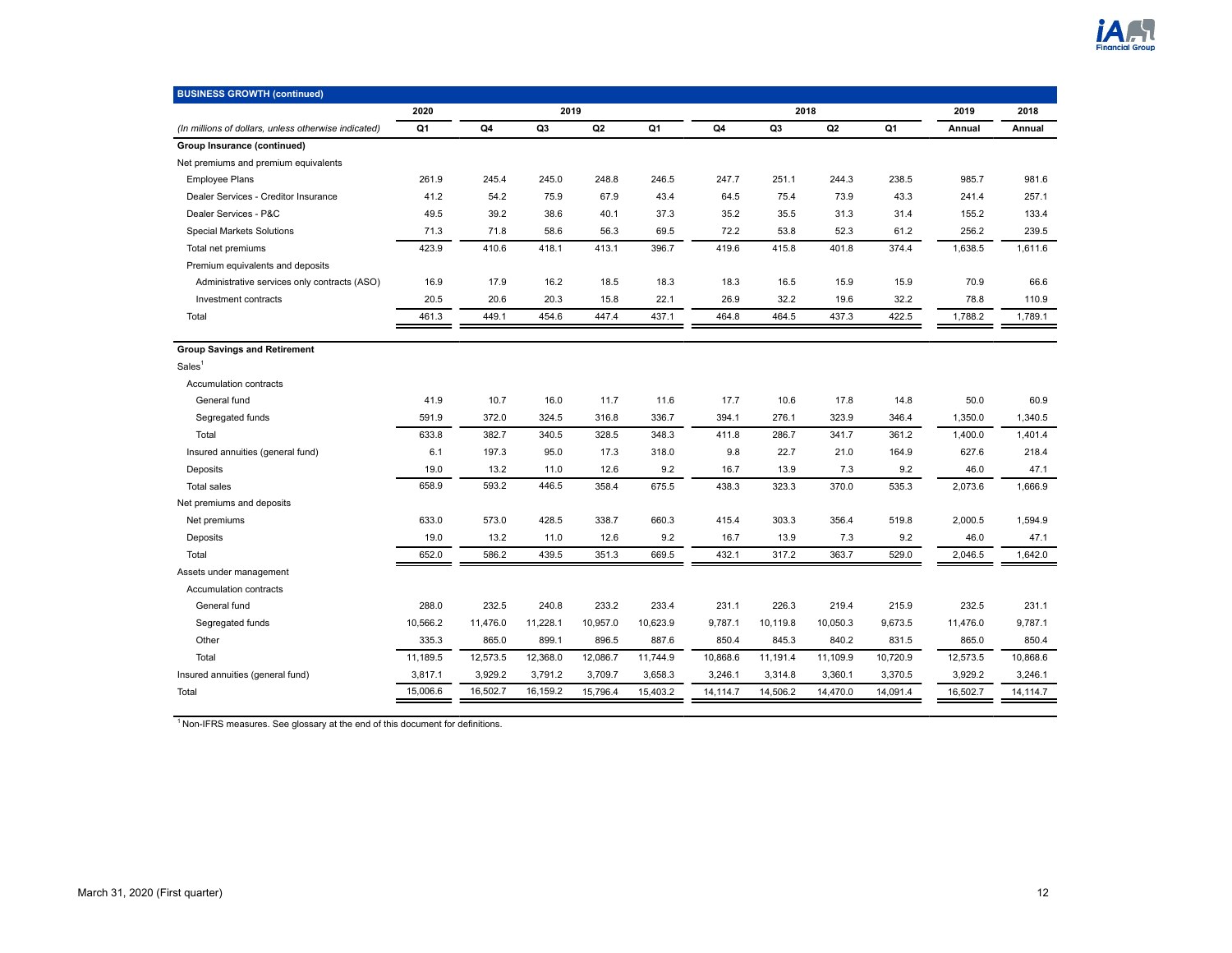

| <b>BUSINESS GROWTH (continued)</b>                                       |         |         |         |         |         |         |                |                |         |          |          |
|--------------------------------------------------------------------------|---------|---------|---------|---------|---------|---------|----------------|----------------|---------|----------|----------|
|                                                                          | 2020    |         | 2019    |         |         |         | 2018           |                |         | 2019     | 2018     |
| (In millions of dollars, unless otherwise indicated)                     | Q1      | Q4      | Q3      | Q2      | Q1      | Q4      | Q <sub>3</sub> | Q <sub>2</sub> | Q1      | Annual   | Annual   |
| US Operations <sup>1</sup>                                               |         |         |         |         |         |         |                |                |         |          |          |
| Sales $(SUS)^2$                                                          |         |         |         |         |         |         |                |                |         |          |          |
| Individual Insurance                                                     | 29.4    | 29.4    | 25.9    | 24.7    | 19.2    | 21.5    | 20.9           | 21.5           | 17.3    | 99.2     | 81.2     |
| Dealer Services - P&C <sup>3</sup>                                       | 117.2   | 107.6   | 117.4   | 114.5   | 109.7   | 79.3    | 104.8          | 102.9          | 88.1    | 449.2    | 375.1    |
| Sales (\$CAN) <sup>2</sup>                                               |         |         |         |         |         |         |                |                |         |          |          |
| Individual Insurance                                                     | 39.4    | 38.8    | 34.3    | 33.1    | 25.4    | 28.2    | 27.5           | 27.7           | 21.8    | 131.6    | 105.2    |
| Dealer Services - P&C <sup>3</sup>                                       | 157.4   | 141.9   | 155.1   | 153.1   | 145.9   | 105.2   | 136.6          | 132.8          | 111.3   | 596.0    | 485.9    |
| Net Premiums and Premium Equivalents (\$CAN)                             |         |         |         |         |         |         |                |                |         |          |          |
| Net Premiums                                                             |         |         |         |         |         |         |                |                |         |          |          |
| Individual Insurance                                                     | 113.5   | 107.1   | 102.0   | 100.5   | 95.5    | 92.9    | 88.5           | 85.5           | 81.0    | 405.1    | 347.9    |
| Dealer Services - P&C <sup>3</sup>                                       | 24.7    | 24.0    | 25.5    | 19.1    | 19.3    | 9.4     | 17.1           | 10.5           | 20.5    | 87.9     | 57.5     |
| Total                                                                    | 138.2   | 131.1   | 127.5   | 119.6   | 114.8   | 102.3   | 105.6          | 96.0           | 101.5   | 493.0    | 405.4    |
| Premium Equivalents - P&C                                                | 40.7    | 44.7    | 33.1    | 43.9    | 36.4    | 30.5    | 35.1           | 35.6           | 27.1    | 158.1    | 128.3    |
| Total Net premiums and Premium Equivalents                               | 178.9   | 175.8   | 160.6   | 163.5   | 151.2   | 132.8   | 140.7          | 131.6          | 128.6   | 651.1    | 405.4    |
|                                                                          |         |         |         |         |         |         |                |                |         |          |          |
| <b>General Insurance</b>                                                 |         |         |         |         |         |         |                |                |         |          |          |
| Sales <sup>2</sup>                                                       |         |         |         |         |         |         |                |                |         |          |          |
| iAAH (Auto & Home)                                                       | 73.9    | 76.2    | 96.2    | 112.4   | 66.2    | 68.5    | 87.3           | 104.8          | 62.2    | 351.0    | 322.8    |
| Net premiums, premium equivalents and deposits by line of business       |         |         |         |         |         |         |                |                |         |          |          |
| Individual Insurance                                                     | 397.5   | 409.9   | 397.5   | 391.3   | 387.8   | 399.4   | 384.5          | 378.7          | 391.8   | 1,586.5  | 1,554.4  |
| Individual Wealth Management                                             | 1,771.0 | 1,376.4 | 1,203.6 | 1,128.6 | 1,266.4 | 1,046.6 | 994.6          | 1,087.8        | 1,397.4 | 4,975.0  | 4,526.4  |
| Group Insurance                                                          | 461.3   | 449.1   | 454.6   | 447.4   | 437.1   | 464.8   | 464.5          | 437.3          | 422.5   | 1,788.2  | 1,789.1  |
| Group Savings and Retirement                                             | 652.0   | 586.2   | 439.5   | 351.3   | 669.5   | 432.1   | 317.2          | 363.7          | 529.0   | 2,046.5  | 1,642.0  |
| US Operations $1,4$                                                      | 178.9   | 175.8   | 160.6   | 163.5   | 151.2   | 132.8   | 140.7          | 131.6          | 128.6   | 651.1    | 405.4    |
| General Insurance <sup>5</sup>                                           | 84.5    | 82.3    | 79.5    | 77.3    | 75.1    | 75.3    | 74.3           | 73.2           | 71.7    | 314.2    | 294.5    |
| Total                                                                    | 3,545.2 | 3,079.7 | 2,735.3 | 2,559.4 | 2,987.1 | 2,551.0 | 2,375.8        | 2,472.3        | 2,941.0 | 11,361.5 | 10,340.1 |
|                                                                          |         |         |         |         |         |         |                |                |         |          |          |
| Distribution of net premiums, premium equivalents and deposits by region |         |         |         |         |         |         |                |                |         |          |          |
| Atlantic provinces                                                       | 3.2%    | 3.2%    | 3.6%    | 4.0%    | 7.1%    | 3.7%    | 3.9%           | 3.8%           | 3.8%    | 4.5%     | 3.8%     |
| Quebec                                                                   | 38.5%   | 36.2%   | 40.3%   | 40.8%   | 35.3%   | 38.2%   | 42.0%          | 46.7%          | 38.8%   | 38.0%    | 41.3%    |
| Ontario                                                                  | 29.5%   | 31.4%   | 28.6%   | 25.8%   | 32.3%   | 30.3%   | 27.1%          | 28.6%          | 26.3%   | 29.7%    | 28.0%    |
| Western provinces                                                        | 23.7%   | 23.4%   | 21.5%   | 22.9%   | 20.2%   | 22.6%   | 21.1%          | 15.5%          | 26.7%   | 22.0%    | 21.7%    |
| Outside Canada                                                           | 5.1%    | 5.8%    | 6.0%    | 6.5%    | 5.1%    | 5.2%    | 5.9%           | 5.4%           | 4.4%    | 5.8%     | 5.2%     |
| Total                                                                    | 100.0%  | 100.0%  | 100.0%  | 100.0%  | 100.0%  | 100.0%  | 100.0%         | 100.0%         | 100.0%  | 100.0%   | 100.0%   |

<sup>1</sup> As of Q1-2018, the Company began presenting its US Operations as a separate line of business.

 $2$  Non-IFRS measures. See glossary at the end of this document for definitions.

<sup>3</sup> Data first presented in Q1-2018 following the acquisition of iA American Warranty Group Inc. (formerly iA American Casualty Holdings Inc.)

<sup>4</sup> In Q3-2018, an adjustment was made retroactively to Q1-2018 to include premium equivalents for the US P&C business following the acquisition of iA American Warranty Group<br>Inc. (formerly iA American Casualty Holdings In

<sup>5</sup> Includes iA Auto and Home premiums, other activities that have no link with key segments and some minor consolidation adjustments.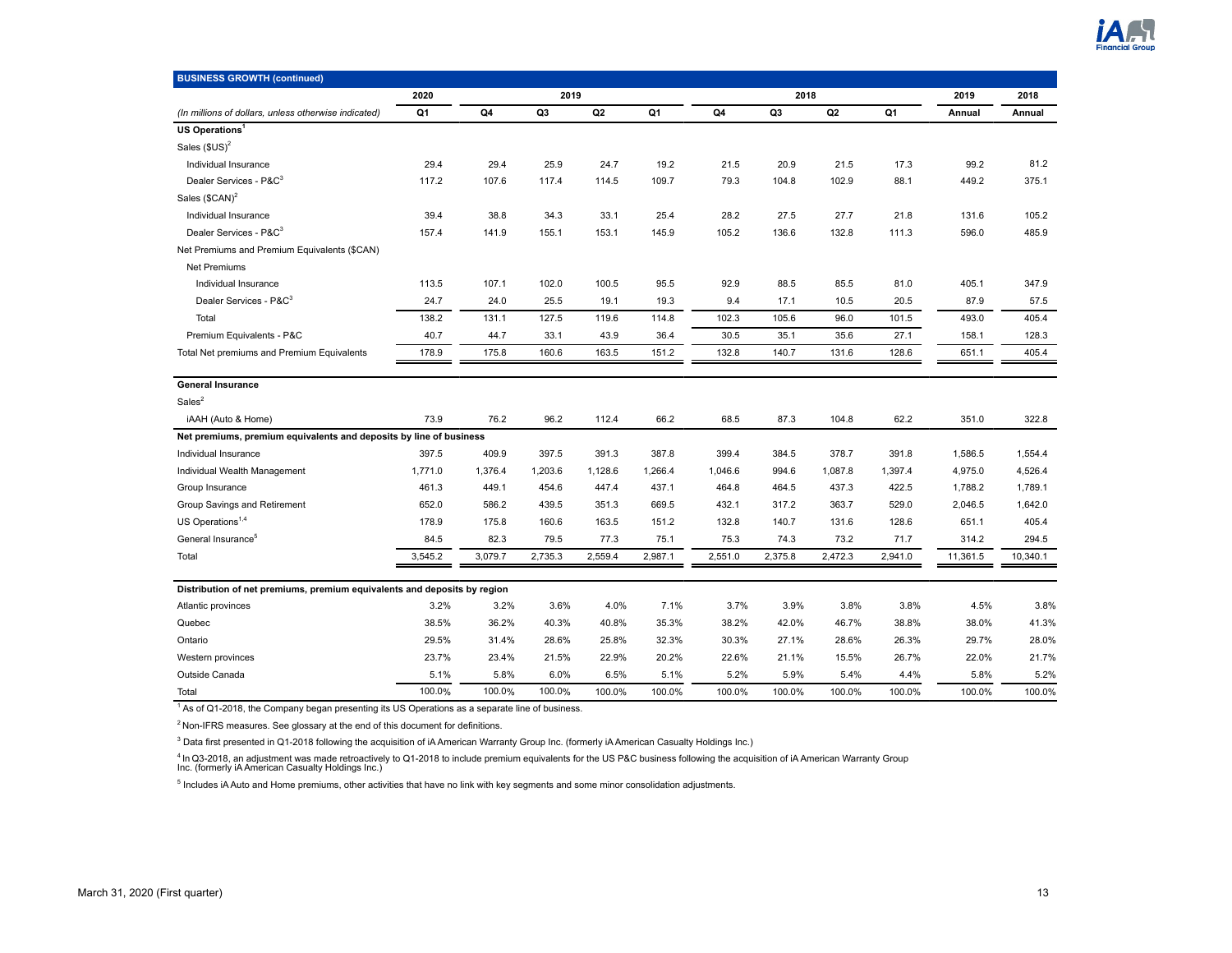

| <b>BUSINESS GROWTH (continued)</b>                      |                |           |           |           |                |           |                |                |           |           |           |
|---------------------------------------------------------|----------------|-----------|-----------|-----------|----------------|-----------|----------------|----------------|-----------|-----------|-----------|
|                                                         | 2020           |           |           | 2019      |                |           |                | 2018           |           | 2019      | 2018      |
| (In millions of dollars, unless otherwise indicated)    | Q <sub>1</sub> | Q4        | Q3        | Q2        | Q <sub>1</sub> | Q4        | Q <sub>3</sub> | Q <sub>2</sub> | Q1        | Annual    | Annual    |
| Assets under management and administration <sup>1</sup> |                |           |           |           |                |           |                |                |           |           |           |
| Assets under management                                 |                |           |           |           |                |           |                |                |           |           |           |
| General fund <sup>2</sup>                               | 47,811.4       | 45,279.6  | 45,458.8  | 43,432.1  | 42,530.9       | 39,759.5  | 39,067.5       | 39,920.0       | 39,133.0  | 45,279.6  | 39,759.5  |
| Segregated funds                                        | 25,460.1       | 27,867.9  | 26,976.4  | 26,388.7  | 25,759.5       | 23,780.6  | 25,033.6       | 24,887.6       | 24,100.1  | 27,867.9  | 23,780.6  |
| Mutual funds                                            | 9,908.7        | 11,594.2  | 11,360.2  | 11,431.0  | 11,467.0       | 10,832.8  | 11,760.1       | 11,740.3       | 11,503.2  | 11,594.2  | 10,832.8  |
| Other $3$                                               | 13,893.1       | 15,500.1  | 15,666.6  | 15,421.8  | 15,199.0       | 14,721.1  | 15,127.5       | 15,194.1       | 15,096.8  | 15,500.1  | 14,721.1  |
| Total                                                   | 97,073.3       | 100,241.8 | 99,462.0  | 96,673.6  | 94,956.4       | 89,094.0  | 90,988.7       | 91,742.0       | 89,833.1  | 100,241.8 | 89,094.0  |
| Assets under administration <sup>4</sup>                | 78,653.6       | 89,245.8  | 87,592.0  | 87,566.7  | 86,114.1       | 79,677.5  | 86,056.1       | 85,510.8       | 84,063.9  | 89,245.8  | 79,677.5  |
| Total                                                   | 175,726.9      | 189,487.6 | 187,054.0 | 184,240.3 | 181,070.5      | 168,771.5 | 177,044.8      | 177,252.8      | 173,897.0 | 189,487.6 | 168,771.5 |
| Human resources                                         |                |           |           |           |                |           |                |                |           |           |           |
| Number of employees                                     | 7,495          | 7,018     | 6,904     | 6,873     | 6,917          | 6,877     | 6,849          | 6,764          | 6,548     | 7,018     | 6,877     |

 $1$  Asset amounts have been adjusted retroactively in Q3-2018 further to recent acquisitions.

<sup>2</sup> In Q3-2018, an adjustment was made retroactively to January 1, 2018, further to the application of IFRS-15.

<sup>3</sup> Mainly assets managed for third parties.

<sup>4</sup>An adjustment to Q2-2019 asset under administration figure has been performed in Q3-2019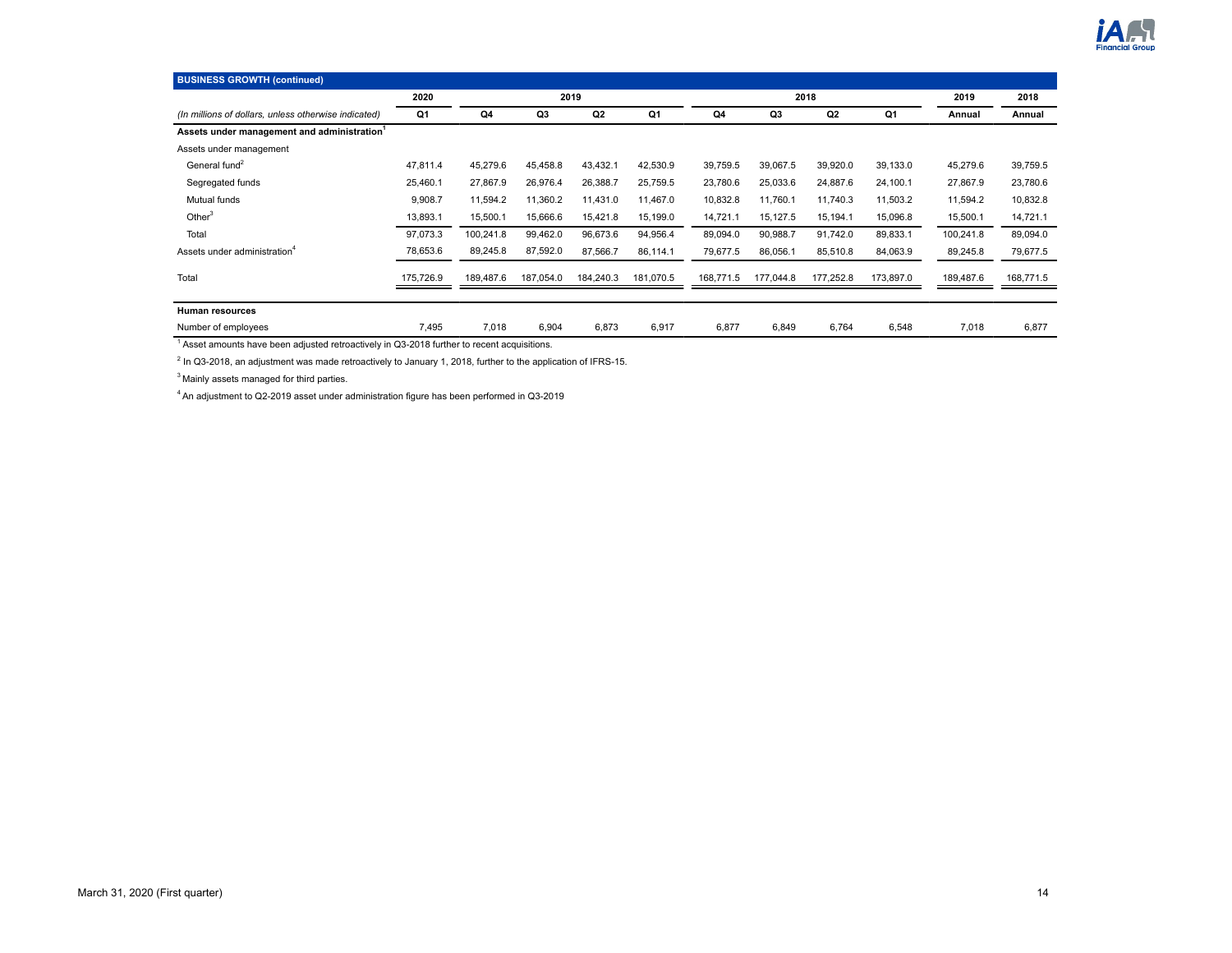

<span id="page-14-0"></span>

| <b>INVESTED ASSETS</b>                                                   |          |          |                |                |          |          |                |                |          |
|--------------------------------------------------------------------------|----------|----------|----------------|----------------|----------|----------|----------------|----------------|----------|
|                                                                          | 2020     |          | 2019           |                |          |          | 2018           |                |          |
| (In millions of dollars, unless otherwise indicated)                     | Q1       | Q4       | Q <sub>3</sub> | Q <sub>2</sub> | Q1       | Q4       | Q <sub>3</sub> | Q <sub>2</sub> | Q1       |
| Value and distribution of investments                                    |          |          |                |                |          |          |                |                |          |
| Book value of investment portfolio                                       | 41,561.2 | 39,919.2 | 39,856.8       | 37,987.9       | 36,572.6 | 34,578.9 | 33,994.0       | 34,805.4       | 33,992.4 |
| Distribution of investments by financial instrument category             |          |          |                |                |          |          |                |                |          |
| Fair value through profit or loss (FVTPL)                                | 65.0%    | 63.9%    | 64.5%          | 65.1%          | 63.3%    | 60.8%    | 61.6%          | 62.7%          | 62.8%    |
| Loans and receivables                                                    | 20.3%    | 19.1%    | 18.9%          | 19.2%          | 19.5%    | 21.0%    | 20.4%          | 19.3%          | 19.7%    |
| Available for sale                                                       | 8.8%     | 10.7%    | 11.1%          | 10.1%          | 11.6%    | 12.3%    | 12.9%          | 13.2%          | 12.6%    |
| Investment properties                                                    | 4.9%     | 5.2%     | 4.5%           | 4.6%           | 4.7%     | 5.0%     | 4.2%           | 3.9%           | 4.0%     |
| Other                                                                    | 1.0%     | 1.1%     | 1.0%           | 1.0%           | 0.9%     | 0.9%     | 0.9%           | 0.9%           | 0.9%     |
| Total                                                                    | 100.0%   | 100.0%   | 100.0%         | 100.0%         | 100.0%   | 100.0%   | 100.0%         | 100.0%         | 100.0%   |
| Distribution of investments by asset category                            |          |          |                |                |          |          |                |                |          |
| <b>Bonds</b>                                                             | 66.7%    | 68.8%    | 69.6%          | 69.1%          | 69.0%    | 68.3%    | 67.8%          | 69.8%          | 69.2%    |
| Mortgages and other loans                                                | 9.2%     | 9.7%     | 9.7%           | 10.0%          | 10.0%    | 10.6%    | 10.2%          | 9.6%           | 9.7%     |
| <b>Stocks</b>                                                            | 6.6%     | 7.6%     | 7.3%           | 7.4%           | 8.5%     | 8.8%     | 9.8%           | 9.7%           | 9.9%     |
| Real estate                                                              | 4.9%     | 5.2%     | 4.5%           | 4.6%           | 4.7%     | 5.0%     | 4.2%           | 3.9%           | 4.0%     |
| Policy loans                                                             | 2.2%     | 2.3%     | 2.3%           | 2.4%           | 2.6%     | 2.7%     | 2.7%           | 2.7%           | 2.7%     |
| Cash and short-term investments                                          | 7.2%     | 2.8%     | 2.5%           | 2.3%           | 2.5%     | 3.0%     | 3.5%           | 2.4%           | 2.7%     |
| Other                                                                    | 3.2%     | 3.6%     | 4.1%           | 4.2%           | 2.7%     | 1.6%     | 1.8%           | 1.9%           | 1.8%     |
| Total                                                                    | 100.0%   | 100.0%   | 100.0%         | 100.0%         | 100.0%   | 100.0%   | 100.0%         | 100.0%         | 100.0%   |
| Distribution of investments by region                                    |          |          |                |                |          |          |                |                |          |
| Atlantic provinces                                                       | 2.9%     | 2.9%     | 3.0%           | 2.9%           | 3.1%     | 3.1%     | 3.2%           | 3.1%           | 3.1%     |
| Quebec                                                                   | 27.1%    | 27.3%    | 27.1%          | 26.9%          | 26.8%    | 27.8%    | 27.9%          | 28.2%          | 28.8%    |
| Ontario                                                                  | 30.1%    | 30.8%    | 32.3%          | 32.8%          | 32.4%    | 32.7%    | 32.3%          | 33.1%          | 32.1%    |
| Western provinces                                                        | 17.3%    | 18.2%    | 18.2%          | 18.5%          | 18.7%    | 18.4%    | 18.5%          | 18.1%          | 18.3%    |
| Outside Canada                                                           | 22.6%    | 20.8%    | 19.4%          | 18.9%          | 19.0%    | 18.0%    | 18.1%          | 17.5%          | 17.7%    |
| Total                                                                    | 100.0%   | 100.0%   | 100.0%         | 100.0%         | 100.0%   | 100.0%   | 100.0%         | 100.0%         | 100.0%   |
| Impaired investments and provisions                                      |          |          |                |                |          |          |                |                |          |
| Gross impaired investments (excluding insured loans)                     | 5.5      | 21.4     | 24.0           | 23.9           | 24.2     | 24.5     | 24.6           | 24.7           | 27.3     |
| Provisions for impaired investments (specific)                           | 2.8      | 10.5     | 11.1           | 11.1           | 8.6      | 8.6      | 6.0            | 6.1            | 6.9      |
| As a % of gross impaired investments                                     | 50.9%    | 49.1%    | 46.3%          | 46.4%          | 35.5%    | 35.1%    | 24.4%          | 24.7%          | 25.3%    |
| Net impaired investments (excluding insured loans)                       |          |          |                |                |          |          |                |                |          |
| <b>Bonds</b>                                                             | 2.0      | 10.1     | 10.2           | 10.2           | 12.8     | 12.8     | 15.1           | 15.1           | 15.1     |
| Mortgages and other loans                                                | 0.7      | 0.8      | 2.7            | 2.6            | 2.8      | 3.1      | 3.5            | 3.5            | 5.3      |
| Total                                                                    | 2.7      | 10.9     | 12.9           | 12.8           | 15.6     | 15.9     | 18.6           | 18.6           | 20.4     |
| Net impaired investments as a % of investment portfolio                  | 0.01%    | 0.03%    | 0.03%          | 0.03%          | 0.04%    | 0.05%    | 0.05%          | 0.05%          | 0.06%    |
| Provisions for losses (collective and specific)                          |          |          |                |                |          |          |                |                |          |
| At beginning of period                                                   | 20.7     | 20.8     | 19.7           | 16.8           | 16.7     | 13.9     | 13.5           | 13.4           | 13.9     |
| Increase for the period                                                  | 20.7     | 11.4     | 9.5            | 11.0           | 8.3      | 10.4     | 6.0            | 6.1            | 5.7      |
| Decrease for the period                                                  | (18.9)   | (11.5)   | (8.4)          | (8.1)          | (8.2)    | (7.6)    | (5.6)          | (6.0)          | (6.2)    |
| At end of period                                                         | 22.5     | 20.7     | 20.8           | 19.7           | 16.8     | 16.7     | 13.9           | 13.5           | 13.4     |
| Provisions for losses by type of investment (collective and<br>specific) |          |          |                |                |          |          |                |                |          |
| Bonds                                                                    | 2.5      | 10.4     | 10.4           | 10.4           | 7.9      | 7.9      | 5.7            | 5.7            | 5.7      |
| Mortgages                                                                | $\equiv$ | $\equiv$ | 0.6            | 0.6            | 0.6      | 0.6      | 0.2            | 0.3            | 1.0      |
| Car loans                                                                | 20.0     | 10.3     | 9.8            | 8.7            | 8.3      | 8.2      | 8.0            | 7.5            | 6.7      |
| Total                                                                    | 22.5     | 20.7     | 20.8           | 19.7           | 16.8     | 16.7     | 13.9           | 13.5           | 13.4     |
| Other quality measure                                                    |          |          |                |                |          |          |                |                |          |
| Car loans - Average credit loss rate (non-prime)                         | 5.5%     | 5.4%     | 5.3%           | 5.4%           | 5.3%     | 5.2%     | 5.2%           | 5.4%           | 5.7%     |

<sup>1</sup>Non-IFRS measure. Quarterly average credit loss on a trailing 12 months basis. Represents total credit losses divided by the average finance receivables over the same period.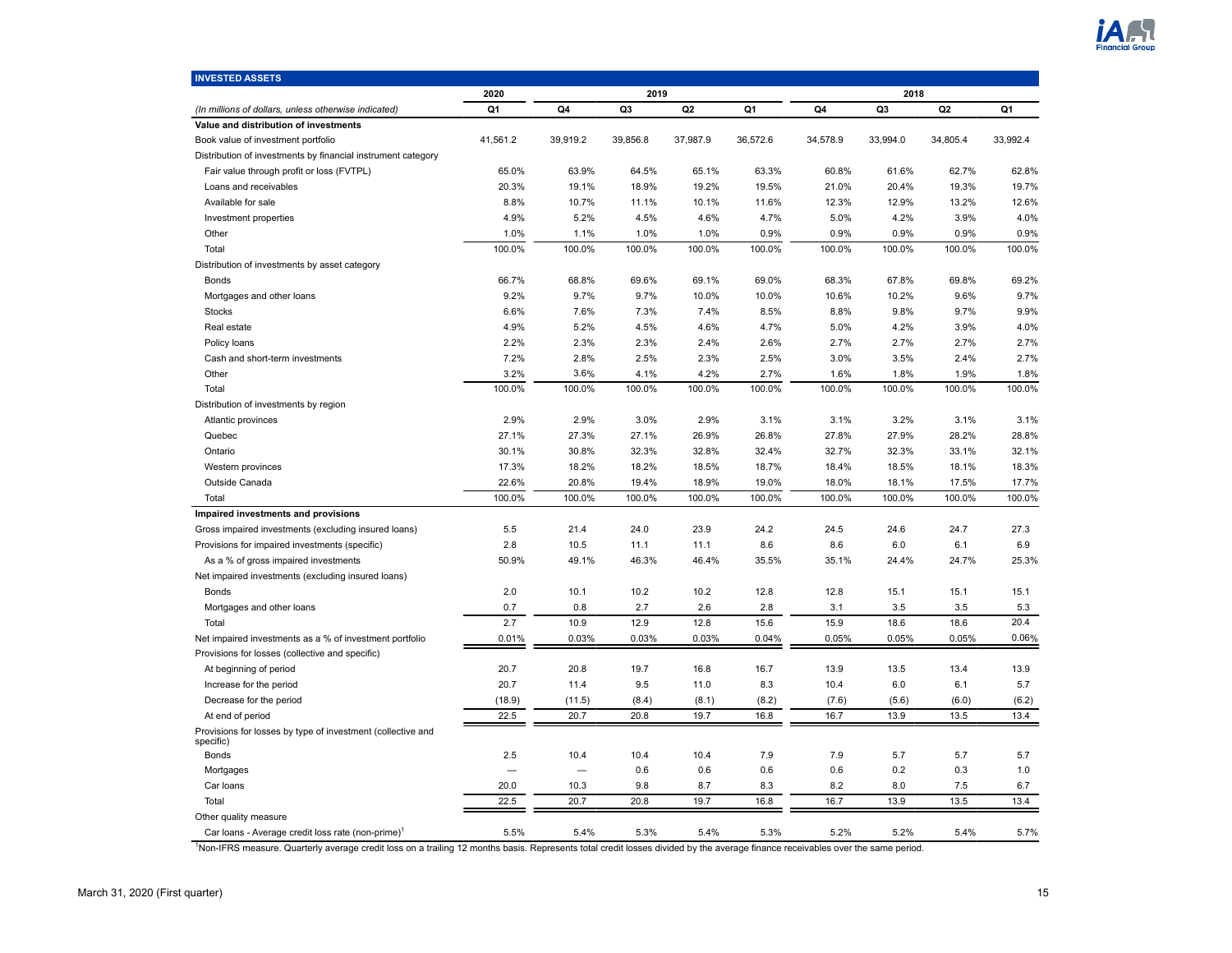

| <b>INVESTED ASSETS (continued)</b><br>2019<br>2020   |          |          |          |                |          |          |                |                |          |
|------------------------------------------------------|----------|----------|----------|----------------|----------|----------|----------------|----------------|----------|
|                                                      |          |          |          |                |          |          | 2018           |                |          |
| (In millions of dollars, unless otherwise indicated) | Q1       | Q4       | Q3       | Q <sub>2</sub> | Q1       | Q4       | Q <sub>3</sub> | Q <sub>2</sub> | Q1       |
| Real estate acquired to settle loans                 |          |          |          |                |          |          |                |                |          |
| Real estate held for resale                          | 0.6      | 0.6      | 0.6      | 0.6            | 0.6      | 0.6      | 4.6            | 4.7            | 4.6      |
| <b>Bonds</b>                                         |          |          |          |                |          |          |                |                |          |
| Book value of the bond portfolio                     | 27.708.3 | 27,508.5 | 27,767.3 | 26,291.8       | 25,229.3 | 23,592.3 | 23,064.3       | 24,314.1       | 23.514.4 |
| Distribution by financial instrument category        |          |          |          |                |          |          |                |                |          |
| Available for sale                                   | 12.0%    | 13.7%    | 14.1%    | 12.8%          | 15.0%    | 16.2%    | 17.1%          | 17.0%          | 16.3%    |
| Fair value through profit or loss (FVTPL)            | 79.0%    | 77.8%    | 77.8%    | 78.6%          | 76.4%    | 74.7%    | 73.7%          | 74.5%          | 74.9%    |
| Loans and receivables                                | 9.0%     | 8.5%     | 8.1%     | 8.6%           | 8.6%     | 9.1%     | 9.2%           | 8.5%           | 8.8%     |
| Total                                                | 100.0%   | 100.0%   | 100.0%   | 100.0%         | 100.0%   | 100.0%   | 100.0%         | 100.0%         | 100.0%   |
| Distribution by credit rating                        |          |          |          |                |          |          |                |                |          |
| Rating - AAA                                         | 5.03%    | 6.78%    | 5.54%    | 4.56%          | 6.14%    | 5.21%    | 5.20%          | 5.05%          | 5.70%    |
| Rating - AA                                          | 47.47%   | 47.62%   | 34.48%   | 35.53%         | 34.82%   | 35.41%   | 34.17%         | 35.20%         | 33.81%   |
| Rating - A                                           | 30.55%   | 28.94%   | 42.01%   | 42.25%         | 41.28%   | 41.89%   | 42.76%         | 42.37%         | 43.19%   |
| Rating - BBB                                         | 16.20%   | 15.79%   | 17.15%   | 16.80%         | 16.84%   | 16.71%   | 17.05%         | 16.57%         | 16.44%   |
| Rating - BB and lower                                | 0.75%    | 0.87%    | 0.82%    | 0.86%          | 0.92%    | 0.78%    | 0.82%          | 0.81%          | 0.86%    |
| Total                                                | 100.00%  | 100.00%  | 100.00%  | 100.00%        | 100.00%  | 100.00%  | 100.00%        | 100.00%        | 100.00%  |
| Distribution by category of issuer                   |          |          |          |                |          |          |                |                |          |
| Governments                                          | 46.5%    | 49.7%    | 50.4%    | 50.2%          | 50.4%    | 50.7%    | 49.6%          | 51.3%          | 51.5%    |
| Municipalities                                       | 5.0%     | 4.8%     | 4.8%     | 5.1%           | 5.1%     | 5.1%     | 5.0%           | 4.9%           | 4.9%     |
| Corporates - Public issues                           | 30.8%    | 28.2%    | 28.2%    | 27.5%          | 27.0%    | 26.3%    | 27.5%          | 26.7%          | 26.7%    |
| Corporates - Private issues                          | 17.7%    | 17.3%    | 16.6%    | 17.2%          | 17.5%    | 17.9%    | 17.9%          | 17.1%          | 16.9%    |
| Total                                                | 100.0%   | 100.0%   | 100.0%   | 100.0%         | 100.0%   | 100.0%   | 100.0%         | 100.0%         | 100.0%   |
| Mortgages and other loans                            |          |          |          |                |          |          |                |                |          |
| Book value of mortgage and other loans portfolio     | 3,814.8  | 3,870.2  | 3,853.4  | 3,795.7        | 3,670.9  | 3,661.3  | 3,456.5        | 3,324.5        | 3,304.8  |
| Book value of mortgages                              | 3,006.6  | 3,076.2  | 3,085.9  | 3,080.7        | 2,984.3  | 2,999.4  | 2,826.5        | 2,720.4        | 2,719.5  |
| Book value of other loans                            | 808.2    | 794.0    | 767.5    | 715.0          | 686.6    | 661.9    | 630.0          | 604.1          | 585.3    |
| Distribution by financial instrument category        |          |          |          |                |          |          |                |                |          |
| Held for trading                                     | 2.7%     | 2.4%     | 2.5%     | 2.6%           | 2.5%     | 2.5%     | 2.2%           | 2.4%           | 2.0%     |
| Loans and receivables                                | 97.3%    | 97.6%    | 97.5%    | 97.4%          | 97.5%    | 97.5%    | 97.8%          | 97.6%          | 98.0%    |
| Total mortgages and other loans                      | 100.0%   | 100.0%   | 100.0%   | 100.0%         | 100.0%   | 100.0%   | 100.0%         | 100.0%         | 100.0%   |
| Distribution by type of mortgage                     |          |          |          |                |          |          |                |                |          |
| Residential                                          | 37.3%    | 37.0%    | 37.4%    | 36.7%          | 36.5%    | 36.0%    | 37.0%          | 35.3%          | 35.2%    |
| Multi-residential                                    | 53.8%    | 54.6%    | 54.1%    | 54.5%          | 55.1%    | 55.4%    | 55.6%          | 56.8%          | 57.2%    |
| Non-residential                                      | 8.9%     | 8.4%     | 8.5%     | 8.8%           | 8.4%     | 8.6%     | 7.4%           | 7.9%           | 7.6%     |
| Total                                                | 100.0%   | 100.0%   | 100.0%   | 100.0%         | 100.0%   | 100.0%   | 100.0%         | 100.0%         | 100.0%   |
| Distribution by type of mortgage                     |          |          |          |                |          |          |                |                |          |
| Securitized and insured                              | 38.0%    | 37.8%    | 39.2%    | 38.1%          | 39.7%    | 37.2%    | 37.6%          | 39.7%          | 41.1%    |
| Insured                                              | 34.3%    | 36.0%    | 35.8%    | 37.4%          | 36.9%    | 39.3%    | 38.9%          | 36.5%          | 35.8%    |
| Uninsured                                            | 27.7%    | 26.2%    | 25.0%    | 24.5%          | 23.4%    | 23.5%    | 23.5%          | 23.8%          | 23.1%    |
| Total                                                | 100.0%   | 100.0%   | 100.0%   | 100.0%         | 100.0%   | 100.0%   | 100.0%         | 100.0%         | 100.0%   |

<sup>1</sup> A marginal portion of the "Securitized and insured" loans may be uninsured at the end of the quarter.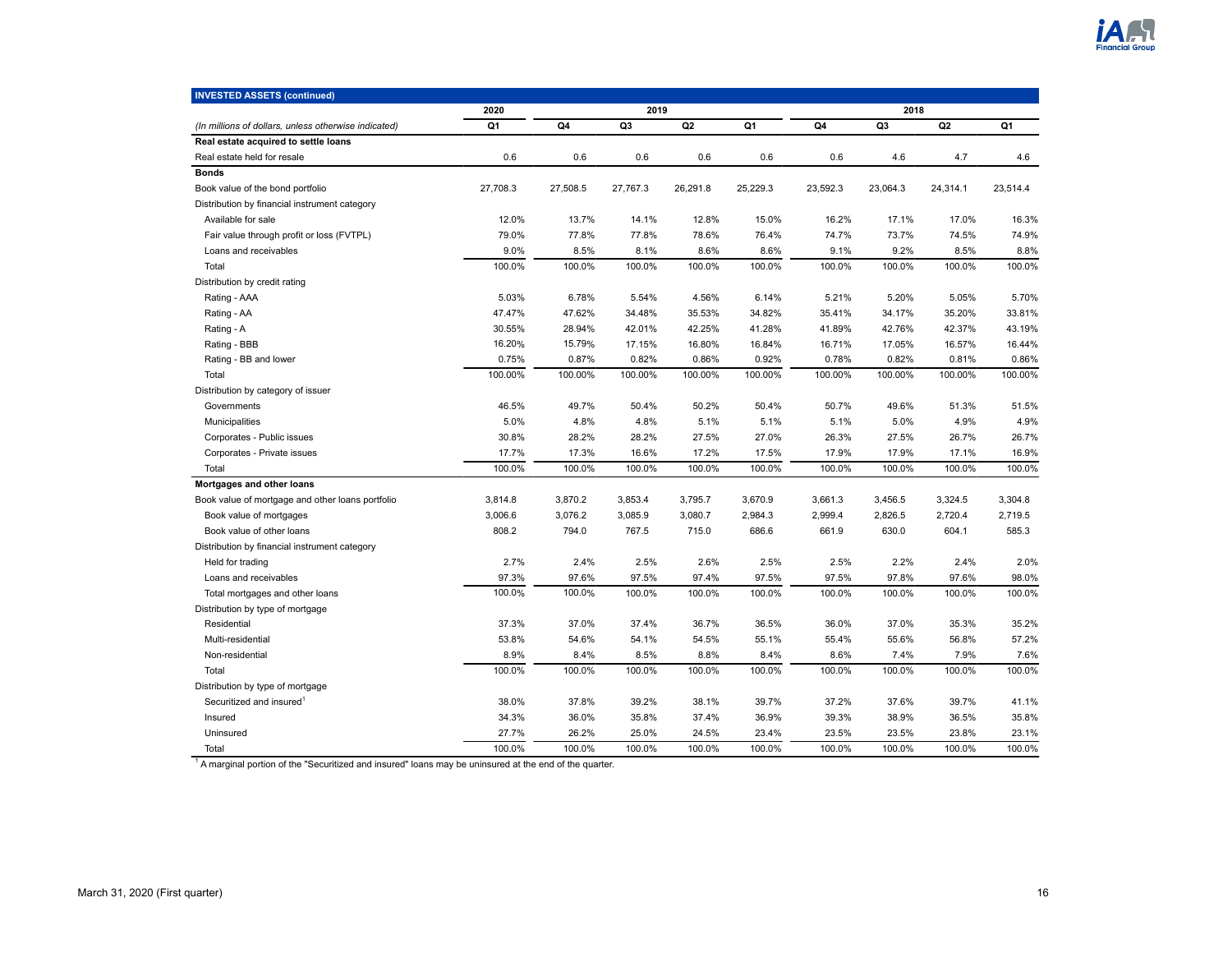

| <b>INVESTED ASSETS (continued)</b>                                                             |         |                          |                |                          |         |                          |         |                |         |
|------------------------------------------------------------------------------------------------|---------|--------------------------|----------------|--------------------------|---------|--------------------------|---------|----------------|---------|
|                                                                                                | 2020    |                          | 2019           |                          |         |                          | 2018    |                |         |
| (In millions of dollars, unless otherwise indicated)                                           | Q1      | Q4                       | Q <sub>3</sub> | Q <sub>2</sub>           | Q1      | Q4                       | Q3      | Q <sub>2</sub> | Q1      |
| <b>Mortgages</b>                                                                               |         |                          |                |                          |         |                          |         |                |         |
| Other quality measures                                                                         |         |                          |                |                          |         |                          |         |                |         |
| Delinquency rate <sup>1</sup>                                                                  |         |                          |                |                          |         |                          |         |                |         |
| Securitized and insured <sup>2</sup>                                                           |         | 0.01%                    | -              | 0.05%                    | 0.05%   |                          |         |                | 0.07%   |
| Insured                                                                                        |         | 0.21%                    | 0.21%          | 0.20%                    | 0.21%   | 0.11%                    | 0.12%   | 0.16%          | 0.14%   |
| Uninsured                                                                                      | 0.21%   | $\overline{\phantom{0}}$ | -              | $\overline{\phantom{0}}$ |         | $\overline{\phantom{0}}$ | -       |                | 0.36%   |
| Total                                                                                          | 0.06%   | 0.08%                    | 0.08%          | 0.10%                    | 0.10%   | 0.09%                    | 0.09%   | 0.12%          | 0.19%   |
| Delinquency rate, including real estate acquired to settle loans                               | 0.08%   | 0.10%                    | 0.09%          | 0.11%                    | 0.12%   | 0.11%                    | 0.25%   | 0.29%          | 0.36%   |
| <b>Stocks</b>                                                                                  |         |                          |                |                          |         |                          |         |                |         |
| Book value of the stock portfolio                                                              | 2,752.0 | 3,023.5                  | 2,920.1        | 2,810.3                  | 3,094.5 | 3,054.8                  | 3,319.3 | 3,363.0        | 3,378.9 |
| Distribution by financial instrument category                                                  |         |                          |                |                          |         |                          |         |                |         |
| Available for sale                                                                             | 12.6%   | 17.0%                    | 17.6%          | 16.4%                    | 14.5%   | 14.2%                    | 13.5%   | 13.3%          | 12.7%   |
| Fair value through profit or loss (FVTPL)                                                      | 87.4%   | 83.0%                    | 82.4%          | 83.6%                    | 85.5%   | 85.8%                    | 86.5%   | 86.7%          | 87.3%   |
| Total                                                                                          | 100.0%  | 100.0%                   | 100.0%         | 100.0%                   | 100.0%  | 100.0%                   | 100.0%  | 100.0%         | 100.0%  |
| Distribution by category                                                                       |         |                          |                |                          |         |                          |         |                |         |
| Common                                                                                         | 60.8%   | 54.8%                    | 53.1%          | 53.6%                    | 58.9%   | 59.7%                    | 58.6%   | 56.1%          | 54.3%   |
| Preferred                                                                                      | 15.9%   | 18.5%                    | 18.9%          | 19.8%                    | 16.7%   | 16.3%                    | 18.7%   | 18.7%          | 18.3%   |
| Market indices                                                                                 | 7.1%    | 10.3%                    | 11.2%          | 9.5%                     | 9.9%    | 10.2%                    | 8.7%    | 11.0%          | 13.8%   |
| Investment fund units and other                                                                | 16.2%   | 16.4%                    | 16.8%          | 17.1%                    | 14.5%   | 13.8%                    | 14.0%   | 14.2%          | 13.6%   |
| Total                                                                                          | 100.0%  | 100.0%                   | 100.0%         | 100.0%                   | 100.0%  | 100.0%                   | 100.0%  | 100.0%         | 100.0%  |
| Distribution by use of stocks                                                                  |         |                          |                |                          |         |                          |         |                |         |
| Backing long-term liabilities                                                                  | 56.6%   | 49.7%                    | 48.4%          | 48.0%                    | 54.1%   | 55.9%                    | 55.5%   | 55.9%          | 57.8%   |
| Backing UL accounts                                                                            | 27.6%   | 29.4%                    | 30.0%          | 31.0%                    | 27.9%   | 26.2%                    | 26.8%   | 26.7%          | 25.4%   |
| Backing capital                                                                                | 15.8%   | 20.9%                    | 21.6%          | 21.0%                    | 18.0%   | 17.9%                    | 17.7%   | 17.4%          | 16.8%   |
| Total                                                                                          | 100.0%  | 100.0%                   | 100.0%         | 100.0%                   | 100.0%  | 100.0%                   | 100.0%  | 100.0%         | 100.0%  |
| <b>Real estate</b>                                                                             |         |                          |                |                          |         |                          |         |                |         |
| Investment properties                                                                          | 2,021.7 | 2,076.6                  | 1,773.8        | 1,728.8                  | 1,720.5 | 1,720.5                  | 1,416.0 | 1,356.8        | 1,343.0 |
| Linearization of rents                                                                         | 22.4    | 22.2                     | 19.6           | 18.6                     | 18.3    | 17.4                     | 15.0    | 14.2           | 13.8    |
| Fair value of investment properties                                                            | 2,044.1 | 2,098.8                  | 1,793.4        | 1,747.4                  | 1,738.8 | 1,737.9                  | 1,431.0 | 1,371.0        | 1,356.8 |
| Occupancy rate on investment properties                                                        | 95.0%   | 94.0%                    | 93.0%          | 96.0%                    | 96.0%   | 95.0%                    | 93.0%   | 92.0%          | 92.0%   |
| Other                                                                                          |         |                          |                |                          |         |                          |         |                |         |
| Provision for potential loss on fixed-income securities contained<br>in the policy liabilities | 450.9   | 408.0                    | 394.6          | 363.7                    | 332.5   | 289.6                    | 323.0   | 346.7          | 335.3   |

<sup>1</sup> The delinquency rate is calculated by dividing mortgages in default by the value of the portfolio.

 $2$  A marginal portion of the "Securitized and insured" loans may be uninsured at the end of the quarter.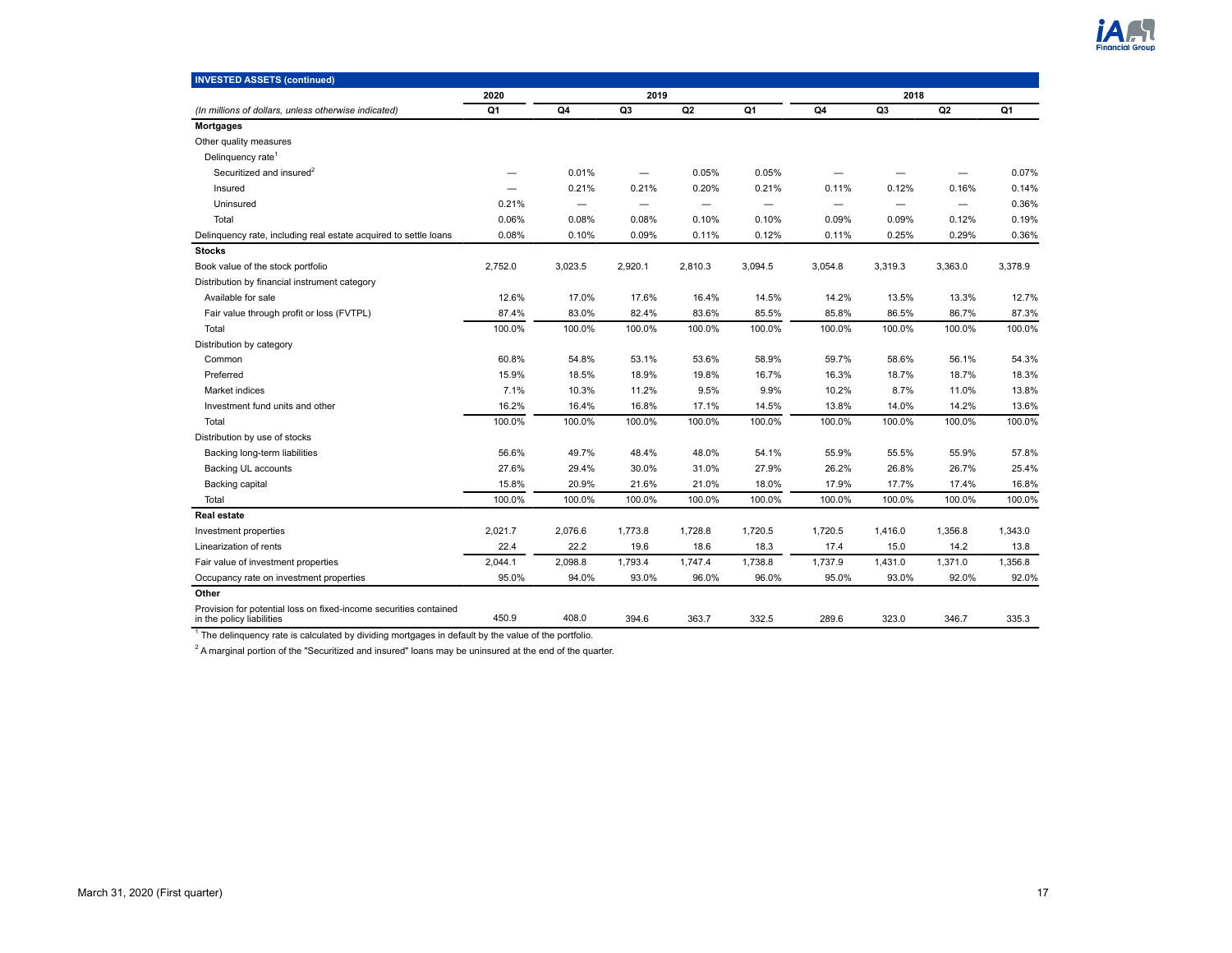

<span id="page-17-0"></span>

| <b>SOLVENCY AND CAPITALIZATION</b>                                                       |                              |         |                |              |                |                    |                |         |                |
|------------------------------------------------------------------------------------------|------------------------------|---------|----------------|--------------|----------------|--------------------|----------------|---------|----------------|
|                                                                                          | 2020                         |         | 2019           |              |                |                    | 2018           |         |                |
| (In millions of dollars, unless otherwise indicated)                                     | Q1                           | Q4      | Q <sub>3</sub> | Q2           | Q <sub>1</sub> | Q4                 | Q <sub>3</sub> | Q2      | Q <sub>1</sub> |
| <b>Capital structure</b>                                                                 |                              |         |                |              |                |                    |                |         |                |
| <b>Debentures</b>                                                                        | 1,447.9                      | 1,049.7 | 1,049.5        | 651.5        | 901.5          | 901.4              | 901.0          | 1,000.8 | 1,000.4        |
| Participating policyholders' accounts <sup>1</sup>                                       | 43.3                         | 41.9    | 52.6           | 52.6         | 52.7           | 52.3               | 49.5           | 49.1    | 48.5           |
| Equity                                                                                   |                              |         |                |              |                |                    |                |         |                |
| Common shares                                                                            | 1.671.9                      | 1,666.5 | 1,652.3        | 1,632.3      | 1,634.5        | 1.655.5            | 1.671.6        | 1,669.9 | 1,668.0        |
| Preferred shares issued by a subsidiary                                                  | 525.0                        | 525.0   | 525.0          | 525.0        | 525.0          | 525.0              | 525.0          | 525.0   | 525.0          |
| Contributed surplus                                                                      | 17.2                         | 17.5    | 19.1           | 22.5         | 22.5           | 22.8               | 21.5           | 20.9    | 20.2           |
| Retained earnings <sup>1,2,3</sup>                                                       | 3,878.4                      | 3,823.5 | 3,651.5        | 3,534.5      | 3,467.0        | 3,440.0            | 3,419.1        | 3,297.9 | 3,128.0        |
| Accumulated other comprehensive income                                                   | 27.5                         | 55.6    | 89.5           | 91.7         | 84.8           | 22.5               | (1.3)          | 29.1    | 36.7           |
| Total shareholders' equity                                                               | 6,120.0                      | 6,088.1 | 5,937.4        | 5,806.0      | 5,733.8        | 5,665.8            | 5,635.9        | 5,542.8 | 5,377.9        |
| Total capital structure                                                                  | 7,611.2                      | 7,179.7 | 7,039.5        | 6,510.1      | 6,688.0        | 6,619.5            | 6,586.4        | 6,592.7 | 6,426.8        |
| <b>Debt measures</b>                                                                     |                              |         |                |              |                |                    |                |         |                |
| Debentures/capital structure <sup>3</sup>                                                | 19.0%                        | 14.6%   | 14.9%          | 10.0%        | 13.5%          | 13.6%              | 13.7%          | 15.2%   | 15.6%          |
| Debentures and preferred shares issued by a subsidiary/capital<br>structure <sup>2</sup> | 25.9%                        | 21.9%   | 22.4%          | 18.1%        | 21.3%          | 21.5%              | 21.7%          | 23.1%   | 23.7%          |
| Coverage ratio (in number of times) <sup>4</sup>                                         | 13.3                         | 16.6    | 16.8           | 15.9         | 14.8           | 14.6               | 14.5           | 14.4    | 14.1           |
| <b>Credit ratings</b>                                                                    | <b>Standard &amp; Poor's</b> |         |                | <b>DBRS</b>  |                | A.M. Best          |                |         |                |
| iA Financial Corporation Inc.                                                            |                              |         |                |              |                |                    |                |         |                |
| Issuer credit rating                                                                     | Α                            |         |                | A (low)      |                | not rated          |                |         |                |
| Subordinated debentures                                                                  | $A+$                         |         |                | Α            |                | a                  |                |         |                |
| Industrial Alliance Insurance and Financial Services Inc.                                |                              |         |                |              |                |                    |                |         |                |
| Financial strength rating                                                                | AA-                          |         |                | A (high)     |                | $A+$<br>(Superior) |                |         |                |
| Issuer credit rating                                                                     | AA-                          |         |                | A (high)     |                | aa-                |                |         |                |
| Subordinated debentures                                                                  | $A+$                         |         |                | A            |                | a                  |                |         |                |
| Preferred Shares <sup>5</sup>                                                            | Α                            |         |                | Pfd-2 (high) |                | a-                 |                |         |                |

<sup>1</sup> In Q4 2019, an adjustment has been made retroactively to January 1, 2018 transferring \$7 from retained earnings to the participating policyholders' accounts.

<sup>2</sup> In Q3-2018, an adjustment was made retroactively to January 1, 2018, further to the application of IFRS-15.

<sup>3</sup> In Q4-2018, the Company made an adjustment to the estimates used to establish income taxes payable in prior periods by decreasing the retained earnings as at January 1, 2017 by \$58.

<sup>4</sup> Calculated by dividing earnings for the past twelve months (before interest and taxes) by the sum of interest, preferred share issued by a subsidiary dividends and redemption premium on preferred shares<br>issued by a sub

 $5$ For preferred shares: A is the rating on global scale and P-1 (Low) is the rating on Canadian scale.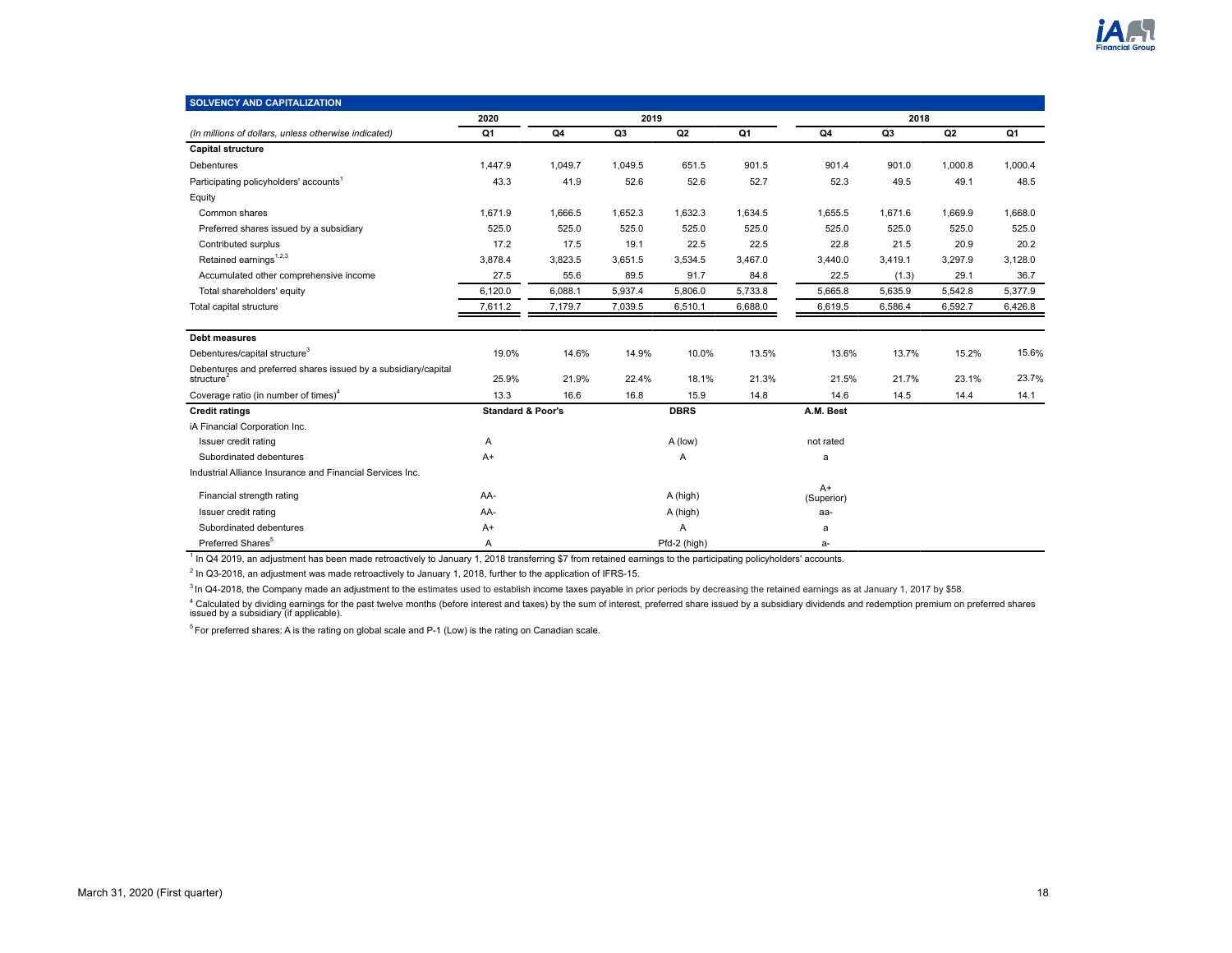

| <b>SOLVENCY AND CAPITALIZATION (continued)</b>             |            |            |                |                |            |            |            |                |            |
|------------------------------------------------------------|------------|------------|----------------|----------------|------------|------------|------------|----------------|------------|
|                                                            | 2020       |            | 2019           |                |            |            | 2018       |                |            |
| (In millions of dollars, unless otherwise indicated)       | Q1         | Q4         | Q <sub>3</sub> | Q <sub>2</sub> | Q1         | Q4         | Q3         | Q <sub>2</sub> | Q1         |
| iA Financial Corporation Inc.                              |            |            |                |                |            |            |            |                |            |
| Solvency ratio CARLI <sup>1,2</sup>                        |            |            |                |                |            |            |            |                |            |
| Available capital                                          |            |            |                |                |            |            |            |                |            |
| Tier 1 Capital:                                            |            |            |                |                |            |            |            |                |            |
| Common shares                                              | 1,671.9    | 1,666.5    | 1,652.3        | 1,632.3        | 1,634.5    | 1,655.5    | 1,671.6    | 1,669.9        | 1,668.0    |
| Preferred shares issued by a subsidiary                    | 525.0      | 525.0      | 525.0          | 525.0          | 525.0      | 525.0      | 525.0      | 525.0          | 525.0      |
| Other Tier 1 capital instruments                           |            | -          |                |                |            |            |            |                |            |
| Adjusted Retained Earnings <sup>3,4,5</sup>                | 3,869.6    | 3,814.4    | 3,642.9        | 3,530.0        | 3,462.8    | 3,435.4    | 3,404.2    | 3,284.3        | 3,119.4    |
| Other <sup>5</sup>                                         | 32.7       | 140.0      | 164.9          | 170.2          | 162.3      | 98.4       | 74.3       | 103.9          | 108.8      |
| Gross Tier 1                                               | 6,099.2    | 6,145.9    | 5,985.1        | 5,857.5        | 5,784.6    | 5,714.3    | 5,675.1    | 5,583.1        | 5,421.2    |
| Deductions for Goodwill and Other intangibles<br>assets    | (1,368.4)  | (1,226.9)  | (1,218.2)      | (1, 239.3)     | (1,223.6)  | (1,208.1)  | (1, 167.3) | (1, 176.0)     | (1, 120.1) |
| Other Tier 1 Deductions <sup>3</sup>                       | (1,594.5)  | (1,706.3)  | (1,602.3)      | (1,590.1)      | (1, 478.3) | (1,429.3)  | (1, 282.3) | (1, 211.3)     | (1,212.4)  |
| Tier 1                                                     | 3,136.3    | 3,212.7    | 3,164.6        | 3,028.1        | 3,082.7    | 3,076.9    | 3,225.5    | 3,195.8        | 3,088.7    |
| Tier 2 Capital                                             |            |            |                |                |            |            |            |                |            |
| Subordinated debt                                          | 1,443.6    | 1,045.7    | 1,045.5        | 647.7          | 897.6      | 897.4      | 897.1      | 996.8          | 996.6      |
| Other Tier 2 capital instruments                           |            |            |                |                |            |            |            |                |            |
| Other                                                      | 741.7      | 802.4      | 812.4          | 810.5          | 764.9      | 743.1      | 597.3      | 589.2          | 634.5      |
| Gross Tier 2                                               | 2,185.3    | 1,848.1    | 1,857.9        | 1,458.2        | 1,662.5    | 1,640.5    | 1,494.4    | 1,586.0        | 1,631.1    |
| Tier 2 Deductions                                          | (231.3)    | (251.7)    | (262.0)        | (257.0)        | (259.1)    | (248.5)    | (241.5)    | (231.7)        | (256.2)    |
| Tier <sub>2</sub>                                          | 1,954.0    | 1,596.4    | 1,595.9        | 1,201.2        | 1,403.4    | 1,392.0    | 1,252.9    | 1,354.3        | 1,374.9    |
| Available capital                                          | 5,090.3    | 4,809.1    | 4,760.5        | 4,229.3        | 4,486.1    | 4,468.9    | 4,478.4    | 4,550.1        | 4,463.6    |
| Surplus Allowance and Eligible Deposits                    | 4,432.9    | 4,461.8    | 4,419.9        | 4,294.1        | 4,268.2    | 4,045.6    | 3,797.0    | 4,007.8        | 4,063.8    |
| <b>Base Solvency Buffer</b>                                |            |            |                |                |            |            |            |                |            |
| <b>Credit Risk</b>                                         | 1,067.2    | 973.5      | 1,027.5        | 953.9          | 901.4      | 800.3      | 760.3      | 824.3          | 846.7      |
| <b>Market Risk</b>                                         | 2,078.7    | 2,232.4    | 2,223.5        | 2,210.5        | 2,614.3    | 2,481.7    | 2,616.5    | 2,622.4        | 2,707.9    |
| <b>Insurance Risk</b>                                      | 3,863.2    | 3,813.5    | 3,648.5        | 3,608.0        | 3,561.6    | 3,518.9    | 3,403.9    | 3,387.9        | 3,339.6    |
| Segregated Fund Guarantees Risk                            | 255.6      | 228.3      | 227.1          | 225.3          | 224.3      | 224.4      | 426.1      | 453.6          | 449.6      |
| <b>Operational Risk</b>                                    | 556.5      | 573.7      | 557.4          | 550.2          | 567.3      | 544.1      | 528.8      | 530.6          | 527.3      |
| Diversification and Other Credits                          | (1, 181.1) | (1, 173.6) | (1, 151.0)     | (1, 147.9)     | (1, 156.4) | (1, 135.9) | (1, 103.2) | (1, 112.5)     | (1, 102.7) |
| Base Solvency Buffer <sup>6</sup>                          | 6,972.1    | 6,980.2    | 6,859.7        | 6,720.0        | 7,048.1    | 6,755.2    | 6,964.0    | 7,041.6        | 7,106.8    |
| Total Ratio <sup>6</sup>                                   | 137%       | 133%       | 134%           | 127%           | 124%       | 126%       | 119%       | 122%           | 120%       |
| Industrial Alliance Insurance and Financial Services Inc.  |            |            |                |                |            |            |            |                |            |
| Solvency ratio CARLI <sup>1,2</sup>                        |            |            |                |                |            |            |            |                |            |
| Available capital, surplus allowance and eligible deposits | 8,077.4    | 8,766.6    | 8,613.8        | 8,425.9        | 8,695.5    | 8,514.5    | 8,275.4    | 8,557.9        | 8,527.4    |
| Base Solvency Buffer <sup>6</sup>                          | 6,941.5    | 6,971.9    | 6,858.3        | 6,718.8        | 7,047.5    | 6,755.2    | 6,964.0    | 7,041.6        | 7,106.8    |
| Total Ratio <sup>6</sup>                                   | 116%       | 126%       | 126%           | 125%           | 123%       | 126%       | 119%       | 122%           | 120%       |

<sup>2</sup> New capital regime effective as at January 1, 2018. The AMF capital guideline is comparable to OSFI's LICAT.

 $3$  In Q3-2018, an adjustment was made retroactively to January 1, 2018, further to the application of IFRS-15.

<sup>4</sup> In Q4-2018, the Company made an adjustment to the estimates used to establish income taxes payable in prior periods by decreasing the retained earnings as at January 1, 2017 by \$58.

<sup>5</sup> In Q4-2019, an adjustment has been made retroactively to January 1, 2018 transferring \$7 from retained earnings to the participating policyholders' accounts.

 $6$  Including the scalar of 1.05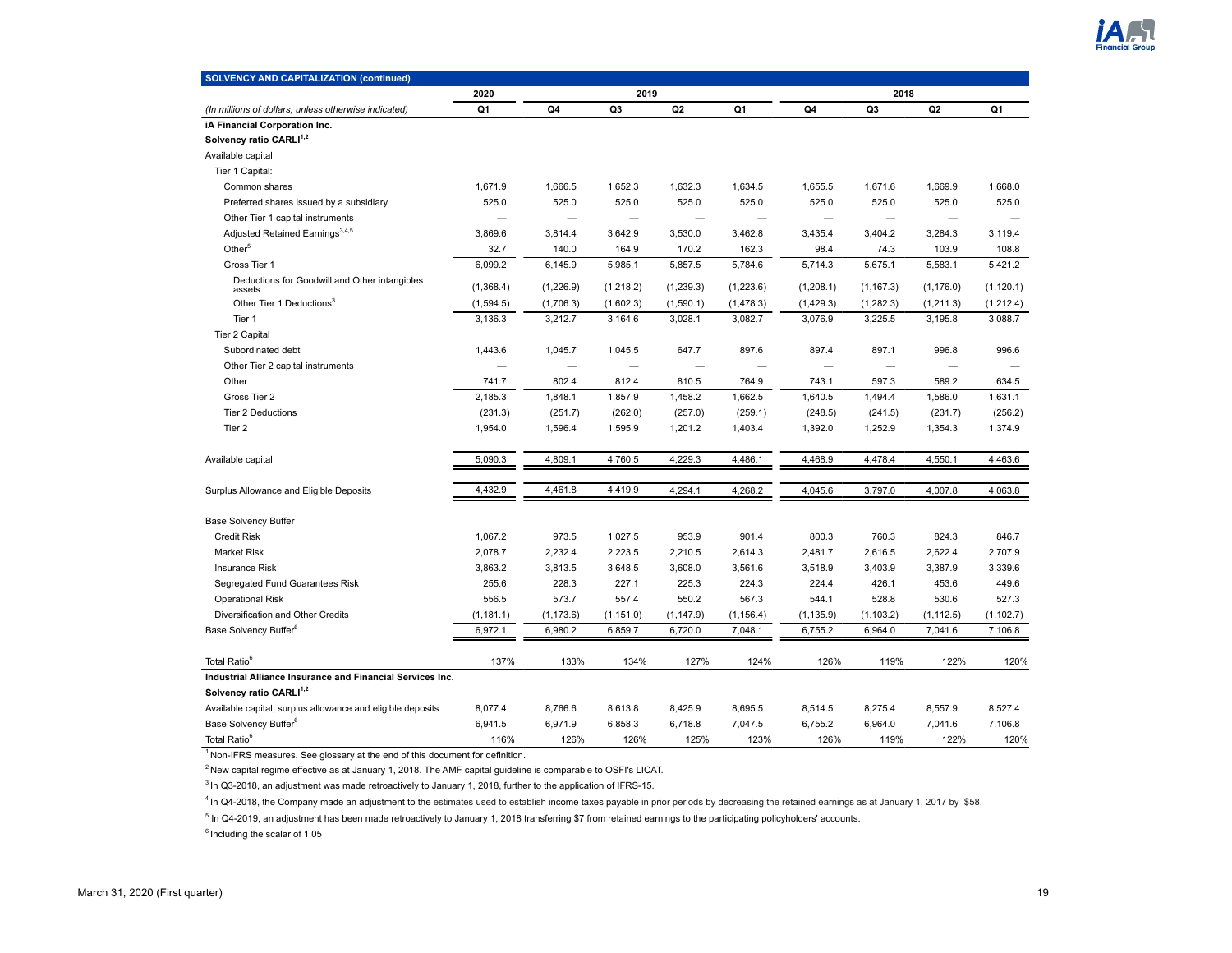

<span id="page-19-0"></span>

| <b>MACROECONOMIC SENSITIVITY<sup>1</sup></b>                                                                     |             |                  |        |                |        |         |        |        |        |
|------------------------------------------------------------------------------------------------------------------|-------------|------------------|--------|----------------|--------|---------|--------|--------|--------|
|                                                                                                                  | 2020        |                  | 2019   |                |        |         | 2018   |        |        |
|                                                                                                                  | Q1          | Q4               | Q3     | Q <sub>2</sub> | Q1     | Q4      | Q3     | Q2     | Q1     |
| <b>Equity Market Sensitivity</b>                                                                                 |             |                  |        |                |        |         |        |        |        |
| Reference index (S&P/TSX Index (in points)) <sup>2</sup>                                                         | 13,379      | 17,063           | 16,659 | 16,382         | 16,102 | 14,323  | 16,073 | 16,278 | 15,367 |
| Level of S&P/TSX before reserves require strengthening for<br>future policy benefits (in points) <sup>1</sup>    | 11,700      | 13,000           | 12,500 | 12,300         | 11,900 | 11,500  | 11,700 | 11,800 | 11,400 |
| Variation                                                                                                        | (13%)       | (24%)            | (25%)  | (25%)          | (26%)  | (20%)   | (27%)  | (28%)  | (26%)  |
| Solvency ratio (CARLI <sup>3</sup> ) <sup>1,4</sup>                                                              | 137%        | 133%             | 134%   | 127%           | 124%   | 126%    | 119%   | 122%   | 12%    |
| Level of S&P/TSX at which solvency ratio would be 112%<br>(in points) $4,5$                                      |             |                  |        |                |        | -       | 10,000 | 9,100  | 9,700  |
| Variation                                                                                                        | -           |                  |        | -              |        | -       | (37%)  | (44%)  | (37%)  |
| Level of S&P/TSX at which solvency ratio would be 110%<br>(in points) $\overline{S}$                             | 1,800       | 1,500            | 1,200  | 4,200          | 4,400  | 50      |        |        |        |
| Variation                                                                                                        | (87%)       | (91%)            | (93%)  | (74%)          | (73%)  | (65%)   |        |        |        |
| Impact on Solvency ratio (CARLI <sup>3</sup> ) <sup>1</sup> of a sudden change in<br>equity markets <sup>6</sup> |             |                  |        |                |        |         |        |        |        |
| 30% increase                                                                                                     | 0%          | (1%)             |        |                |        | (1%)    |        |        | 5%     |
| 20% increase                                                                                                     | (2%)        | (1%)             |        |                |        | (1%)    |        |        | 4%     |
| 10% increase                                                                                                     | (2%)        | (1%)             |        |                |        | $(1\%)$ |        |        | $1\%$  |
| 10% decrease                                                                                                     | $1\%$       | 1%               |        |                |        | 0%      |        |        | 0%     |
| 20% decrease                                                                                                     | (1%)        | 2%               |        | -              |        | 1%      |        | -      | (1%)   |
| 30% decrease                                                                                                     | (2%)        | 1%               |        |                |        | (2%)    |        |        | (4% )  |
| Impact on net income to common shareholders of a sudden<br>10% decrease in equity markets (in \$M)'              | (26)        | (31)             | (33)   | (32)           | (32)   | (30)    | (32)   | (32)   | (31)   |
| <b>Interest Rate Sensitivity</b>                                                                                 |             |                  |        |                |        |         |        |        |        |
| Impact on net income (in \$M)                                                                                    |             |                  |        |                |        |         |        |        |        |
| 10 bps decrease in initial reinvestment rate (IRR)                                                               | $\mathbf 0$ | $\boldsymbol{2}$ | (12)   | (12)           | (13)   | (10)    | (8)    | (11)   | (13)   |
| 10 bps decrease in ultimate reinvestment rate (URR)                                                              | (66)        | (61)             | (67)   | (64)           | (68)   | (66)    | (67)   | (70)   | (70)   |
| Total                                                                                                            | (66)        | (59)             | (79)   | (76)           | (81)   | (76)    | (75)   | (81)   | (83)   |
| Impact on Solvency ratio $(CARLI3)1$ of a sudden change in<br>interest rate <sup>6,8</sup>                       |             |                  |        |                |        |         |        |        |        |
| 50 bps increase                                                                                                  | (2%)        | (2%)             |        |                |        | 0%      |        |        | 1%     |
| 25 bps increase                                                                                                  | (1%)        | (1%)             |        | -              |        | 0%      |        | -      | 0%     |
| 25 bps decrease                                                                                                  | $1\%$       | 1%               |        |                |        | 0%      |        |        | 0%     |
| 50 bps decrease                                                                                                  | 2%          | 2%               |        |                |        | (1%)    |        |        | 0%     |
| Impact on Solvency ratio (CARLI <sup>3</sup> ) <sup>1</sup> of a sudden change in<br>corporate credit spread     |             |                  |        |                |        |         |        |        |        |
| 50 bps increase                                                                                                  | $0\%$       | 2%               |        |                |        | 3%      |        |        |        |
| 25 bps increase                                                                                                  | $0\%$       | 1%               |        |                |        | 1%      |        |        |        |
| 25 bps decrease                                                                                                  | 0%          | (1%)             |        |                |        | (2%)    |        |        |        |
| 50 bps decrease                                                                                                  | 0%          | (3%)             |        |                |        | (3%)    |        |        |        |

\*Note: Actual results can differ significantly from the estimates presented in this page for a variety of reasons. See the Management Discussion and Analysis document for more details.

 $1$ Non-IFRS measures. See glossary at the end of this document for definitions.

<sup>2</sup> S&P/TSX is a proxy that can move differently than our equity portfolio, which includes international public equity and private equity.

 $3$  New capital regime effective as at January 1, 2018. The AMF capital guideline is comparable to OSFI's LICAT.

<sup>4</sup> In Q4-2018, the Company made an adjustment to the estimates used to establish income taxes payable in prior periods by decreasing the retained earnings as at January 1, 2017 by \$58.

<sup>5</sup> Compared to actual levels of the index on the dates shown.

 $^6$  Capital sensitivities are disclosed once a year with Q4 results and in other quarters if judged necessary.

 $7$  Impact on net income on a full-year basis.

<sup>8</sup> Interest rate variation represents an immediate parallel change in interest rates (entire yield curve), at quarter-end.

<sup>9</sup> Credit spread variation represents an immediate parallel change in credit spreads across the entire yield curve, at quarter-end.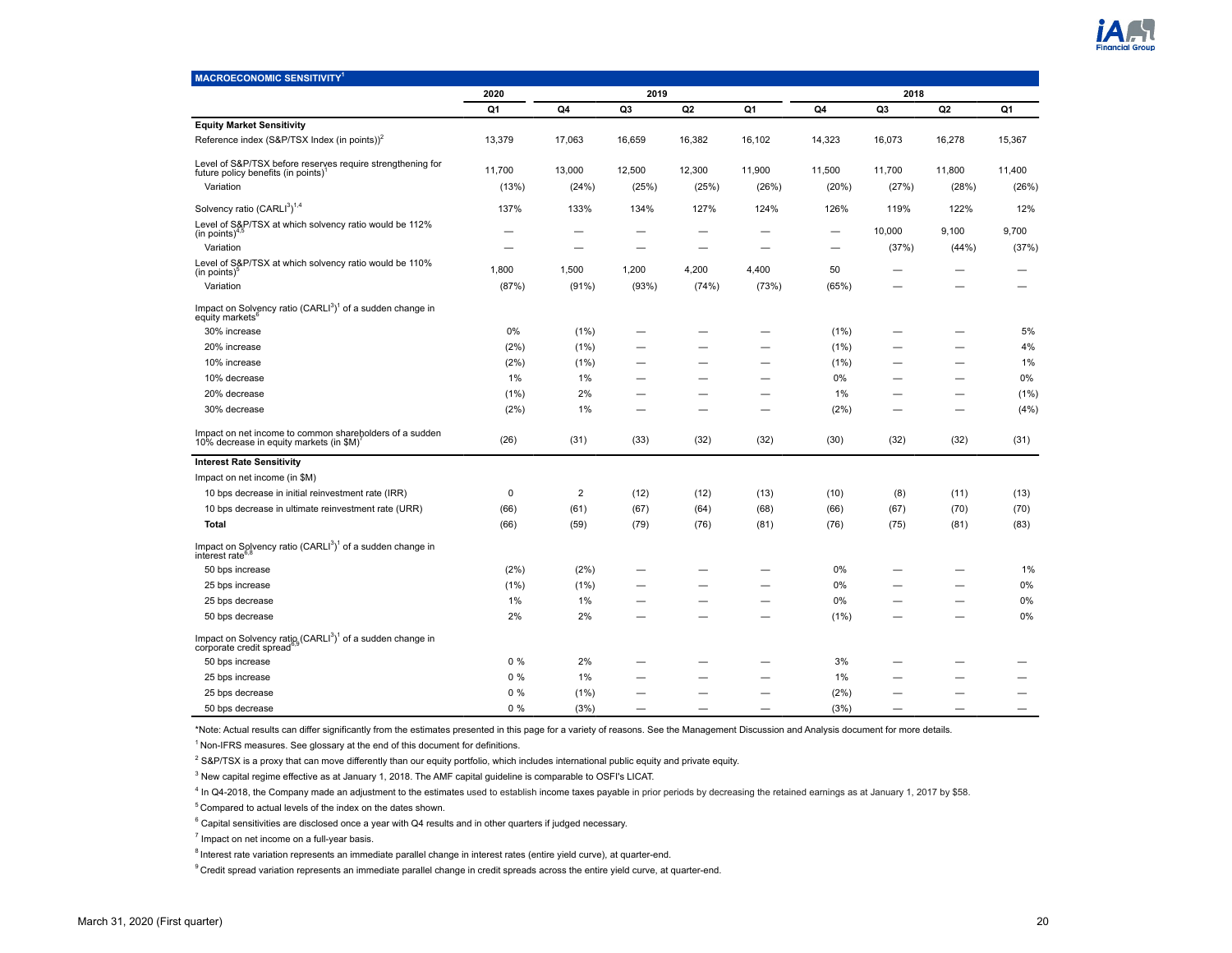

<span id="page-20-0"></span>

| <b>SHARE INFORMATION</b>                               |          |                          |          |                   |          |                          |                          |                          |                 |          |          |
|--------------------------------------------------------|----------|--------------------------|----------|-------------------|----------|--------------------------|--------------------------|--------------------------|-----------------|----------|----------|
|                                                        | 2020     |                          | 2019     |                   |          |                          | 2018                     |                          |                 | 2019     | 2018     |
| (In millions of dollars, unless otherwise indicated)   | Q1       | Q4                       | Q3       | Q <sub>2</sub>    | Q1       | Q4                       | Q3                       | Q2                       | Q1              | Annual   | Annual   |
| <b>Common shares</b>                                   |          |                          |          |                   |          |                          |                          |                          |                 |          |          |
| Share price                                            |          |                          |          |                   |          |                          |                          |                          |                 |          |          |
| High                                                   | \$76.23  | \$71.81                  | \$61.51  | \$54.20           | \$52.07  | \$52.20                  | \$55.05                  | \$55.03                  | \$62.01         | \$71.81  | \$62.01  |
| Low                                                    | \$30.38  | \$58.15                  | \$51.45  | \$49.42           | \$42.79  | \$41.32                  | \$49.89                  | \$48.67                  | \$51.34         | \$42.79  | \$41.32  |
| Close                                                  | \$44.24  | \$71.49                  | \$60.29  | \$53.34           | \$49.28  | \$43.57                  | \$51.65                  | \$50.75                  | \$53.00         | \$71.33  | \$43.57  |
| Average share price                                    | \$58.85  | \$65.87                  | \$56.01  | \$51.96           | \$49.11  | \$46.77                  | \$52.56                  | \$52.52                  | \$56.21         | \$56.15  | \$51.61  |
| Number of common shares outstanding (in millions)      |          |                          |          |                   |          |                          |                          |                          |                 |          |          |
| At beginning of period                                 | 107.0    | 106.7                    | 106.4    | 106.9             | 108.6    | 109.7                    | 109.6                    | 109.6                    | 106.8           | 108.6    | 106.8    |
| Common shares issued                                   | 0.1      | 0.3                      | 0.6      | 0.2               | 0.1      | $\overline{\phantom{0}}$ | 0.1                      | $\overline{\phantom{0}}$ | 2.8             | 1.2      | 2.9      |
| Common shares repurchased and cancelled                | (0.1)    | $\overline{\phantom{0}}$ | (0.3)    | (0.7)             | (1.8)    | (1.1)                    | $\overline{\phantom{m}}$ | $\overline{\phantom{0}}$ | -               | (2.8)    | (1.1)    |
| At end of period                                       | 107.0    | 107.0                    | 106.7    | 106.4             | 106.9    | 108.6                    | 109.7                    | 109.6                    | 109.6           | 107.0    | 108.6    |
| Weighted average number of common shares (in millions) |          |                          |          |                   |          |                          |                          |                          |                 |          |          |
| Basic                                                  | 107.0    | 106.8                    | 106.4    | 106.7             | 107.6    | 109.4                    | 109.6                    | 109.6                    | 107.5           | 108.9    | 109.0    |
| Diluted                                                | 107.4    | 107.4                    | 106.9    | 107.2             | 108.0    | 109.8                    | 110.2                    | 110.2                    | 108.2           | 109.6    | 109.6    |
| <b>Dividends</b>                                       |          |                          |          |                   |          |                          |                          |                          |                 |          |          |
| Common dividends paid                                  | 52.0     | 48.0                     | 47.8     | 48.0              | 44.5     | 45.4                     | 45.5                     | 41.6                     | 40.6            | 188.3    | 173.1    |
| Dividend paid per common share in the period           | \$0.4850 | \$0.4500                 | \$0.4500 | \$0.4500          | \$0.4150 | \$0.4150                 | \$0.4150                 | \$0.3800                 | \$0.3800        | \$1.7650 | \$1.5900 |
| Dividend payout ratio <sup>2</sup>                     | 131%     | 28%                      | 26%      | 26%               | 29%      | 30%                      | 28%                      | 26%                      | 29%             | 28%      | 28%      |
| Dividend yield (annualized) <sup>3</sup>               | 4.4%     | 2.5%                     | 3.0%     | 3.4%              | 3.4%     | 3.8%                     | 3.2%                     | 3.0%                     | 2.9%            | 2.5%     | 3.6%     |
| <b>Stock options</b>                                   |          |                          |          |                   |          |                          |                          |                          |                 |          |          |
| Number of stock options outstanding (in millions)      |          |                          |          |                   |          |                          |                          |                          |                 |          |          |
| At beginning of period                                 | 2.0      | 2.3                      | 2.8      | 3.0               | 2.9      | 2.9                      | 2.9                      | 3.0                      | 2.7             | 2.9      | 2.7      |
| Options granted                                        | 0.3      | $\overline{\phantom{0}}$ | 0.1      | $\qquad \qquad -$ | 0.3      | —                        |                          | $\overline{\phantom{0}}$ | 0.3             | 0.3      | 0.3      |
| Options exercised, cancelled or expired                | (0.2)    | (0.3)                    | (0.6)    | (0.2)             | (0.2)    | —                        | —                        | (0.1)                    | $\qquad \qquad$ | (1.3)    | (0.1)    |
| At end of period                                       | 2.1      | 2.0                      | 2.3      | 2.8               | 3.0      | 2.9                      | 2.9                      | 2.9                      | 3.0             | 2.0      | 2.9      |

1 Includes options exercised under the stock option plan 2,750,000 common shares issued in March 2018.

 $<sup>2</sup>$  Dividend payout ratio: dividend per common share paid in the period divided by the basic earnings per common share in the period.</sup>

<sup>3</sup> Dividend yield: annualized dividend per common share paid in the period divided by the closing price of the common share at the end of the period.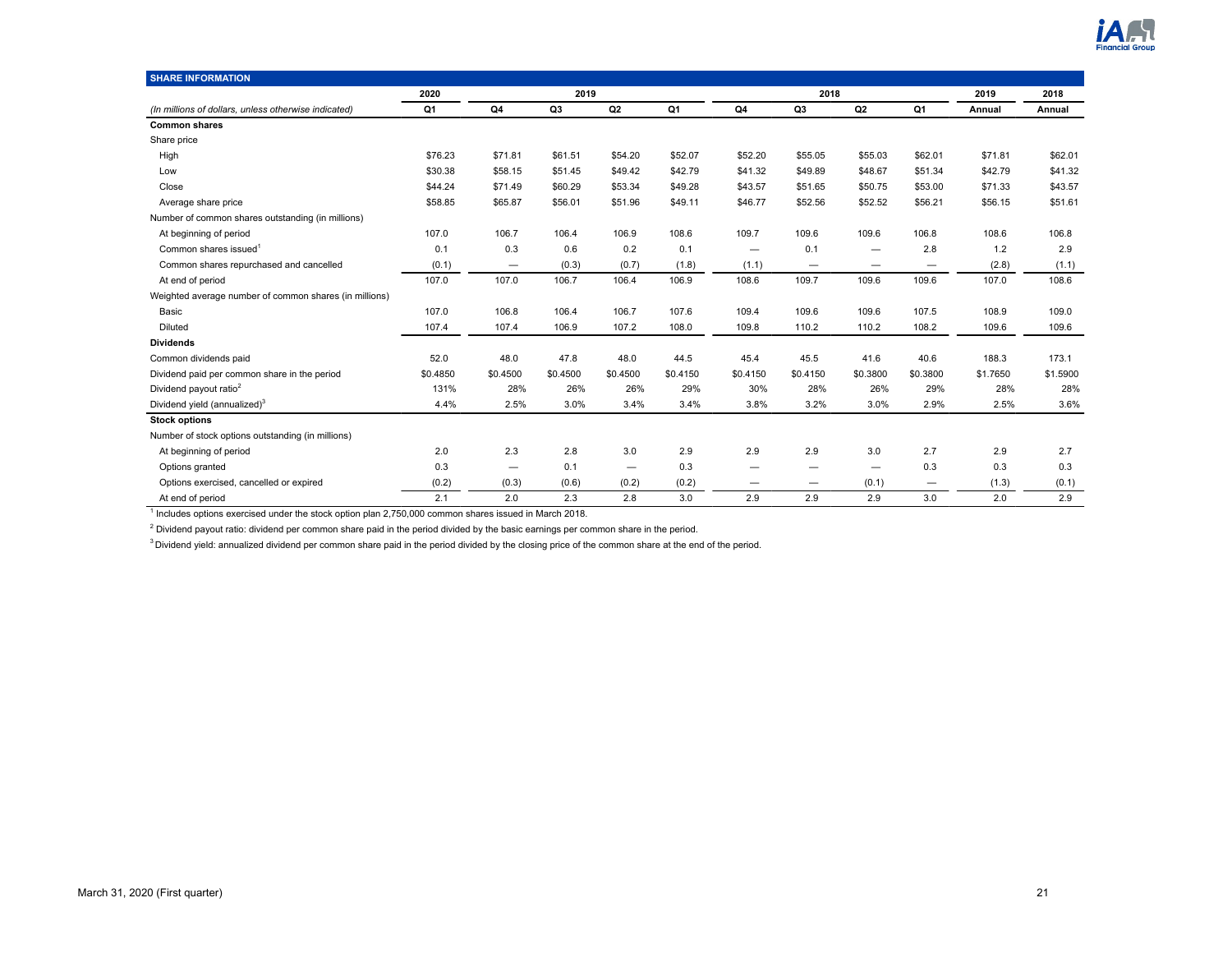

| <b>SHARE INFORMATION (continued)</b>                                                   |            |            |             |             |         |             |                |                          |                          |           |           |
|----------------------------------------------------------------------------------------|------------|------------|-------------|-------------|---------|-------------|----------------|--------------------------|--------------------------|-----------|-----------|
|                                                                                        | 2020       |            | 2019        |             |         |             | 2018           |                          |                          | 2019      | 2018      |
| (In millions of dollars, unless otherwise indicated)                                   | Q1         | Q4         | Q3          | Q2          | Q1      | Q4          | Q <sub>3</sub> | Q2                       | Q1                       | Annual    | Annual    |
| Valuation                                                                              |            |            |             |             |         |             |                |                          |                          |           |           |
| Price-to-earnings multiple (trailing 12 months) <sup>1,2</sup> (in number<br>of times) | 8.3        | 11.8       | 9.7         | 8.9         | 8.5     | 7.8         | 9.5            | 9.6                      | 10.5                     | 11.8      | 7.8       |
| Market capitalization                                                                  | 4,734.1    | 7,647.0    | 6,432.0     | 5,676.5     | 5,270.2 | 4,730.6     | 5,663.5        | 5,562.7                  | 5,807.2                  | 7,647.0   | 4,730.6   |
| Book value per common share <sup>3,4,5</sup>                                           | \$52.29    | \$51.99    | \$50.73     | \$49.63     | \$48.73 | \$47.34     | \$46.59        | \$45.78                  | \$44.28                  | \$51.99   | \$47.34   |
| Market value to book value ratio (in number of times) <sup>3,4,5</sup>                 | 0.8        | 1.4        | 1.2         | 1.1         | 1.0     | 0.9         | 1.1            | 1.1                      | 1.2                      | 1.4       | 0.9       |
| Total payout ratio (trailing 12 months) <sup>6</sup>                                   | 44%        | 48%        | 56%         | 55%         | 50%     | 36%         | 28%            | 28%                      | 29%                      | 48%       | 36%       |
| Preferred shares issued by a subsidiary                                                |            |            |             |             |         |             |                |                          |                          |           |           |
| Number of preferred shares outstanding (in thousands)                                  |            |            |             |             |         |             |                |                          |                          |           |           |
| Series B                                                                               | 5,000      | 5,000      | 5,000       | 5,000       | 5,000   | 5,000       | 5,000          | 5,000                    | 5,000                    | 5,000     | 5,000     |
| Series G                                                                               | 10,000     | 10,000     | 10.000      | 10,000      | 10,000  | 10.000      | 10,000         | 10,000                   | 10.000                   | 10,000    | 10,000    |
| Series                                                                                 | 6,000      | 6,000      | 6,000       | 6,000       | 6,000   | 6,000       | 6,000          | 6,000                    | 6,000                    | 6,000     | 6,000     |
| Value of preferred shares                                                              |            |            |             |             |         |             |                |                          |                          |           |           |
| Series B                                                                               | 125        | 125        | 125         | 125         | 125     | 125         | 125            | 125                      | 125                      | 125       | 125       |
| Series G                                                                               | 250        | 250        | 250         | 250         | 250     | 250         | 250            | 250                      | 250                      | 250       | 250       |
| Series                                                                                 | 150        | 150        | 150         | 150         | 150     | 150         | 150            | 150                      | 150                      | 150       | 150       |
| Dividends paid per preferred share                                                     |            |            |             |             |         |             |                |                          |                          |           |           |
| Series B                                                                               | \$0.2875   | \$0.2875   | \$0,5750    | \$0.2875    |         | \$0.5750    | \$0.2875       | \$0.2875                 | $\overline{\phantom{m}}$ | \$1,1500  | \$1,1500  |
| Series G                                                                               | \$0.236063 | \$0.236063 | \$0.4721250 | \$0.2360625 |         | \$0.4721250 | \$0.2360625    | \$0.23606                | $\overline{\phantom{m}}$ | \$0.94425 | \$0.94425 |
| Series I                                                                               | \$0.3000   | \$0.3000   | \$0.6000    | \$0.3000    |         | \$0.6000    | \$0.3781       | $\overline{\phantom{0}}$ | $\overline{\phantom{0}}$ | \$1.2000  | \$0.9781  |

<sup>1</sup> Price-to-earnings multiple: closing price of the common share at the end of the period divided by the diluted earnings per common share for the last twelve months.

 $2$  An adjustment to Q1 2019 and Q2 2019 figures has been performed in Q3 2019.

 $3$  In Q3-2018, an adjustment was made retroactively to January 1, 2018, further to the application of IFRS-15.

<sup>4</sup> In Q4-2018, the Company made an adjustment to the estimates used to establish income taxes payable in prior periods by decreasing the retained earnings as at January 1, 2017 by \$58.

<sup>5</sup> In Q4 2019, an adjustment has been made retroactively to January 1, 2018 transferring \$7 from retained earnings to the participating policyholders' accounts.

<sup>6</sup> Total payout ratio: sum of common dividends paid and common shares repurchased (buybacks) over the last twelve months divided by the net income available to common shareholders over the last twelve months.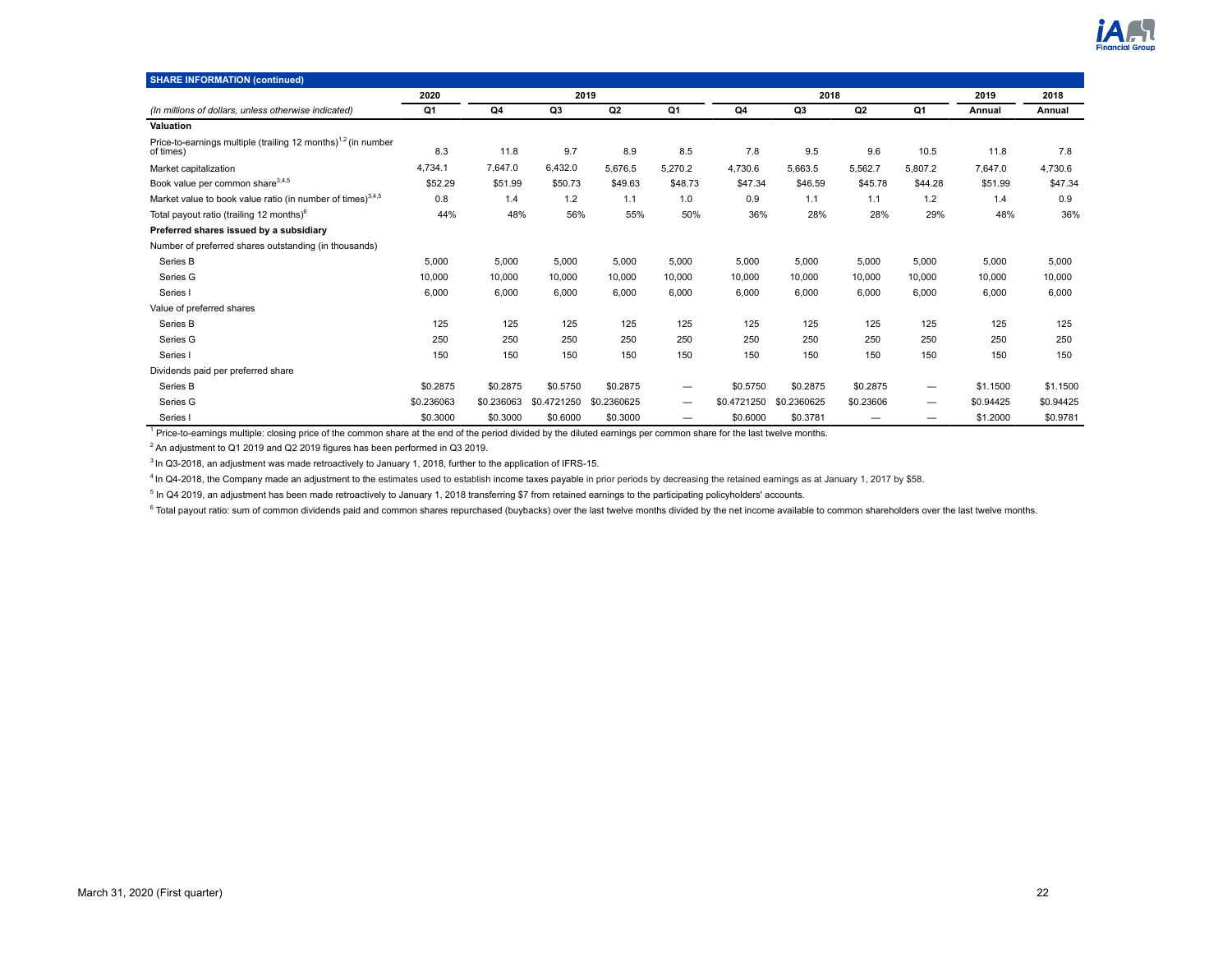

#### <span id="page-22-0"></span>**CONSOLIDATED INCOME STATEMENTS**

| <b>INCOME STATEMENTS</b>                                        |           |         |                          |         |         |         |                |                |         |          |           |
|-----------------------------------------------------------------|-----------|---------|--------------------------|---------|---------|---------|----------------|----------------|---------|----------|-----------|
|                                                                 | 2020      |         | 2019                     |         |         |         | 2018           |                |         | 2019     | 2018      |
| (In millions of dollars, unless otherwise indicated)            | Q1        | Q4      | Q3                       | Q2      | Q1      | Q4      | Q <sub>3</sub> | Q <sub>2</sub> | Q1      | Annual   | Annual    |
| <b>Revenues</b>                                                 |           |         |                          |         |         |         |                |                |         |          |           |
| Net premiums                                                    | 2,755.1   | 2,417.0 | 2,189.5                  | 1,982.7 | 2,354.8 | 1,976.8 | 1,836.0        | 1,850.0        | 2,186.5 | 8,944.0  | 7,849.3   |
| Investment income                                               |           |         |                          |         |         |         |                |                |         |          |           |
| Investment income                                               | 452.0     | 371.8   | 352.1                    | 331.6   | 329.2   | 391.0   | 314.4          | 329.0          | 326.9   | 1,384.7  | 1,361.3   |
| Variation in the market value of investment properties          | (32.9)    | 43.5    | 11.0                     | (2.5)   | (7.9)   | 10.0    | 3.6            | 31.7           | (2.5)   | 44.1     | 42.8      |
| Realized gains (losses) on assets available for sale            | 11.3      | 2.0     | 4.6                      | 8.3     | 4.7     | (33.7)  | 1.2            | 1.1            | 3.1     | 19.6     | (28.3)    |
| Change in fair value of financial assets designated at FVTPL    | (1,267.2) | (707.4) | 751.5                    | 1,344.9 | 1,844.1 | (186.7) | (608.0)        | 128.5          | (372.1) | 3,233.1  | (1,038.3) |
| Change in provisions for losses                                 | (20.2)    | (11.4)  | (9.4)                    | (10.8)  | (8.3)   | (10.3)  | (6.2)          | (5.4)          | (4.8)   | (39.9)   | (26.7)    |
| Total                                                           | (857.0)   | (301.5) | 1,109.8                  | 1,671.5 | 2,161.8 | 170.3   | (295.0)        | 484.9          | (49.4)  | 4,641.6  | 310.8     |
| Other revenues                                                  | 440.1     | 428.4   | 416.2                    | 424.5   | 410.4   | 440.3   | 439.2          | 437.8          | 435.0   | 1,679.5  | 1,752.3   |
| Total                                                           | 2,338.2   | 2,543.9 | 3,715.5                  | 4,078.7 | 4,927.0 | 2,587.4 | 1,980.2        | 2,772.7        | 2,572.1 | 15,265.1 | 9,912.4   |
| Policy benefits and expenses                                    |           |         |                          |         |         |         |                |                |         |          |           |
| Net benefits and claims on contracts                            | 1,478.8   | 1,433.3 | 1,265.0                  | 1,316.9 | 1,377.0 | 1,191.9 | 1,196.1        | 1,201.2        | 1,280.8 | 5,392.2  | 4,870.0   |
| Net transfer to segregated funds                                | 688.4     | 234.6   | 261.9                    | 195.5   | 224.5   | 221.5   | 113.9          | 170.6          | 315.1   | 916.5    | 821.1     |
| Increase (decrease) in insurance contract liabilities           | (702.3)   | (283.0) | 1,156.0                  | 1,550.0 | 2,350.1 | 261.3   | (346.2)        | 350.8          | (49.9)  | 4,773.1  | 216.0     |
| Increase (decrease) in investment contract liabilities          | 1.4       | (1.0)   | 6.7                      | 7.5     | 13.9    | 8.2     | (2.5)          | 2.1            | 1.4     | 27.1     | 9.2       |
| Decrease (increase) in reinsurance assets                       | (75.5)    | 68.1    | (32.2)                   | (40.8)  | (39.3)  | (31.9)  | 9.5            | 32.5           | 66.1    | (44.2)   | 76.2      |
| Commissions                                                     | 440.9     | 433.8   | 425.4                    | 409.5   | 385.1   | 341.5   | 421.0          | 410.9          | 408.8   | 1,653.8  | 1,582.2   |
| General expenses                                                | 412.0     | 410.7   | 347.0                    | 353.1   | 361.1   | 352.8   | 320.2          | 331.9          | 323.9   | 1,471.9  | 1,328.8   |
| Premium and other taxes                                         | 33.1      | 33.3    | 31.4                     | 31.9    | 31.6    | 32.1    | 32.8           | 31.0           | 31.0    | 128.2    | 126.9     |
| Financing charges                                               | 17.3      | 17.0    | 13.3                     | 14.2    | 15.0    | 14.5    | 15.4           | 16.5           | 16.6    | 59.5     | 63.0      |
| Total                                                           | 2,294.1   | 2,346.8 | 3,474.5                  | 3,837.8 | 4,719.0 | 2,391.9 | 1,760.2        | 2,547.5        | 2,393.8 | 14,378.1 | 9,093.4   |
| Income before income taxes                                      | 44.1      | 197.1   | 241.0                    | 240.9   | 208.0   | 195.5   | 220.0          | 225.2          | 178.3   | 887.0    | 819.0     |
| Income taxes                                                    | (1.9)     | 31.3    | 51.9                     | 53.9    | 50.5    | 37.7    | 49.1           | 59.4           | 34.8    | 187.6    | 181.0     |
| Net income                                                      | 46.0      | 165.8   | 189.1                    | 187.0   | 157.5   | 157.8   | 170.9          | 165.8          | 143.5   | 699.4    | 638.0     |
| Net income attributed to participating policyholders            | 1.3       | (10.7)  | $\overline{\phantom{m}}$ | (0.1)   | 0.7     | 2.8     | 0.4            | 0.6            | 0.5     | (10.1)   | 4.3       |
| Net income attributed to shareholders                           | 44.7      | 176.5   | 189.1                    | 187.1   | 156.8   | 155.0   | 170.5          | 165.2          | 143.0   | 709.5    | 633.7     |
| Dividends attributed to preferred shares issued by a subsidiary | 5.6       | 5.3     | 5.4                      | 5.7     | 5.7     | 5.5     | 5.6            | 6.1            | 3.8     | 22.1     | 21.0      |
| Net income attributed to common shareholders                    | 39.1      | 171.2   | 183.7                    | 181.4   | 151.1   | 149.5   | 164.9          | 159.1          | 139.2   | 687.4    | 612.7     |
|                                                                 |           |         |                          |         |         |         |                |                |         |          |           |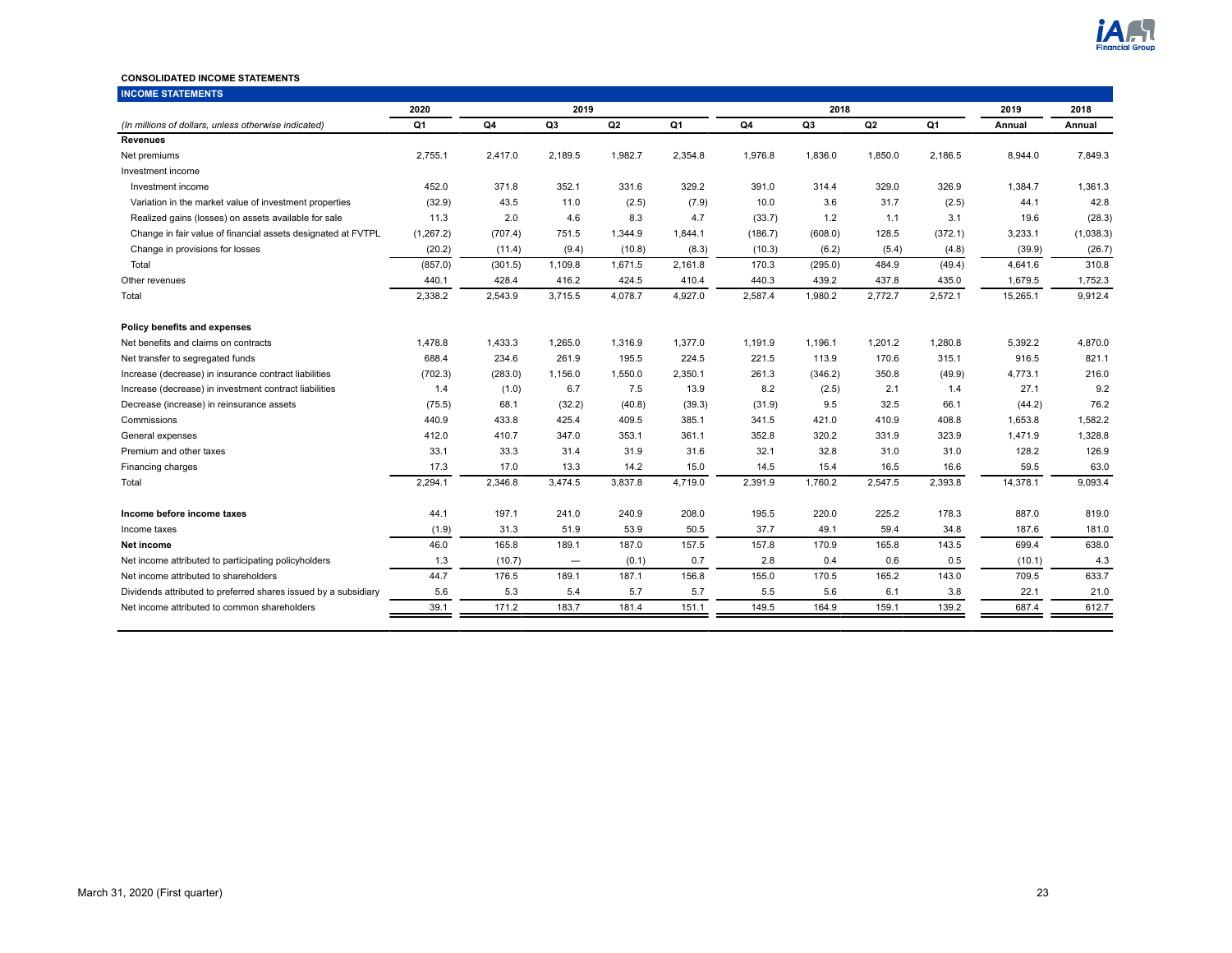

#### **CONSOLIDATED COMPREHENSIVE INCOME STATEMENTS**

| <b>COMPREHENSIVE INCOME</b>                                                   |         |        |                |        |        |        |                |        |        |        |        |
|-------------------------------------------------------------------------------|---------|--------|----------------|--------|--------|--------|----------------|--------|--------|--------|--------|
|                                                                               | 2020    |        | 2019           |        |        |        | 2018           |        |        | 2019   | 2018   |
| (In millions of dollars, unless otherwise indicated)                          | Q1      | Q4     | Q <sub>3</sub> | Q2     | Q1     | Q4     | Q <sub>3</sub> | Q2     | Q1     | Annual | Annual |
| Comprehensive income statements                                               |         |        |                |        |        |        |                |        |        |        |        |
| Net income                                                                    | 46.0    | 165.8  | 189.1          | 187.0  | 157.5  | 157.8  | 170.9          | 165.8  | 143.5  | 699.4  | 638.0  |
| Other comprehensive income (loss), net of income taxes                        |         |        |                |        |        |        |                |        |        |        |        |
| Items that may be reclassified subsequently to net<br>income                  |         |        |                |        |        |        |                |        |        |        |        |
| Available for sale                                                            |         |        |                |        |        |        |                |        |        |        |        |
| Unrealized gains (losses) arising during the period                           |         |        |                |        |        |        |                |        |        |        |        |
| <b>Bonds</b>                                                                  | (45.9)  | (11.2) | (0.8)          | 28.7   | 65.5   | 17.0   | (27.9)         | (7.1)  | (13.0) | 82.2   | (31.0) |
| <b>Stocks</b>                                                                 | (72.0)  | 5.2    | (0.3)          | (8.6)  | 4.6    | (27.1) | 1.4            | (1.7)  | (2.0)  | 0.9    | (29.4) |
| Reclassification of losses (gains) included in net income                     |         |        |                |        |        |        |                |        |        |        |        |
| <b>Bonds</b>                                                                  | (6.9)   | (2.2)  | (3.8)          | (6.9)  | (2.5)  | 13.9   | (0.8)          | (0.1)  | (4.0)  | (15.4) | 9.0    |
| <b>Stocks</b>                                                                 | (1.0)   | 0.8    | 0.1            | (0.1)  | 0.4    | 11.1   | (0.2)          | (0.7)  | 1.7    | 1.2    | 11.9   |
| Change in unrealized gains (losses) on available for sale<br>financial assets | (125.8) | (7.4)  | (4.8)          | 13.1   | 68.0   | 14.9   | (27.5)         | (9.6)  | (17.3) | 68.9   | (39.5) |
| Cash-flow hedge                                                               | 79.5    | (20.7) | (0.4)          | (1.0)  | (0.8)  | (0.5)  | (0.3)          | (0.1)  | (0.9)  | (22.9) | (1.8)  |
| <b>Currency translation account</b>                                           |         |        |                |        |        |        |                |        |        |        |        |
| Unrealized gains (losses) on currency translation in foreign<br>operations    | 128.4   | (27.1) | 16.1           | (26.1) | (24.7) | 56.6   | (16.9)         | 18.9   | 27.0   | (61.8) | 85.6   |
| Hedges of net investment in foreign operations                                | (110.2) | 21.3   | (13.1)         | 20.9   | 19.8   | (47.2) | 14.3           | (16.8) | (21.0) | 48.9   | (70.7) |
| Items that will not be reclassified subsequently to net<br>income             |         |        |                |        |        |        |                |        |        |        |        |
| Remeasurement of post-employment benefits                                     | 68.9    | 48.5   | (12.7)         | (35.2) | (21.8) | (50.6) | 2.4            | 52.9   | (14.3) | (21.2) | (9.6)  |
| Total other comprehensive income (loss)                                       | 40.8    | 14.6   | (14.9)         | (28.3) | 40.5   | (26.8) | (28.0)         | 45.3   | (26.5) | 11.9   | (36.0) |
| Comprehensive income                                                          | 86.8    | 180.4  | 174.2          | 158.7  | 198.0  | 131.0  | 142.9          | 211.1  | 117.0  | 711.3  | 602.0  |
| Comprehensive income attributed to shareholders                               | 85.5    | 191.1  | 174.2          | 158.8  | 197.3  | 128.2  | 142.5          | 210.5  | 116.5  | 721.4  | 597.7  |
| Comprehensive income attributed to participating<br>policyholders             | 1.3     | (10.7) |                | (0.1)  | 0.7    | 2.8    | 0.4            | 0.6    | 0.5    | (10.1) | 4.3    |
| DETAIL OF ACCUMULATED OTHER COMPREHENSIVE INCOME                              |         |        |                |        |        |        |                |        |        |        |        |

|                                                             | 2020           |        | 2019   |        |                |        | 2018   |        |                | 2019   | 2018   |
|-------------------------------------------------------------|----------------|--------|--------|--------|----------------|--------|--------|--------|----------------|--------|--------|
| (In millions of dollars, unless otherwise indicated)        | Q <sub>1</sub> | Q4     | Q3     | Q2     | Q <sub>1</sub> | Q4     | Q3     | Q2     | Q <sub>1</sub> | Annual | Annual |
| Accumulated other comprehensive income (loss)               |                |        |        |        |                |        |        |        |                |        |        |
| Balance at beginning of period                              | 55.6           | 89.5   | 91.7   | 84.8   | 22.5           | (1.3)  | 29.1   | 36.7   | 48.9           | 22.5   | 48.9   |
| Transfer of post-employment benefits to retained earnings   | (68.9)         | (48.5) | 12.7   | 35.2   | 21.8           | 50.6   | (2.4)  | (52.9) | 14.3           | 21.2   | 9.6    |
| Total other comprehensive income                            | 40.8           | 14.6   | (14.9) | (28.3) | 40.5           | (26.8) | (28.0) | 45.3   | (26.5)         | 11.9   | (36.0) |
| Balance at end of period                                    | 27.5           | 55.6   | 89.5   | 91.7   | 84.8           | 22.5   | (1.3)  | 29.1   | 36.7           | 55.6   | 22.5   |
| Sources of accumulated other comprehensive income<br>(loss) |                |        |        |        |                |        |        |        |                |        |        |
| <b>Bonds</b>                                                | 19.7           | 72.5   | 85.9   | 90.5   | 68.7           | 5.7    | (25.2) | 3.5    | 10.7           | 72.5   | 5.7    |
| <b>Stocks</b>                                               | (81.4)         | (8.4)  | (14.4) | (14.2) | (5.5)          | (10.5) | 5.5    | 4.3    | 6.7            | (8.4)  | (10.5) |
| Cash-flow hedge                                             | 56.6           | (22.9) | (2.2)  | (1.8)  | (0.8)          |        | 0.5    | 0.8    | 0.9            | (22.9) |        |
| Currency translation account                                | 32.6           | 14.4   | 20.2   | 17.2   | 22.4           | 27.3   | 17.9   | 20.5   | 18.4           | 14.4   | 27.3   |
| Total                                                       | 27.5           | 55.6   | 89.5   | 91.7   | 84.8           | 22.5   | (1.3)  | 29.1   | 36.7           | 55.6   | 22.5   |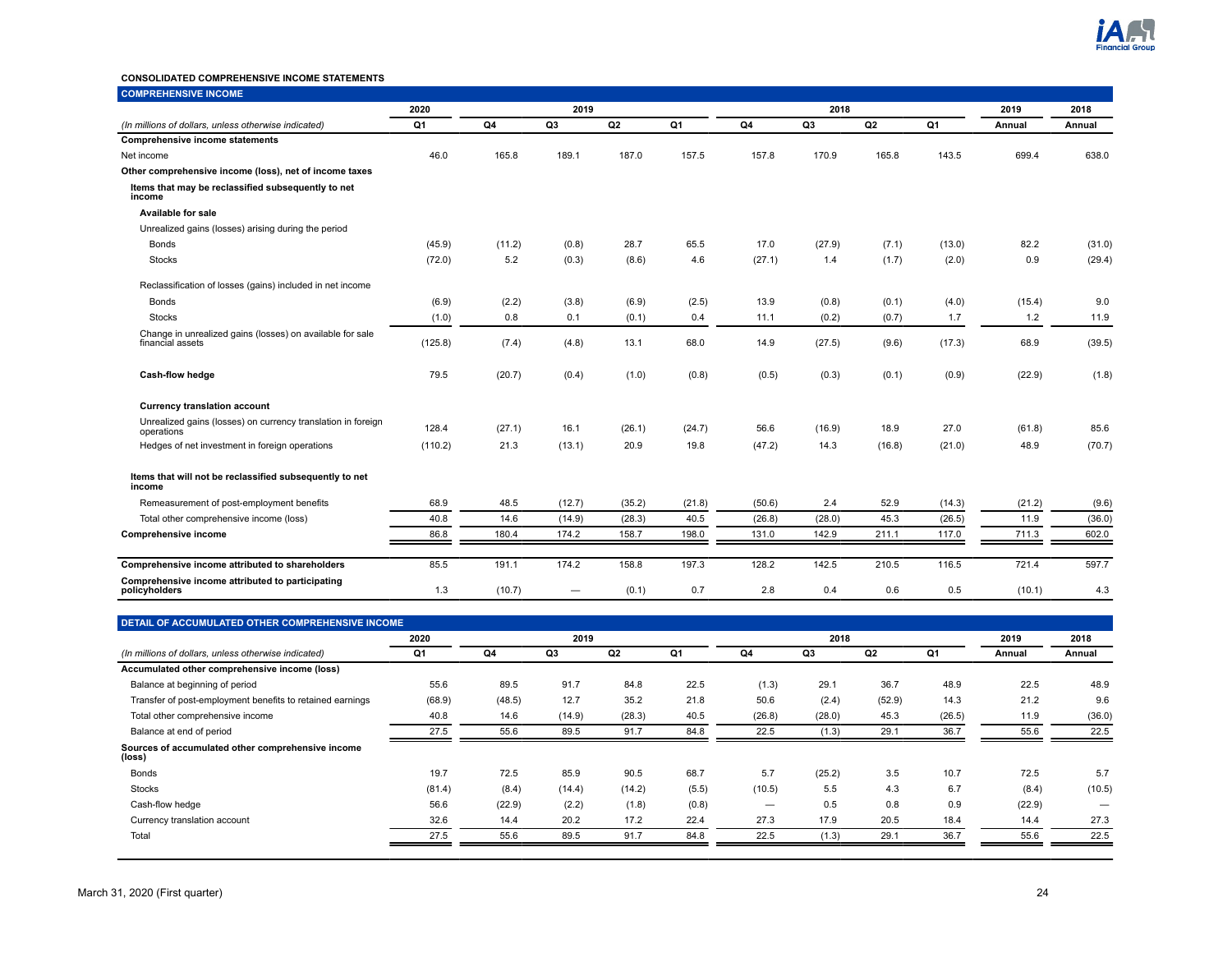

#### **CONSOLIDATED STATEMENTS OF FINANCIAL POSITION**

| <b>FINANCIAL POSITION</b>                            |          |          |          |          |          |          |          |                |          |  |
|------------------------------------------------------|----------|----------|----------|----------|----------|----------|----------|----------------|----------|--|
|                                                      | 2020     |          | 2019     |          |          |          | 2018     |                |          |  |
| (In millions of dollars, unless otherwise indicated) | Q1       | Q4       | Q3       | Q2       | Q1       | Q4       | Q3       | Q <sub>2</sub> | Q1       |  |
| <b>Assets</b>                                        |          |          |          |          |          |          |          |                |          |  |
| <b>Invested assets</b>                               |          |          |          |          |          |          |          |                |          |  |
| Cash and short-term investments                      | 2,992.0  | 1.107.7  | 1,009.6  | 873.5    | 917.2    | 1,045.6  | 1,185.8  | 846.9          | 912.9    |  |
| <b>Bonds</b>                                         | 27,708.3 | 27,508.5 | 27,767.3 | 26,291.8 | 25,229.3 | 23,592.3 | 23,064.3 | 24,314.1       | 23,514.4 |  |
| <b>Stocks</b>                                        | 2.752.0  | 3.023.5  | 2,920.1  | 2,810.3  | 3,094.5  | 3,054.8  | 3.319.3  | 3,363.0        | 3,378.9  |  |
| Mortgages and other loans                            | 3,814.8  | 3,870.2  | 3,853.4  | 3,795.7  | 3,670.9  | 3,661.3  | 3,456.5  | 3,324.5        | 3,304.8  |  |
| Derivative financial instruments                     | 911.9    | 1,003.4  | 1,208.0  | 1,205.2  | 657.1    | 224.9    | 295.4    | 360.9          | 305.1    |  |
| Policy loans                                         | 927.1    | 900.4    | 904.5    | 906.7    | 946.0    | 950.6    | 934.2    | 923.7          | 923.9    |  |
| Other invested assets                                | 433.4    | 428.9    | 420.1    | 375.9    | 337.1    | 328.9    | 322.5    | 315.5          | 309.4    |  |
| Investment properties                                | 2,021.7  | 2.076.6  | 1,773.8  | 1,728.8  | 1,720.5  | 1.720.5  | 1.416.0  | 1,356.8        | 1,343.0  |  |
| <b>Total investments</b>                             | 41,561.2 | 39,919.2 | 39,856.8 | 37,987.9 | 36,572.6 | 34,578.9 | 33.994.0 | 34,805.4       | 33,992.4 |  |
|                                                      |          |          |          |          |          |          |          |                |          |  |
| Other assets <sup>1</sup>                            | 2.666.8  | 2,192.6  | 2,359.2  | 2,232.6  | 2,758.8  | 2.172.2  | 2,215.2  | 2,258.9        | 2,336.0  |  |
| <b>Reinsurance assets</b>                            | 1,258.1  | 1,030.2  | 1,112.0  | 1,059.2  | 1,042.3  | 1,000.8  | 887.0    | 898.9          | 885.6    |  |
| <b>Fixed assets</b>                                  | 398.9    | 394.1    | 396.7    | 402.5    | 415.1    | 277.5    | 271.5    | 270.0          | 265.8    |  |
| Deferred income tax assets                           | 66.3     | 27.9     | 28.1     | 28.5     | 27.9     | 26.0     | 26.2     | 26.3           | 28.0     |  |
| Intangible assets                                    | 1,200.1  | 1,109.5  | 1,098.7  | 1,092.5  | 1,083.4  | 1,071.4  | 1,053.4  | 1,039.9        | 994.9    |  |
| Goodwill                                             | 660.0    | 606.1    | 607.3    | 628.9    | 630.8    | 632.7    | 620.2    | 620.6          | 630.3    |  |
| <b>General fund assets</b>                           | 47,811.4 | 45,279.6 | 45,458.8 | 43,432.1 | 42,530.9 | 39,759.5 | 39,067.5 | 39,920.0       | 39,133.0 |  |
| Segregated funds net assets                          | 25,460.1 | 27,867.9 | 26,976.4 | 26,388.7 | 25,759.5 | 23,780.6 | 25,033.6 | 24,887.6       | 24,100.1 |  |
|                                                      |          |          |          |          |          |          |          |                |          |  |
| <b>Total assets</b>                                  | 73,271.5 | 73,147.5 | 72,435.2 | 69,820.8 | 68,290.4 | 63,540.1 | 64,101.1 | 64,807.6       | 63,233.1 |  |
|                                                      |          |          |          |          |          |          |          |                |          |  |

<sup>1</sup> In Q3-2018, an adjustment was made retroactively to January 1, 2018, further to the application of IFRS-15.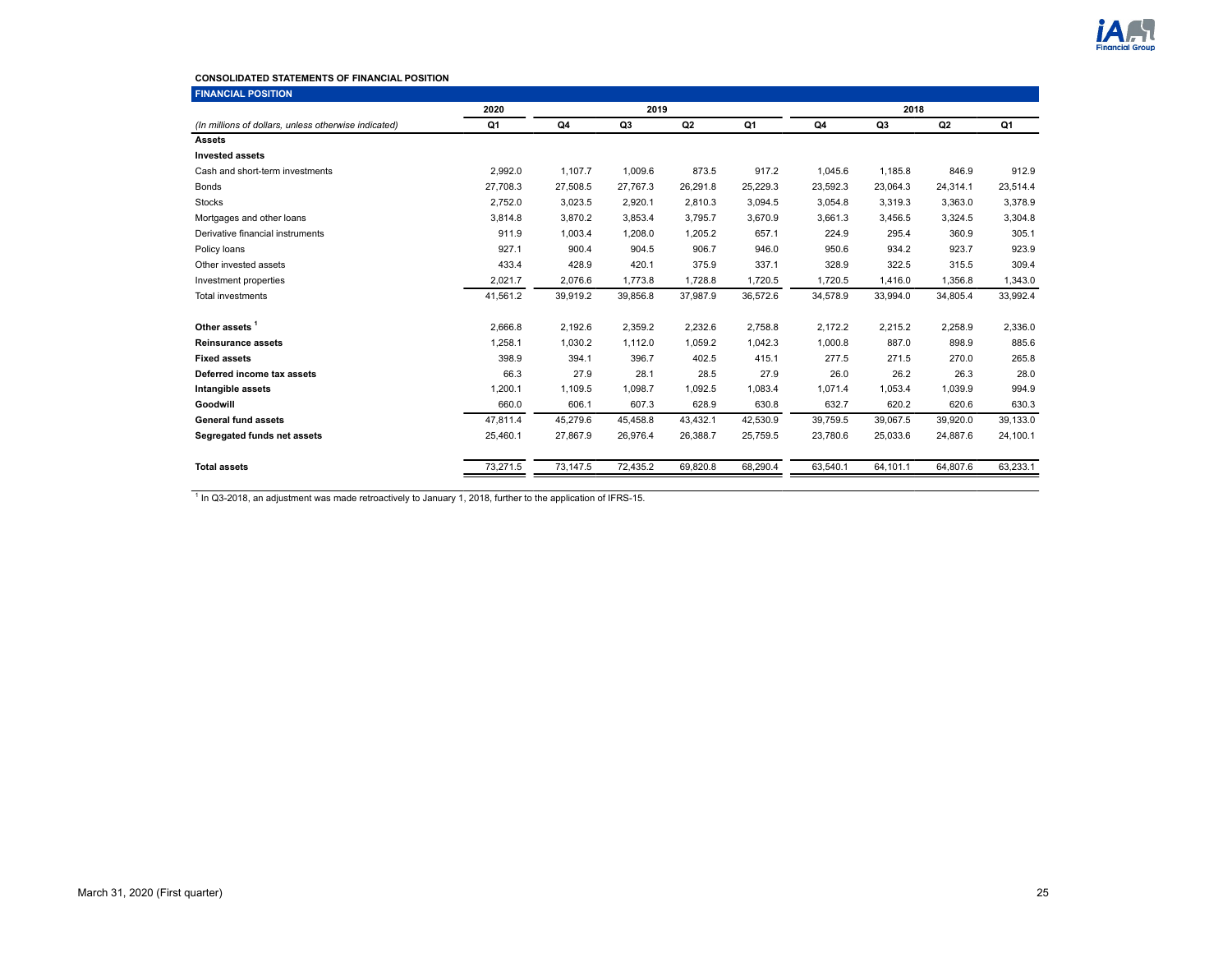| <b>FINANCIAL POSITION (continued)</b>                                      |          |          |                |                |                |          |          |                |          |
|----------------------------------------------------------------------------|----------|----------|----------------|----------------|----------------|----------|----------|----------------|----------|
|                                                                            | 2020     | 2019     |                |                | 2018           |          |          |                |          |
| (In millions of dollars, unless otherwise indicated)                       | Q1       | Q4       | Q <sub>3</sub> | Q <sub>2</sub> | Q <sub>1</sub> | Q4       | Q3       | Q <sub>2</sub> | Q1       |
| Liabilities                                                                |          |          |                |                |                |          |          |                |          |
| Insurance contract liabilities                                             |          |          |                |                |                |          |          |                |          |
| Provisions for future policy benefits                                      | 29,464.8 | 30,001.9 | 30,314.7       | 29,138.1       | 27,631.1       | 25,306.4 | 24,965.9 | 25,334.9       | 24,955.4 |
| Provisions for dividends to policyholders and experience rating<br>refunds | 49.4     | 30.6     | 50.9           | 52.1           | 52.9           | 40.2     | 45.0     | 47.2           | 41.4     |
| Benefits payable and provision for unreported claims                       | 300.8    | 283.0    | 273.0          | 274.9          | 271.8          | 260.3    | 289.8    | 282.9          | 278.3    |
| Policyholders' amounts on deposit                                          | 359.9    | 349.1    | 328.0          | 324.6          | 327.7          | 332.9    | 310.3    | 304.7          | 300.9    |
| Total                                                                      | 30,174.9 | 30,664.6 | 30,966.6       | 29,789.7       | 28,283.5       | 25,939.8 | 25,611.0 | 25,969.7       | 25,576.0 |
| <b>Investment contract liabilities</b>                                     | 632.2    | 629.5    | 628.0          | 618.2          | 627.8          | 630.1    | 615.8    | 615.2          | 607.9    |
| Derivative financial instruments                                           | 1,755.9  | 454.8    | 387.7          | 262.0          | 237.1          | 429.2    | 278.0    | 265.5          | 250.9    |
| Other liabilities <sup>1</sup>                                             | 7,359.4  | 6,063.5  | 6,162.2        | 5,981.1        | 6,424.5        | 5,875.1  | 5,668.3  | 6,172.5        | 6,006.9  |
| Deferred income tax liabilities <sup>2</sup>                               | 277.8    | 287.5    | 274.8          | 271.0          | 270.0          | 265.8    | 308.0    | 304.4          | 264.5    |
| <b>Debentures</b>                                                          | 1,447.9  | 1,049.7  | 1,049.5        | 651.5          | 901.5          | 901.4    | 901.0    | 1,000.8        | 1,000.4  |
| <b>General fund liabilities</b>                                            | 41,648.1 | 39,149.6 | 39,468.8       | 37,573.5       | 36,744.4       | 34,041.4 | 33.382.1 | 34,328.1       | 33,706.6 |
| Liabilities related to segregated funds net assets                         | 25,460.1 | 27,867.9 | 26,976.4       | 26,388.7       | 25,759.5       | 23,780.6 | 25,033.6 | 24,887.6       | 24,100.1 |
| Equity                                                                     |          |          |                |                |                |          |          |                |          |
| Participating policyholders' accounts <sup>1</sup>                         | 43.3     | 41.9     | 52.6           | 52.6           | 52.7           | 52.3     | 49.5     | 49.1           | 48.5     |
| Share capital                                                              |          |          |                |                |                |          |          |                |          |
| Common shares                                                              | 1.671.9  | 1,666.5  | 1,652.3        | 1,632.3        | 1,634.5        | 1,655.5  | 1,671.6  | 1,669.9        | 1,668.0  |
| Preferred shares issued by a subsidiary                                    | 525.0    | 525.0    | 525.0          | 525.0          | 525.0          | 525.0    | 525.0    | 525.0          | 525.0    |
| Total                                                                      | 2,196.9  | 2,191.5  | 2,177.3        | 2,157.3        | 2,159.5        | 2,180.5  | 2,196.6  | 2,194.9        | 2,193.0  |
| Contributed surplus                                                        | 17.2     | 17.5     | 19.1           | 22.5           | 22.5           | 22.8     | 21.5     | 20.9           | 20.2     |
| Retained earnings <sup>1,2,3</sup>                                         | 3.878.4  | 3,823.5  | 3.651.5        | 3.534.5        | 3,467.0        | 3.440.0  | 3.419.1  | 3.297.9        | 3,128.0  |
| Accumulated other comprehensive income                                     | 27.5     | 55.6     | 89.5           | 91.7           | 84.8           | 22.5     | (1.3)    | 29.1           | 36.7     |
| Total shareholders' equity                                                 | 6,120.0  | 6,088.1  | 5,937.4        | 5,806.0        | 5,733.8        | 5.665.8  | 5,635.9  | 5,542.8        | 5,377.9  |
| Total equity                                                               | 6,163.3  | 6,130.0  | 5,990.0        | 5,858.6        | 5,786.5        | 5,718.1  | 5,685.4  | 5,591.9        | 5,426.4  |
| <b>Total liabilities and equity</b>                                        | 73,271.5 | 73,147.5 | 72,435.2       | 69.820.8       | 68,290.4       | 63,540.1 | 64,101.1 | 64,807.6       | 63,233.1 |

<sup>1</sup> In Q4 2019, an adjustment has been made retroactively to January 1, 2018 transferring \$7 from retained earnings to the participating policyholders' accounts.

<sup>2</sup> In Q4-2018, the Company made an adjustment to the estimates used to establish income taxes payable in prior periods by decreasing the retained earnings as at January 1, 2017 by \$58.

<sup>3</sup> In Q3-2018, an adjustment has been made retroactively to January 1, 2018 following the application of IFRS-15.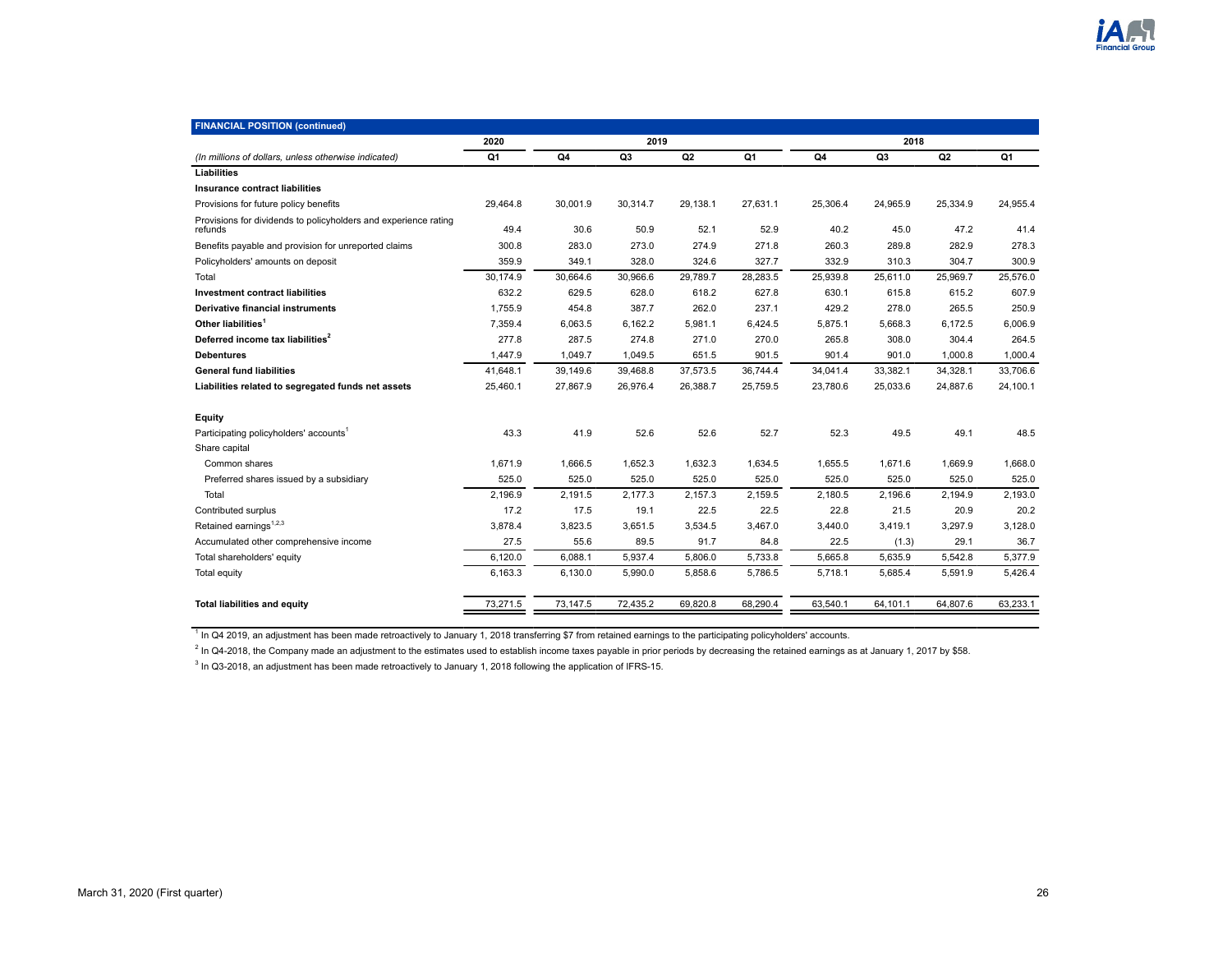

## <span id="page-26-0"></span>**Glossary**

**Assets under administration** – All assets with respect to which the Company acts only as an intermediary between a client and an external fund manager.

**Assets under management** – All assets with respect to which the Company establishes a contract with a client and makes investment decisions for amounts deposited in this contract.

**Capital structure** – Total of Company equity, participating policyholders' accounts and debentures.

#### **Car loans**

- **Finance receivables**  Car loan receivables before provisions, including accrued interests and liabilities.
- **Loan originations** Refers to new car loans disbursed in a given period.

**Classification of contracts** – Contracts are classified into one of the following categories:

- **Insurance contract** Contract under which the Company accepts a significant insurance risk from the policyholder by agreeing to compensate the policyholder if a specified uncertain future event (the insured event) adversely affects the policyholder. The Company has classified most of its contracts as insurance contracts. The revenue associated with these contracts is posted as "Premiums" on the income statement.
- **Investment contract** Contract that does not involve a significant insurance risk for the Company. Financial cash flows associated with these contracts are not posted on the income statement but are rather posted directly on the balance sheet of the Company.
- Service contract Contract that does not involve any insurance risk for the Company. Administrative Services Only (ASO) contracts fall into this category. The revenue associated with these contracts is posted as "Other revenues" on the income statement.

**Core earnings** – Diluted core earnings per common share is a non-IFRS measure used to better understand the capacity of the Company to generate sustainable earnings. Management's estimate of core earnings per common share excludes: 1) specific items, including but not limited to year-end assumption changes and income tax gains and losses; 2) market gains and losses related to universal life policies, investment funds (MERs) and the hedging program for segregated fund guarantees; 3) gains and losses in excess of \$0.04 per share, on a quarterly basis, for strain on Individual Insurance sales, for policyholder experience by business segment (Individual Insurance, Individual Wealth Management, Group Insurance, Group Savings and Retirement and iA Auto and Home) and for investment income on capital.

Deposits – Deposits refer to amounts of money received from customers under a mutual fund contract or an investment contract. Deposits are not reflected in the Company's income statements.

**Dividend per common share** – Dividend paid by the Company to its common shareholders in a given period.

**Dividend per preferred share** – Dividend paid by iA Assurance to its preferred shareholders in a given period.

Earnings per common share (EPS) – A measure of the Company's profitability, calculated by dividing the consolidated net income attributed to common shareholders by the weighted average number of outstanding common shares for the period, excluding common shares held in treasury. Finance receivables – Finance receivables contain car loans, accrued interest and fees.

**IFRS** – Refers to International Financial Reporting Standards.

**Impaired investments** – Mortgages, bonds and other investment securities in default where there is no reasonable assurance that amounts owed to the Company will be recovered. Any loan on which contractual payments are in arrears for 90 days or more in the case of mortgages and 120 days or more in the case of other loans or in foreclosure is assumed to be impaired.

#### **Premiums and premium equivalents include general fund premiums, segregated fund premiums, and premium equivalents.**

- **General fund premiums:** Premiums earned on insurance, annuity and pension contracts as reflected in the Company's income statements. "Net premiums" refer to gross premiums less amounts ceded to a reinsurer.
- **Segregated fund premiums:** Amounts related to insurance, annuity and pension contracts which are invested in segregated funds. These amounts are reflected in the Company's income statements.
- **Premium equivalents:** Amounts related to service contracts (such as Administrative Services Only (ASO) contracts) or related to services where the Company is primarily an administrator but could become an insurer if a specific event were to happen. These amounts are not accounted for in the "Net premiums".

Return on common shareholders' equity (ROE) – Ratio, expressed as a percentage, obtained by dividing the consolidated net income available to common shareholders by the average common shareholders' equity for the period.